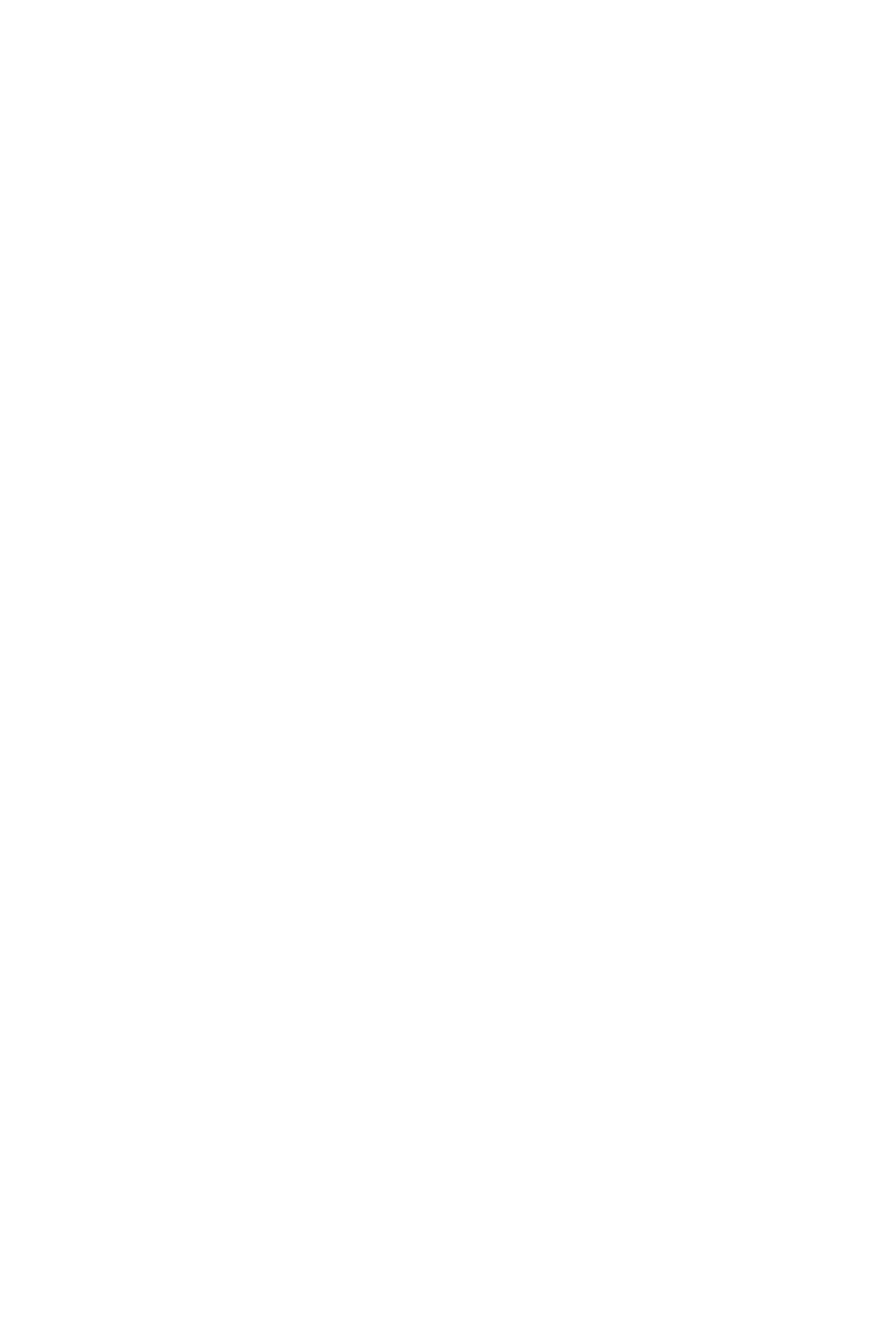# **TABLE OF CONTENTS**

| <b>ARTICLE 46 - ARBITRATION &amp; GRIEVANCE</b>          |  |
|----------------------------------------------------------|--|
| MACHINERY AND UNION LIABILITY 185                        |  |
|                                                          |  |
|                                                          |  |
|                                                          |  |
|                                                          |  |
|                                                          |  |
| Section 1 - Time Off for Union Activities 188            |  |
|                                                          |  |
| <b>ARTICLE 48 - PROTECTION OF RIGHTS - GRIEVANCES189</b> |  |
|                                                          |  |
|                                                          |  |
|                                                          |  |
|                                                          |  |
| ARTICLE 51 - JURISDICTIONAL DISPUTES190                  |  |
|                                                          |  |
|                                                          |  |
|                                                          |  |
|                                                          |  |
|                                                          |  |
|                                                          |  |
|                                                          |  |
|                                                          |  |
|                                                          |  |
| ARTICLE 55 - EQUIPMENT, ACCIDENTS AND REPORTS193         |  |
| ARTICLE 56 - WORK OF SUPERVISORS194                      |  |
|                                                          |  |
|                                                          |  |
|                                                          |  |
|                                                          |  |
|                                                          |  |
|                                                          |  |
|                                                          |  |
|                                                          |  |
|                                                          |  |
|                                                          |  |
| ARTICLE 58 - DISCHARGE OR SUSPENSION202                  |  |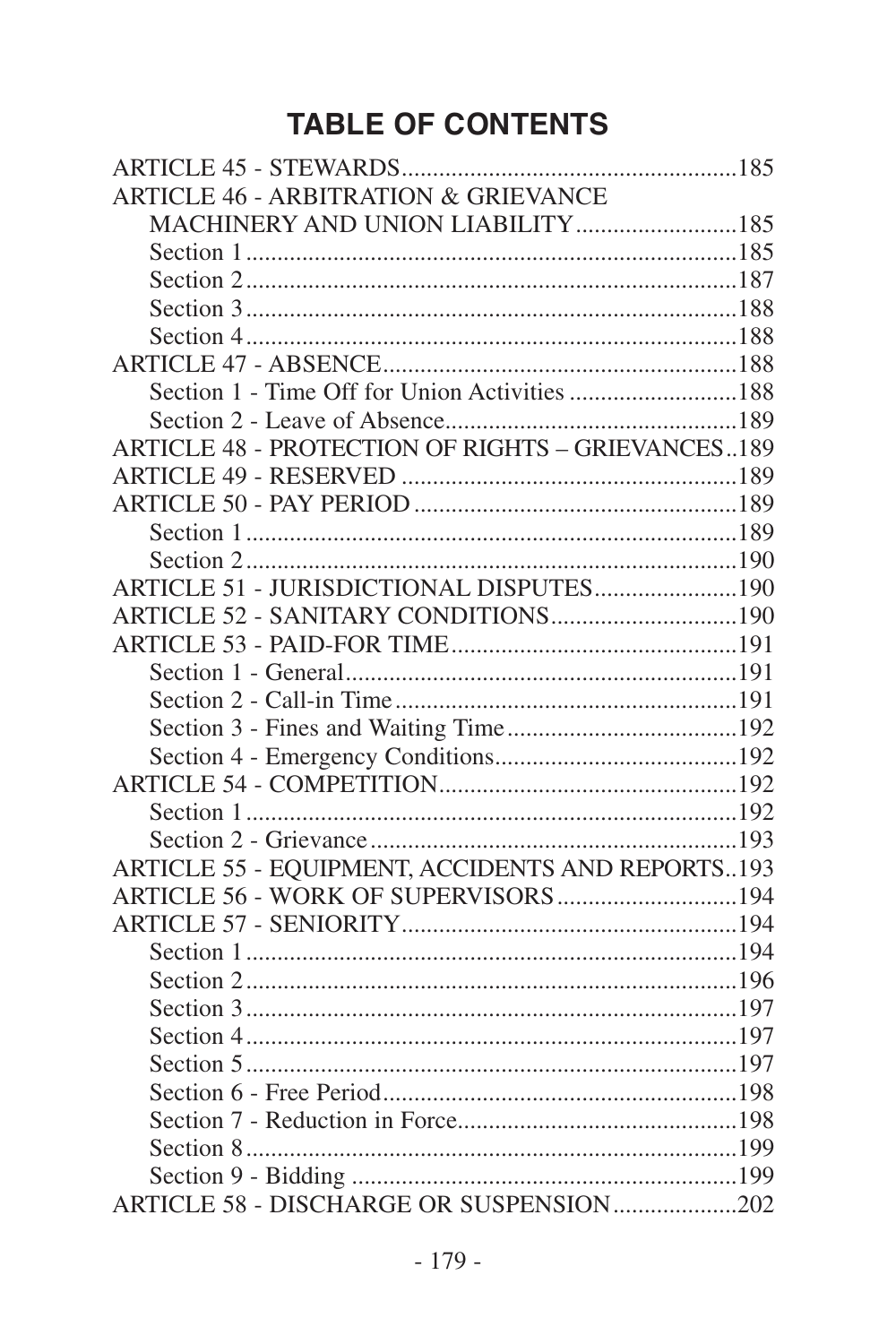| ARTICLE 63 - PENSION & RETIREMENT FUND 213 |  |
|--------------------------------------------|--|
|                                            |  |
|                                            |  |
|                                            |  |
|                                            |  |
|                                            |  |
|                                            |  |
|                                            |  |
|                                            |  |
|                                            |  |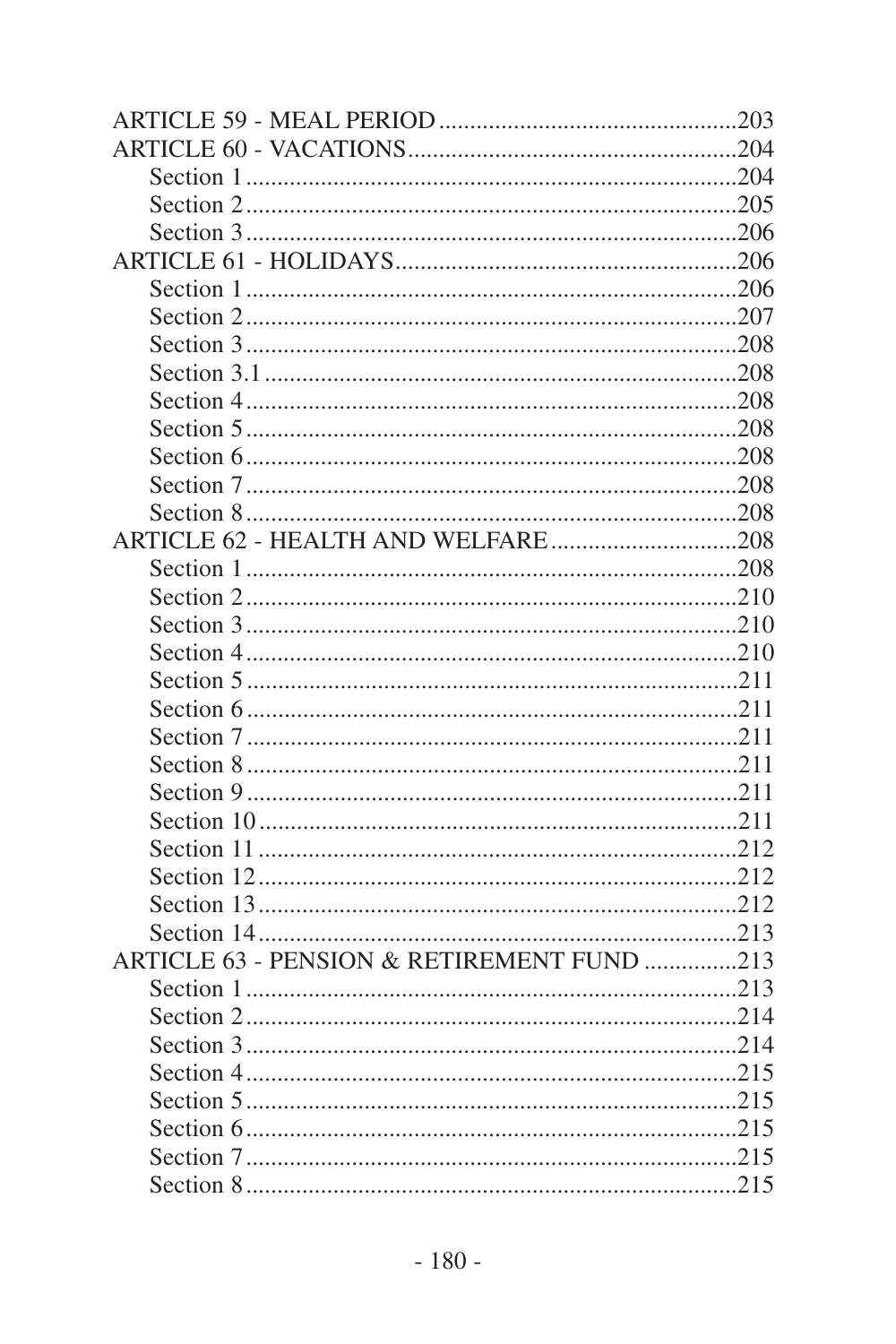| <b>ARTICLE 65 - UNIFORMS AND PERSONAL</b>            |  |
|------------------------------------------------------|--|
|                                                      |  |
|                                                      |  |
|                                                      |  |
| ARTICLE 68 - MAINTENANCE OF STANDARDS                |  |
|                                                      |  |
|                                                      |  |
|                                                      |  |
| Section 2 - Part-Time Employees Transferring         |  |
|                                                      |  |
|                                                      |  |
|                                                      |  |
|                                                      |  |
|                                                      |  |
|                                                      |  |
|                                                      |  |
|                                                      |  |
|                                                      |  |
|                                                      |  |
|                                                      |  |
| APPENDIX A UPSTATE/WEST NEW YORK                     |  |
|                                                      |  |
|                                                      |  |
|                                                      |  |
|                                                      |  |
|                                                      |  |
|                                                      |  |
| UPS ALBANY AMENDMENT TO PARCEL AGREEMENT             |  |
| FOR THE PERIOD OF AUGUST 1, 2013 TO JULY 31, 2018232 |  |
| UPS BINGHAMTON/UTICA/ROMEAMENDMENT TO                |  |
| PARCEL AGREEMENTFOR THE PERIOD OF                    |  |
|                                                      |  |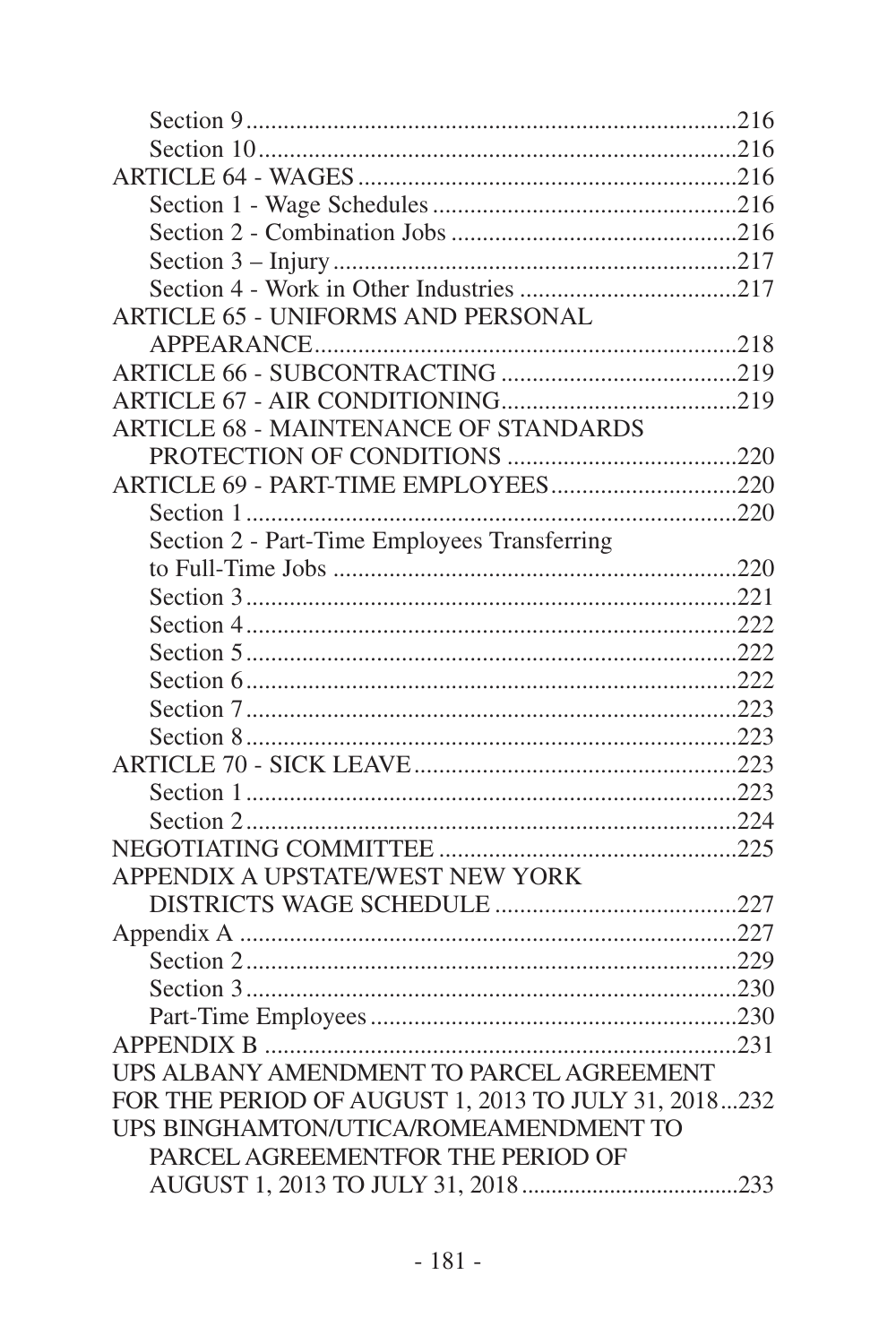| UPS BUFFALO AMENDMENT TO PARCEL AGREEMENT            |  |
|------------------------------------------------------|--|
| FOR THE PERIOD OF AUGUST 1, 2013 TO JULY 31, 2018234 |  |
| UPS SYRACUSE AMENDMENT TO PARCEL AGREEMENT-          |  |
| FOR THE PERIOD OF AUGUST 1, 2013 TO JULY 31, 2018235 |  |
| AMENDMENT TO PARCEL AGREEMENT FOR THE                |  |
| PERIOD OF AUGUST 1, 2013 TO JULY 31, 2018 FOR        |  |
| MECHANICS IN TEAMSTERS LOCALS NOS. 118, 182.         |  |
|                                                      |  |
|                                                      |  |
| ARTICLE 2 - WORKDAY AND WORKWEEK238                  |  |
|                                                      |  |
|                                                      |  |
|                                                      |  |
|                                                      |  |
|                                                      |  |
| ARTICLE 8 - GRIEVANCE & ARBITRATION 240              |  |
|                                                      |  |
| ARTICLE 9 - GENERAL MANAGEMENT PROVISION240          |  |
|                                                      |  |
| ARTICLE 11 - CHANGE IN WORK SCHEDULE241              |  |
|                                                      |  |
| AMENDMENT UPSTATE/WEST NEW YORK DISTRICTS            |  |
| OF UNITED PARCEL SERVICE. INC. AND TEAMSTERS         |  |
| LOCAL UNIONS 182, 294, 317 AND 449241                |  |
|                                                      |  |
|                                                      |  |
|                                                      |  |
|                                                      |  |
|                                                      |  |
| ARTICLE 3 - WORKDAY & WORKWEEK 242                   |  |
|                                                      |  |
| AMENDMENT UPSTATE/WEST NEW YORK DISTRICTS            |  |
| OF UNITED PARCEL SERVICE, INC. AND TEAMSTERS         |  |
| LOCAL 317 ARTICLE 1 - SCOPE OF AGREEMENT 243         |  |
|                                                      |  |
|                                                      |  |
|                                                      |  |
|                                                      |  |
| ARTICLE 3 - WORKDAY & WORKWEEK 244                   |  |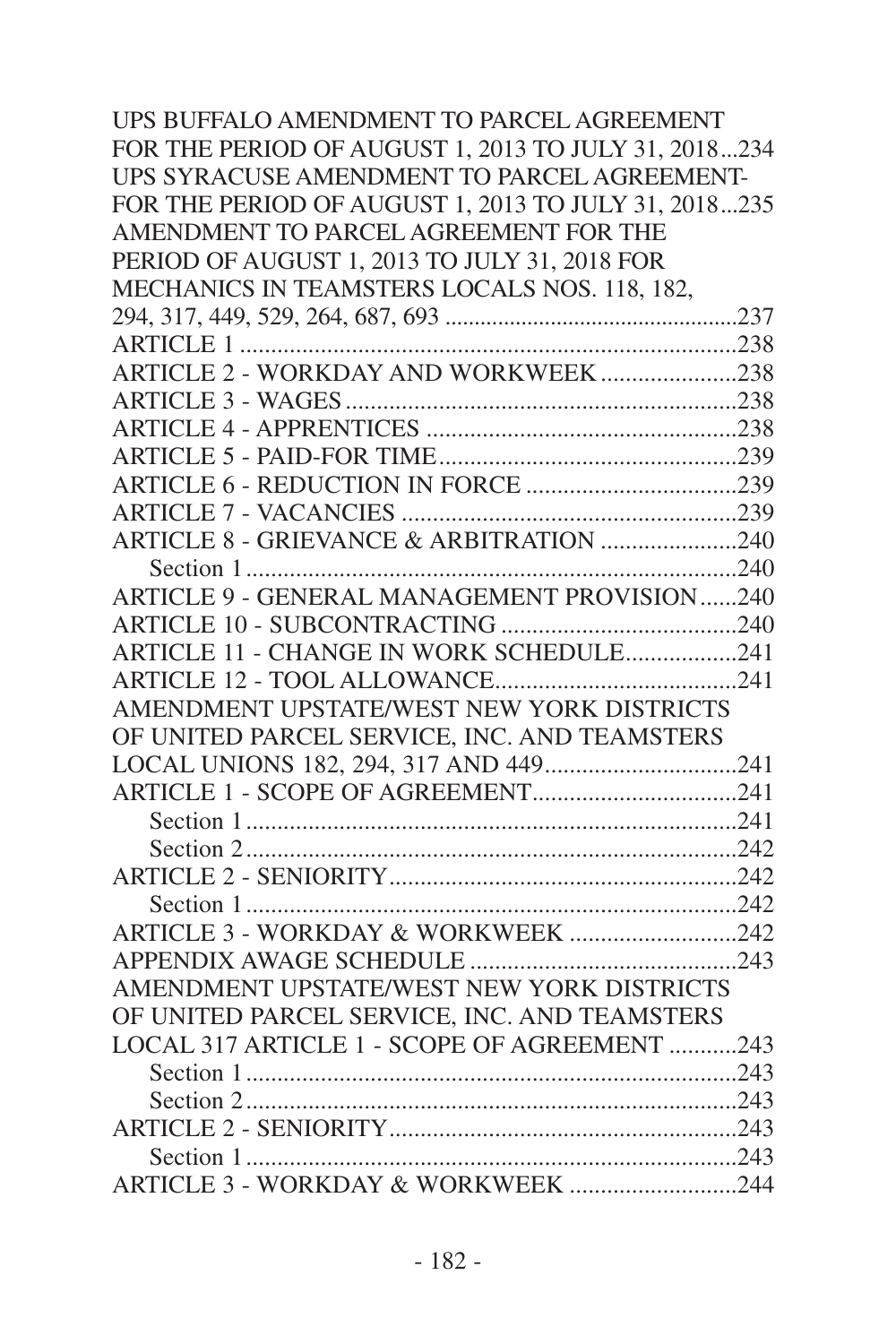**Teamsters Upstate/West New York Local Rider**

**UNITED PARCEL SERVICE Supplemental Agreement**

**to the**

**NATIONAL MASTER UNITED PARCEL SERVICE AGREEMENT**

> **For the period August 1, 2013 Thru July 31, 2018**

**UPSTATE/WEST NEW YORK DISTRICTS OF UNITED PARCEL SERVICE, INC.**

**AND**

# **NEW YORK STATE TEAMSTERS JOINT FREIGHT DIVISION PARCEL AGREEMENT**

# **For the period August 1, 2013 to July 31, 2018**

EMBRACING THE JURISDICTION OF: Local Union 118 - Rochester, New York Local Union 182 - Utica, New York Local Union 294 - Albany, New York Local Union 317 - Syracuse, New York Local Union 449 - Buffalo, New York Local Union 529 - Elmira, New York Local Union 264 – Cheektowaga, New York Local Union 687 - Watertown, New York Local Union 693 - Binghamton, New York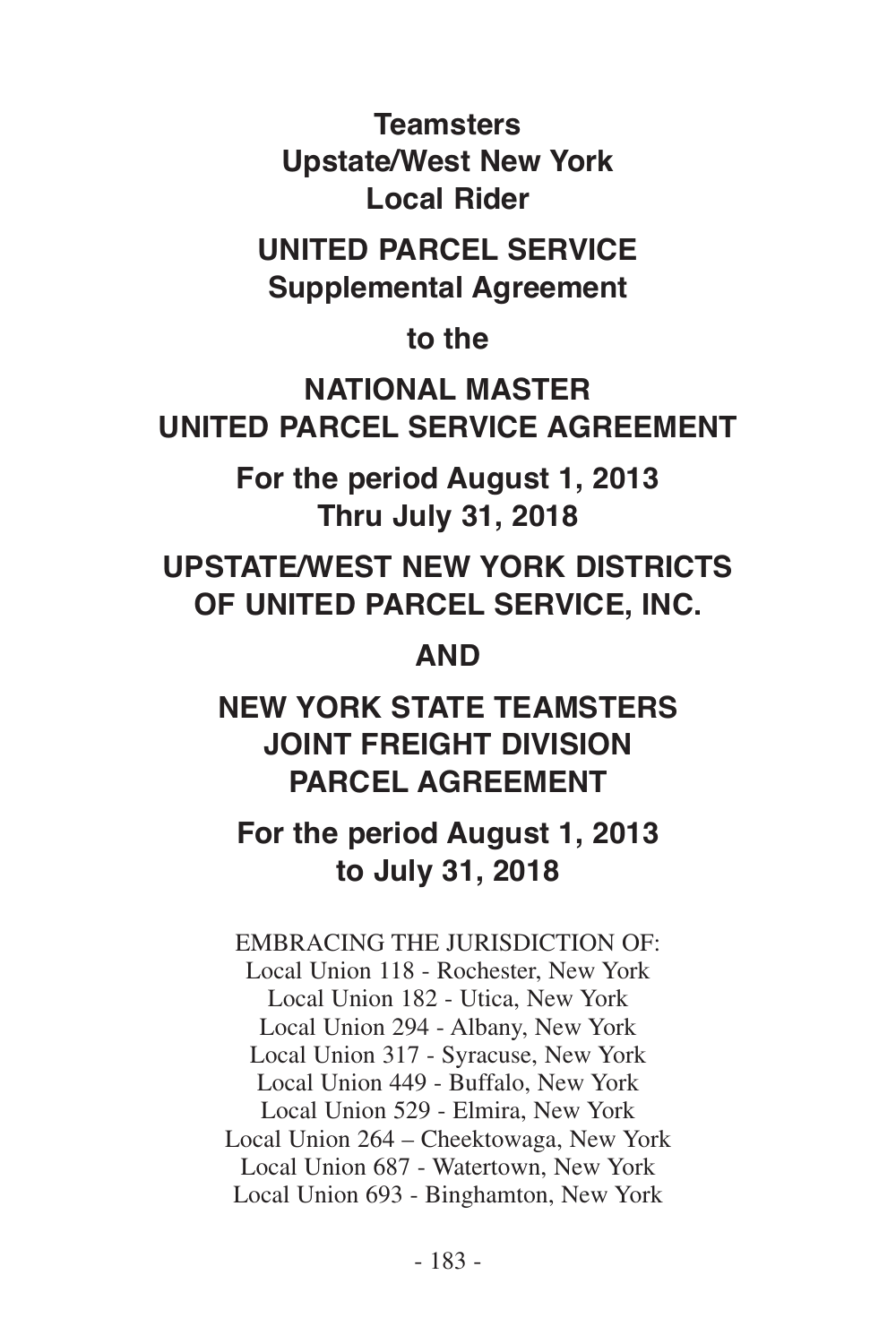This Supplement to the National Master United Parcel Service Agreement shall apply to all United Parcel Service employees working in the classification set forth in the Wage Schedule and within the jurisdiction of LOCAL 118, 182, 294, 317, 449, 529, 264, 687, and 693. Except as provided herein, the provisions of the National Master United Parcel Agreement shall prevail.

#### **NEGOTIATING COMMITTEE**

For the Employees:

#### NEW YORK STATE TEAMSTERS UNITED PARCEL SERVICE UPSTATE/WEST NEW YORK DISTRICTS NEGOTIATING COMMITTEE

Frank E Kearney, Chairman Christopher Toole, Co Chairman

Jeffrey Brylski Roberta Dunker John Farwell Bob Firmstone Brian Hammond George Harrigan Tim Hogan Kevin Hunter John Pekoff Tony Vaccaro

#### UNITED PARCEL SERVICE UPSTATE/WEST NEW YORK DISTRICTS NEGOTIATING COMMITTEE

James Dolan, Chairman

John Tierney Brian Aiello Lola Delans

Brian Speller Michael Ferony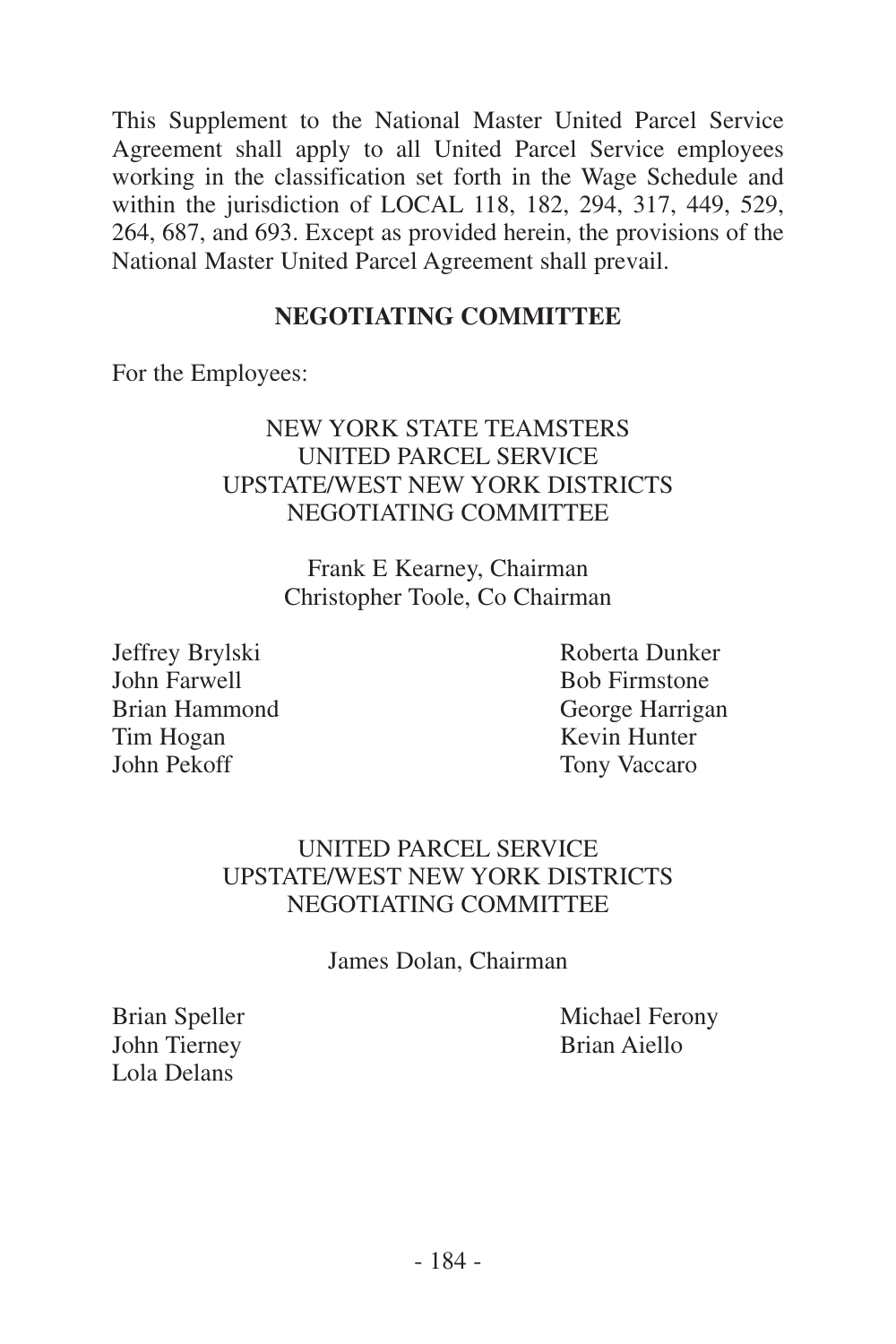# **ARTICLE 45 - STEWARDS**

<span id="page-8-0"></span>Before discharging a steward, the Employer, in every instance shall take the matter up with the officers of the Union.

Any time spent in a grievance meeting mutually agreed to by the Company official and Union business agent that falls outside of the Union steward's regular working hours shall be paid for by the Company.

# **ARTICLE 46 - ARBITRATION & GRIEVANCE MACHINERY AND UNION LIABILITY**

#### **Section 1**

The parties to the agreement agree to meet within thirty (30) days of ratification of this contract, to establish rules and procedures for an Upstate/West New York Grievance Committee. This Committee shall combine oversight on all discharge and suspension grievances that are currently submitted to the Panel as well as all language grievances. Upon mutual agreement of the parties regarding rules and procedures, the panel will become effective August 1, 2013.

A. Any employee having a grievance with the Employer must submit said grievance in writing to the Union and the Company no later than ten (10) days from the date of grievance. Failing to do so, said grievance or complaint shall be dismissed, except where Union Officials feel that the violation is detrimental to other members of -the Local Union, the ten (10) day limitation shall not apply.

Any grievance brought to the attention of either party, by recognized representatives of either the Employer or the Union, will be entered into and discussed by both parties. Management will sign and date each grievance that is presented to them, regardless of the merits of said grievance. The purpose of the signature is only to verify that the grievance was actually received. The Steward shall then attempt to adjust the matter with the supervisor.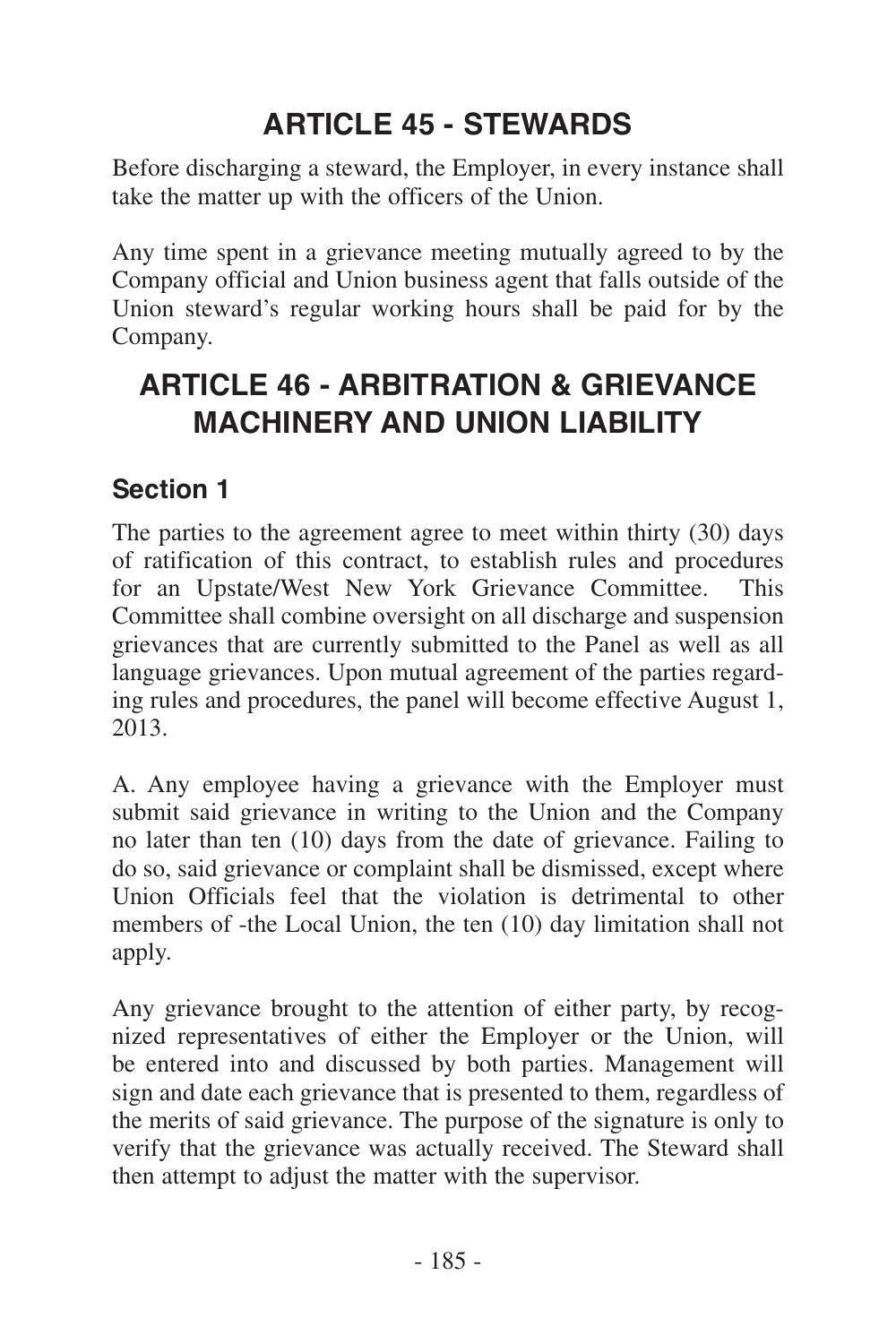B. If no satisfactory resolution or agreement is reached between the immediate parties the grievance shall then be discussed by the labor manager and the business agent, or their assigned representatives, if no agreement is reached the grievance shall be submitted to the Upstate West New York Supplemental Panel Committee and failing resolution there to arbitration as provided herein.

Should a grievance or dispute concerning the National Master Agreement submitted to the Upstate/Western New York Grievance Committee become deadlocked at the local panel, the matter may be referred to the National Grievance committee according to the terms and conditions as provided for in Article 8 of the National Master United Parcel Service Agreement.

In cases other than discharges or suspensions, should a grievance or dispute concerning the Local Supplemental agreement become deadlocked at the local panel, the matter may be referred to outside arbitration as provided in the Rules and Procedures of the Upstate West New York Panel.

Cases involving discharge or suspension will continue to be handled in accordance with the rules and procedures of the Upstate West New York Supplemental Panel.

The decisions of the committee on Supplemental Grievances and all decisions rendered by arbitrators shall be final and binding. The arbitrator shall make no rules or render any decisions which conflict with the provisions of this Agreement.

C. The Union agrees that it shall not cause or permit its members to cause strikes of any kind, stoppages or any other interference with any of the operations of the Company during the term of this Agreement, so long as the Company abides by the procedure prescribed for the settlement of disputes and differences and the decisions of the arbitrator as provided in this Agreement. The Company agrees that there shall be no lockout during the term of this Agreement, so long as the Union abides by the procedure prescribed for the settlement of disputes and differences and the decisions of the arbitrator as provided in this Agreement.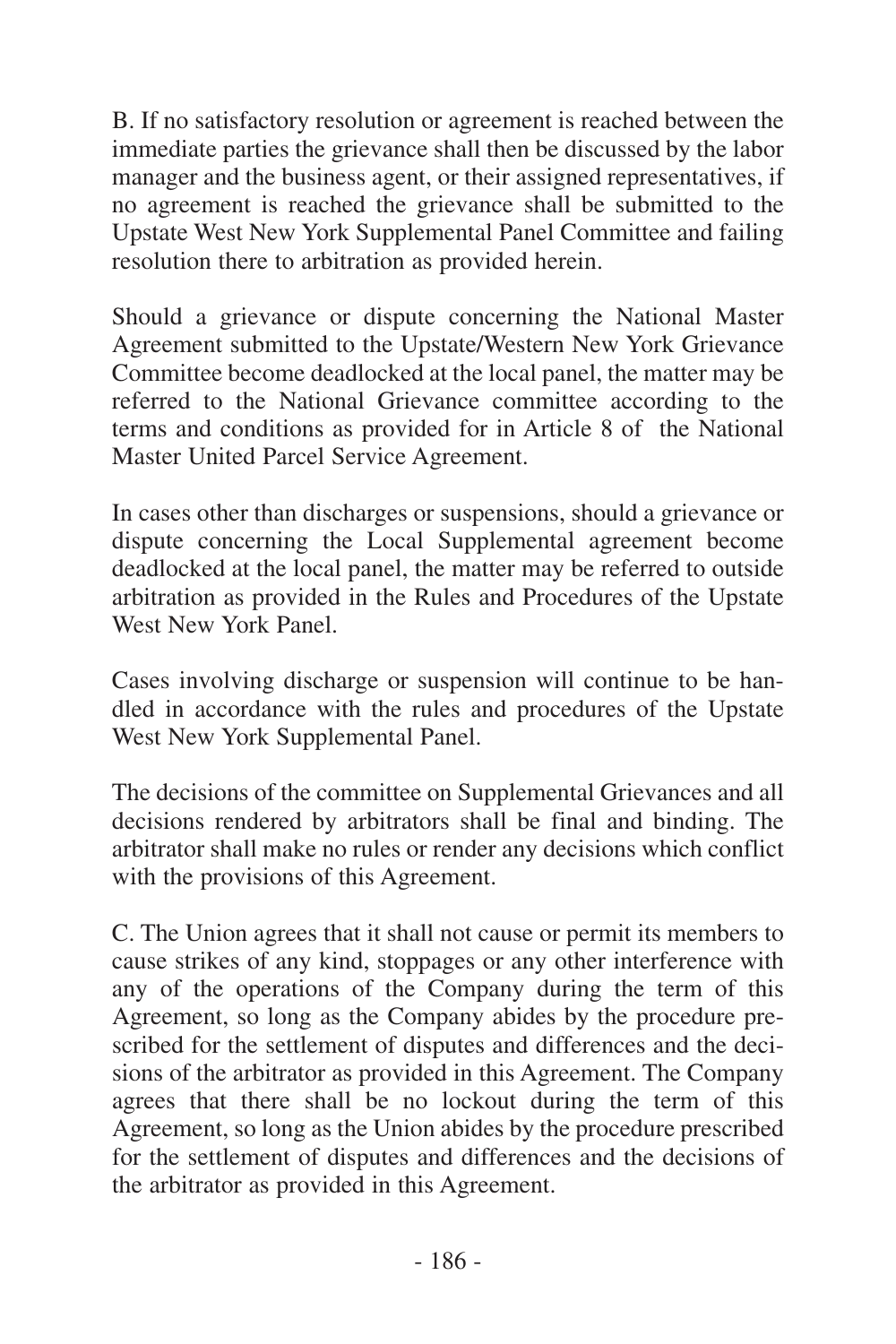#### <span id="page-10-0"></span>**Section 2**

It is further mutually agreed that the Local Union will, within two (2) weeks of the date of the signing of this Agreement, serve upon the Company a written notice, which notice will list the Union's authorized representatives who will deal with the Company, make commitments for the Union generally, and, in particular, have the sole authority to act for the Union in calling or instituting strikes or any stoppage of work, and the Union shall not be liable for any activities unless so authorized. It is further agreed that in all cases of an unauthorized strike, slowdown, walk-out, picketing or any other unauthorized cessation of work in violation of this Agreement, the Union shall not be liable for damages resulting from such unauthorized acts of its members. While the Union shall undertake every reasonable means to induce such employees to return to their jobs during any such period of unauthorized stoppage of work, mentioned above, it is specifically understood and agreed that the Company during the first twenty-four (24) hour period of such unauthorized work stoppage shall have the sole and complete right of reasonable discipline short of discharge and such Union members shall not be entitled to or have any recourse to any other provisions of this Agreement. After the first twenty-four (24) hour period of such stoppage, and if such stoppage continues, however, the Company shall have the sole and complete right to immediately discharge any Union member participating in any unauthorized strike, slowdown, walk-out, picketing, or any other cessation of work, and such Union members shall not be entitled to or have any recourse to any other provisions of this Agreement.

It is further agreed and understood that the New York State Teamsters Joint Council Freight Division shall not be liable for any strike, breach, or default in violation of the Agreement, unless the act is expressly authorized by its Executive Board. A properly designated officer of the New York State Teamsters Joint Council Freight Division shall, within twenty-four (24) hours after request is made to the secretary of the New York State Teamsters Joint Council Freight Division, declare and advise the party making such request, by telegram, whether the council has authorized any strike or stoppage of work. The NYST JC Freight Division shall make immediate effort to terminate any strike or stoppage of work which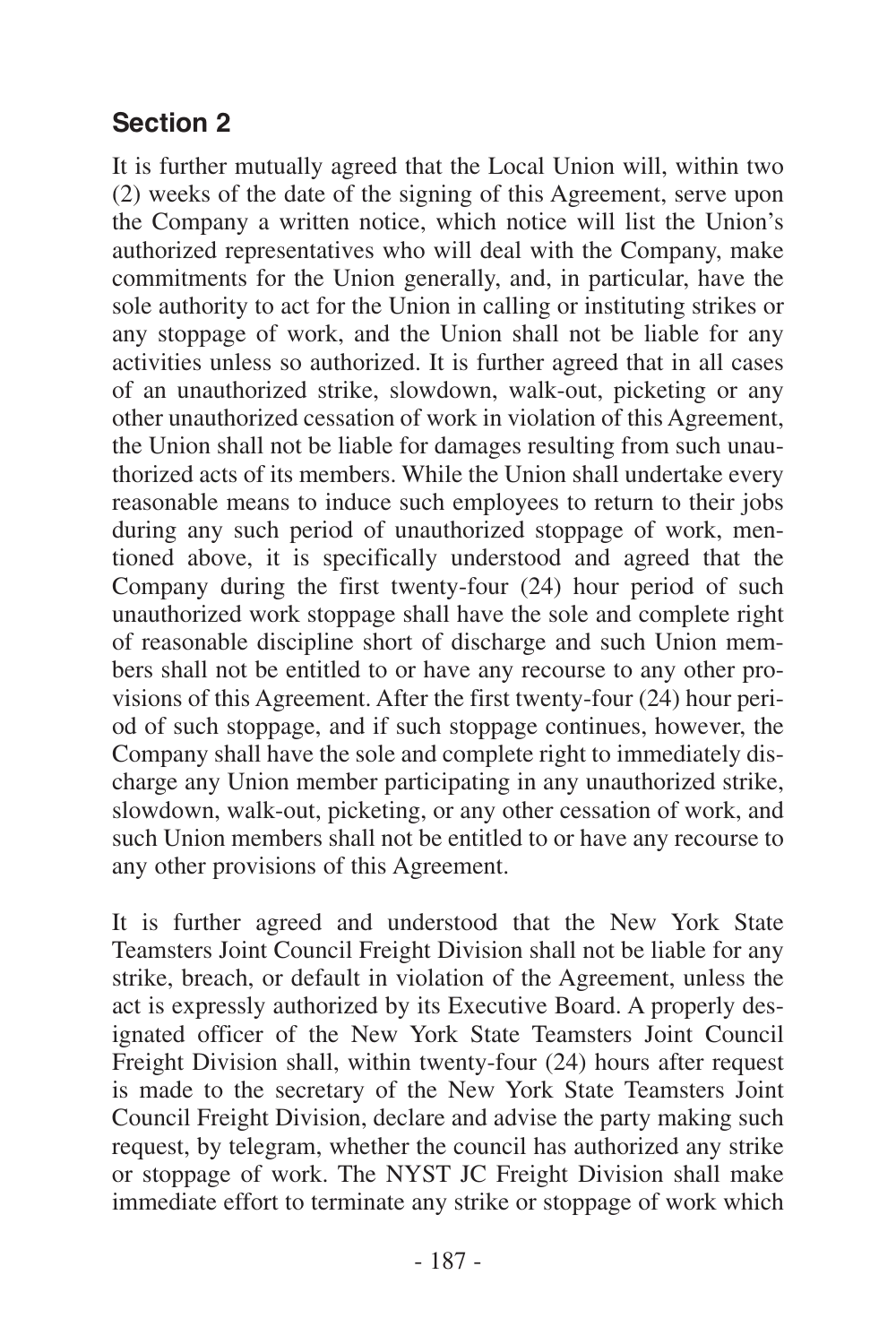<span id="page-11-0"></span>is not authorized by it without assuming liability therefore. It is understood and agreed that failure of the NYST JC Freight Division to authorize a strike by a Local Union shall not relieve such Local Union of liability for a strike authorized by it and which is in violation of this Agreement.

## **Section 3**

Notwithstanding anything herein contained, it is agreed that in the event the Employer is delinquent at the end of a period in the payment of its contributions to the Health and Welfare or Pension Fund, or funds, created under this Agreement, in accordance with the rules and regulations of the trustees of such funds, after the proper official of the Union has given seventy-two (72) hours notice to the Employer of such delinquency in Health and Welfare or Pension payments, the employees or their representatives shall have the fight to take such action as may be necessary until such delinquent payments are made and it is further agreed that in the event such action is taken, the Employer shall be responsible to the employees for losses resulting there from.

## **Section 4**

All monetary grievances that have been resolved either by decision or through settlement and approved by the District Labor Relations Manager shall be paid within twenty (20) days of such approval. If the Employer fails to pay a monetary grievance in accordance with this section, the employer shall pay to the grievant an amount equal to one-half of the grievant's daily guarantee. Upon request the Employer will provide the Local Union a verification of grievance payments.

# **ARTICLE 47 - ABSENCE**

## **Section 1 - Time Off for Union Activities**

The Employer agrees to grant the necessary and reasonable time off, without discrimination or loss of seniority rights and without pay, to any employee designated by the Union to engage in any official Union business, provided forty-eight (48) hours written notice is given to the Employer by the Union, specifying length of time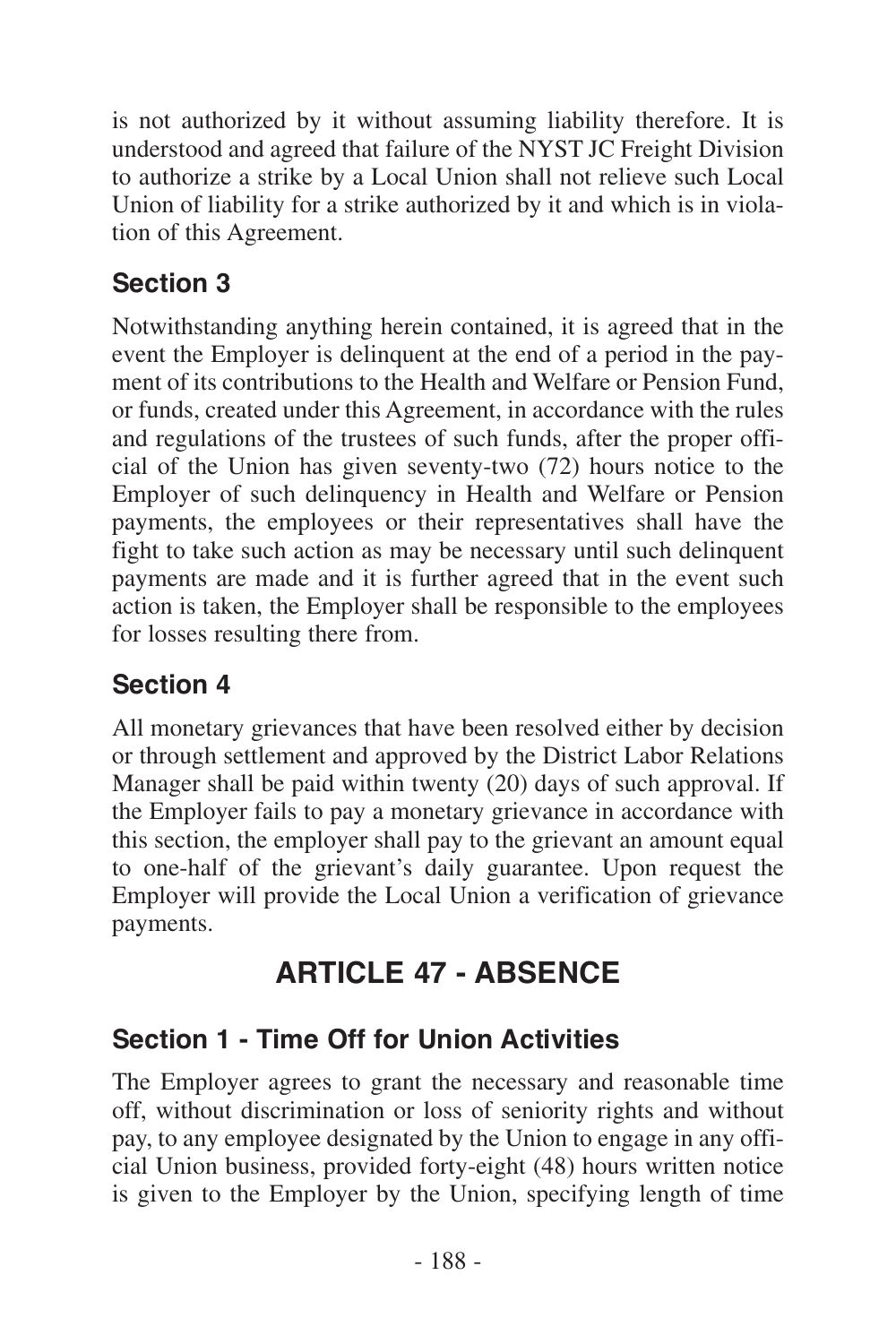<span id="page-12-0"></span>off. The Union agrees that in making its request for time off for Union activities, due consideration shall be given to the number of men/women affected in order that there shall be no disruption of the Employer's operations due to lack of available employees.

#### **Section 2 - Leave of Absence**

Any employee desiring leave of absence from his/her employment shall secure written permission from both the Local Union and the Employer. The maximum leave of absence shall be for sixty (60) days and may be extended for like periods, but not to exceed a total of six (6) months. Permission for extension must be secured from both the Local Union and the Employer. During the periods of absence, the employee shall not engage in employment, except where previously agreed upon between management and the Union due to extenuating circumstances. Failure to comply with this provision shall result in the complete loss of seniority rights for the employees involved. Inability to work because of proven illness or injury shall not result in the loss of seniority rights. The employee must make suitable arrangements for continuation of Health and Welfare or Pension payments before the leave may be approved by either Local Union or Employer.

# **ARTICLE 48 - PROTECTION OF RIGHTS – GRIEVANCES**

Within five (5) working days of filing a grievance, claiming violation of this Article, the parties to this Agreement shall proceed to the final step of the grievance procedure without taking any intermediate steps, any other provisions of this Agreement to the contrary notwithstanding.

# **ARTICLE 49 - RESERVED**

# **ARTICLE 50 - PAY PERIOD**

#### **Section 1**

The Employer will make all possible effort to have employees' checks available Thursday of each week, but no later than Friday. Any proven shortage in pay, addressed with management prior to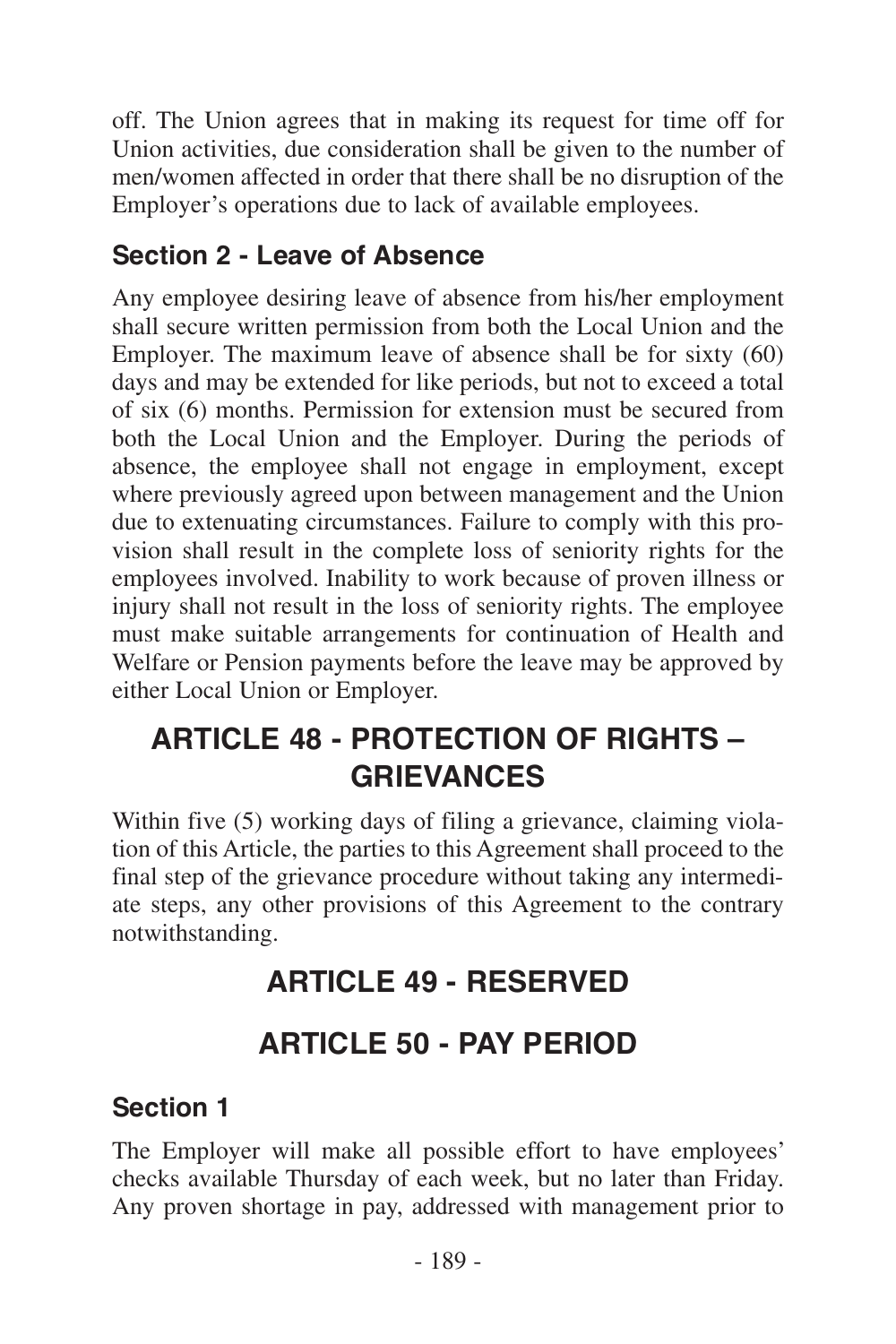<span id="page-13-0"></span>the end of the current pay period will be made up in the following week's paycheck. Proven shortages addressed after the current pay period and prior to the close of the next scheduled pay period will be made up in the next scheduled pay check. If the Employer does not comply with this clause, all claims shall be paid at the rate of double the amount due.

When employees' paychecks are not honored on more than one  $(1)$ occasion, then the Union may demand that payrolls be made in cash or certified check. When the regular payday occurs on a holiday, the Employer shall pay the employees on the regular workday immediately preceding the holiday.

"Year to date" earnings will be included on paycheck.

Any overpayment of the Employer to an employee will be deducted at the rate the overpayment was made.

#### **Section 2**

The Employer agrees to deduct certain specific amounts each week from the wages of those employees who shall have given the Employer written notice to make such deductions. The amount so deducted shall be remitted to the applicable CREDIT UNION once each week. The Employer shall not make deductions and shall not be responsible for remittance to the Credit Union for any deduction for those weeks during which the employees' earnings shall be less than the amount authorized for deduction.

Credit Union deductions shall be transmitted from UPS to Credit Unions within one business day, available Thursday, not later than Friday.

# **ARTICLE 51 - JURISDICTIONAL DISPUTES**

Feeder drivers shall load, unload, sort and do yard work as directed, irrespective of domicile.

# **ARTICLE 52 - SANITARY CONDITIONS**

The Employer must provide and maintain adequate facilities for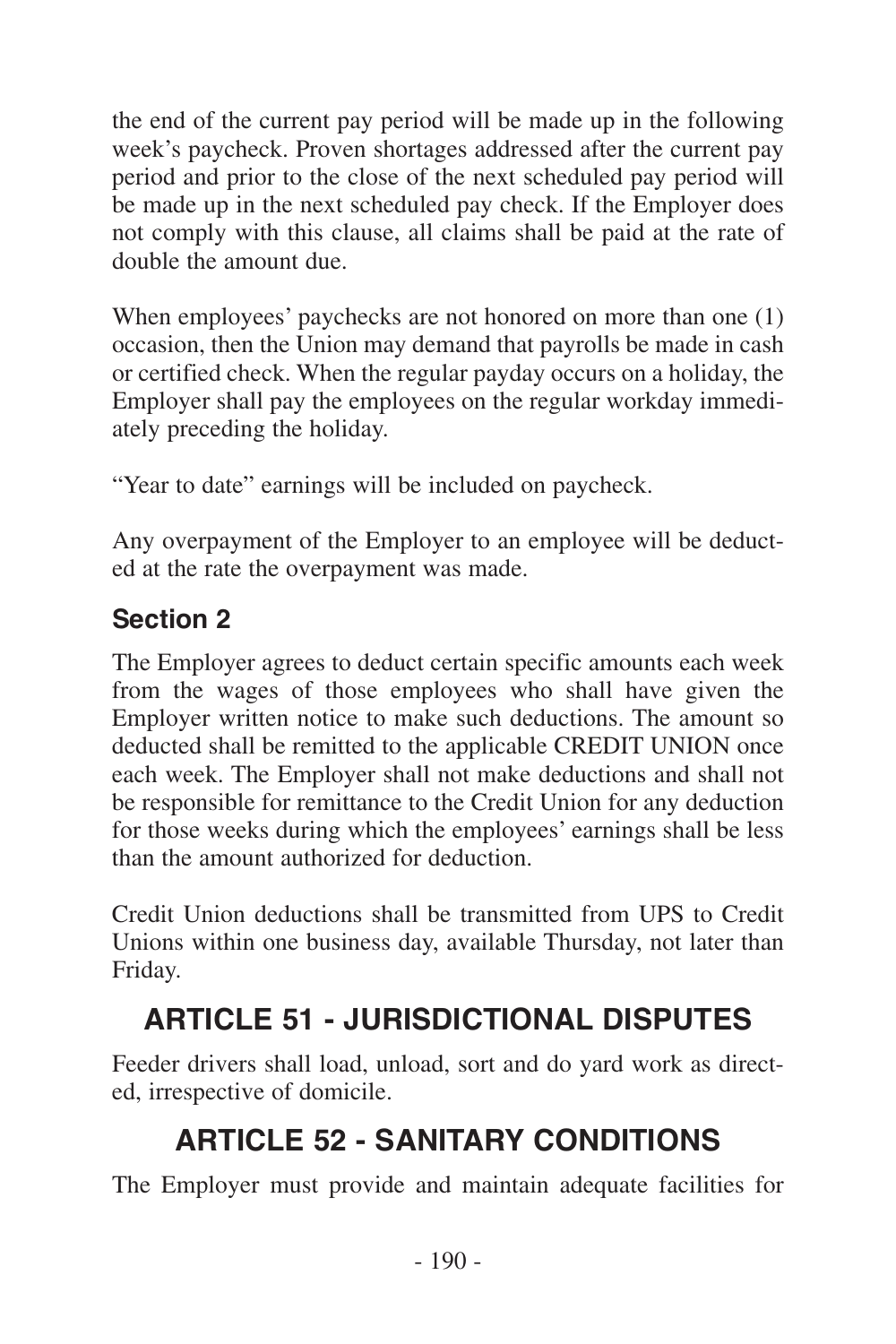<span id="page-14-0"></span>employees at the Center or hub during lunch periods, including drinking fountains and rest rooms.

# **ARTICLE 53 - PAID-FOR TIME**

#### **Section 1 - General**

All drivers shall be paid from the time they are told to report and do report for work until they return to their home center and punch out, except when a driver is required to put up for the night outside his/her home center. In such case, he/she shall be given ten dollars (\$10.00) for expenses, plus meals and room and his/her time shall cease from the time he/she puts up, except in no case shall he/she be paid for less than his/her regular guaranteed hours per day, and shall begin again at his/her regular time the next day. This provision shall continue to apply should he/she be held out more than one (1) day, with the exception of Sunday, when he/she shall check out on Saturday night and shall be paid traveling time and car fare to his/her home terminal. If he/she is ordered to remain with his/her vehicle over Sunday, the Sunday rate of pay shall apply.

#### **Section 2 - Call-in Time**

Employees called in to work shall be allowed sufficient time, not to exceed one (1) hour without pay to get to the garage or center and shall draw full pay from the time they report or register in as ordered. All employees shall have a set reporting time for duty. In the event of start time changes of more then twenty (20) minutes, from the original set reporting time, employee's in the Hub, Preload and Delivery centers shall be given three (3) calendar day notice. Start time changes of twenty (20) minutes or less shall require that employees be given written notification prior to the end of their previous shift. This provision cannot be applied for selective employees and pertains to the specific classifications referenced in their entirety. If called and not put to work, regular employees shall be guaranteed eight (8) hours pay at the rate specified in this Agreement for their classification of work. If any employees are put to work, they shall be guaranteed a minimum of eight (8) hours work per day, except Saturday and Sundays, when he/she shall be guaranteed four (4) hours work.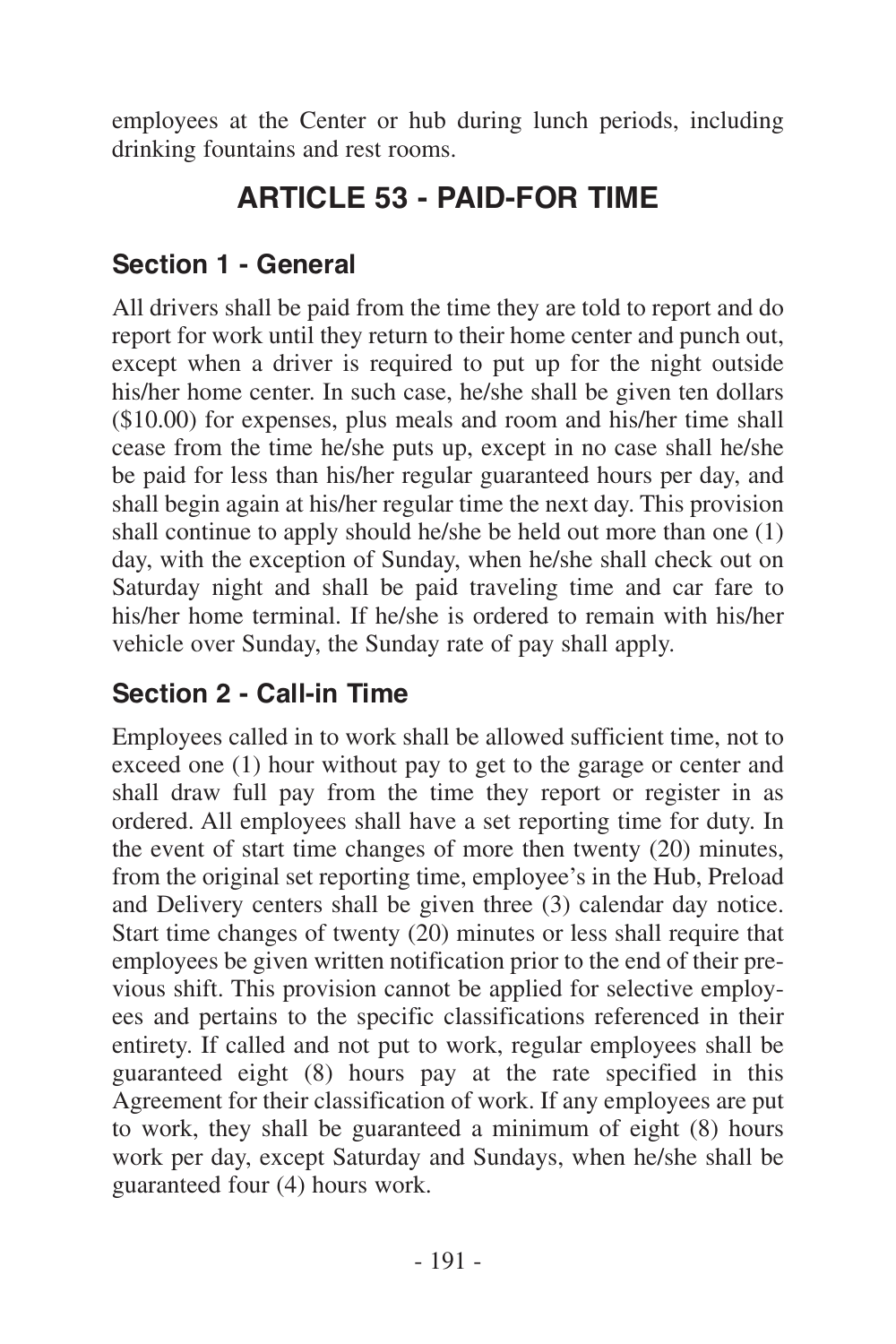<span id="page-15-0"></span>If all regular employees of a classification are requested to work on a Saturday, and those reporting are put to work on a Saturday, the Employer may hire extra employees at straight time hourly rate with a minimum of four (4) hours and shall pay time and one-half (1 1/2) for hours worked in excess of eight (8) hours.

If there is a change in the starting time, prior to the beginning of the shift, the part-time employees shall be guaranteed three (3) hours from the originally scheduled starting time. Any other changes in starting times will comply with the three (3) calendar day notice.

The employer will not allow employees to work prior to their start time without appropriate compensation and supervisor approval.

#### **Section 3 - Fines and Waiting Time**

In the event a driver is arrested with an overload, the Employer shall pay all fines plus all waiting time, except that waiting time will not be paid when the driver knowingly of his/her own volition and without knowledge of the Employer overloaded his/her truck.

#### **Section 4 - Emergency Conditions**

In cases where severe snowstorms, acts of God, or other unforeseen catastrophes disrupt the operations of the Employer, the daily and weekly guarantees shall not apply provided the Employer notifies the employees in advance not to report for work. Where the Employer fails to notify the employees not to report, employees reporting for work shall receive their contractual guarantee. The company shall notify the Local Union as soon as practicable upon invoking the language in this section. Any dispute over what constitutes a snow emergency, acts of God, or other unforeseen catastrophes shall be submitted to the Joint State Committee.

# **ARTICLE 54 - COMPETITION**

#### **Section 1**

In order to allow the Employer to compete with all other competitors, and thereby protect and increase the number of bargaining unit jobs created by that competition, it is agreed that notwithstanding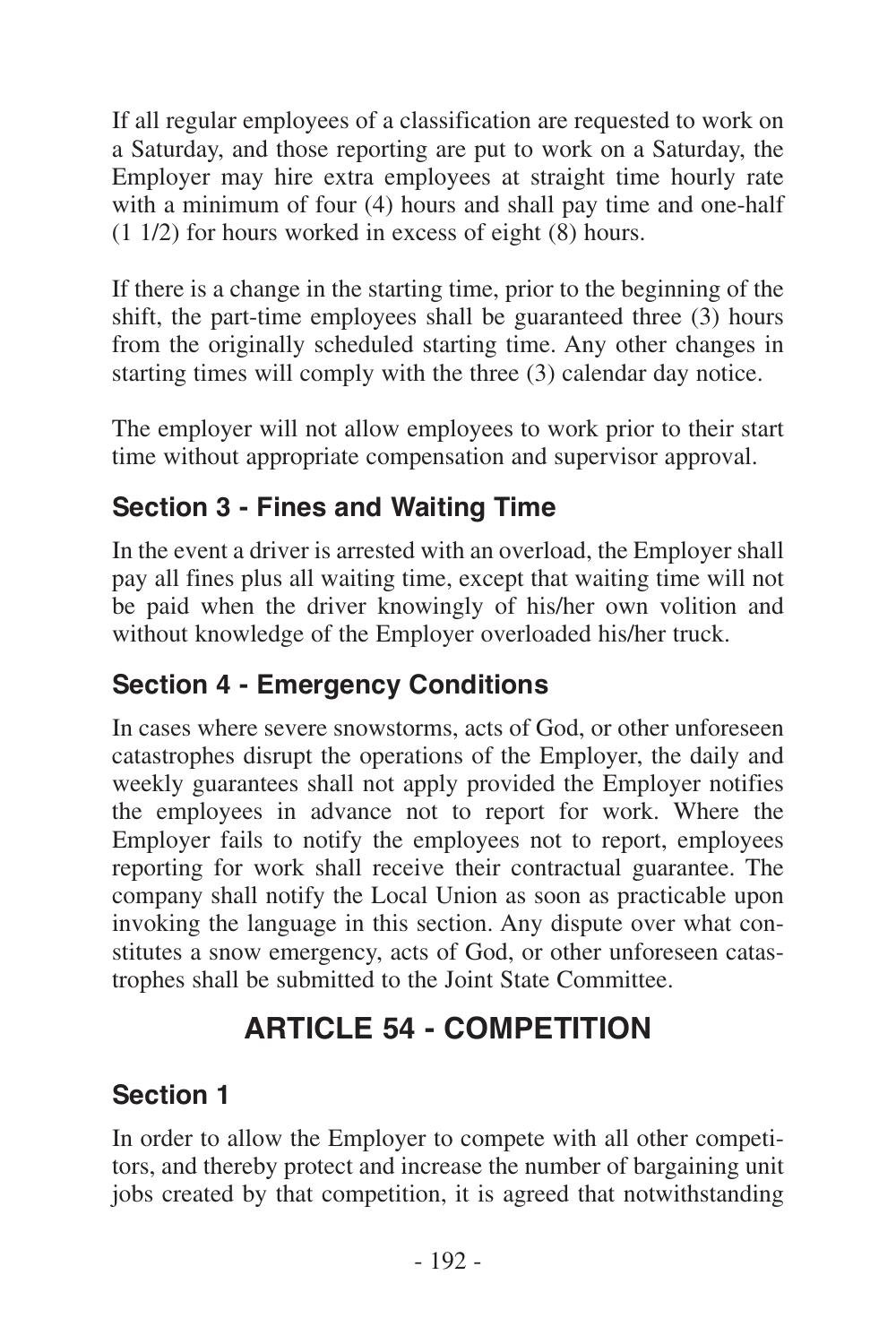<span id="page-16-0"></span>the preceding paragraphs of this Article, or any other Article in this Agreement:

A. The Employer may use substitute means of transportation (airplane, helicopter, ship or rail) in its Feeder Operations subject only to the restriction that no employee on the Employer's payroll as of August 1, 1987, is laid off as a direct result of the institution of these alternative means.

B. For the purpose of preserving work for the employees covered by this Agreement, the Employer may not subcontract delivery driving, hub or center sorting, hub or center loading and unloading.

C. However, the Employer may subcontract other work provided that no full-time seniority employee performing this work is laid off as a direct result of the subcontracting. Dropping trailers for customer loading or vendor loading shall not be a violation of this Agreement. (In the event the customer or vendors' packages are ready for loading at the time the trailer is dropped, such loading shall be done by members of the bargaining unit.)

#### **Section 2 - Grievance**

Within five (5) working days of filing of grievance claiming violation of this Article, the parties to this Agreement shall proceed to the final step of the grievance procedure, without taking any intermediate steps, any other provision of this Agreement to the contrary notwithstanding.

# **ARTICLE 55 - EQUIPMENT, ACCIDENTS AND REPORTS**

An employee involved in any accident shall immediately report said accident and any physical injury sustained. The employee, before the end of the employee's shift shall make out an accident report in writing on forms furnished by the Employer and shall turn in all available names and addresses of witnesses to the accident. Copies of the same shall be made available to the employee upon his/her request. Failure to comply with this provision shall subject such employee to disciplinary action by the Employer.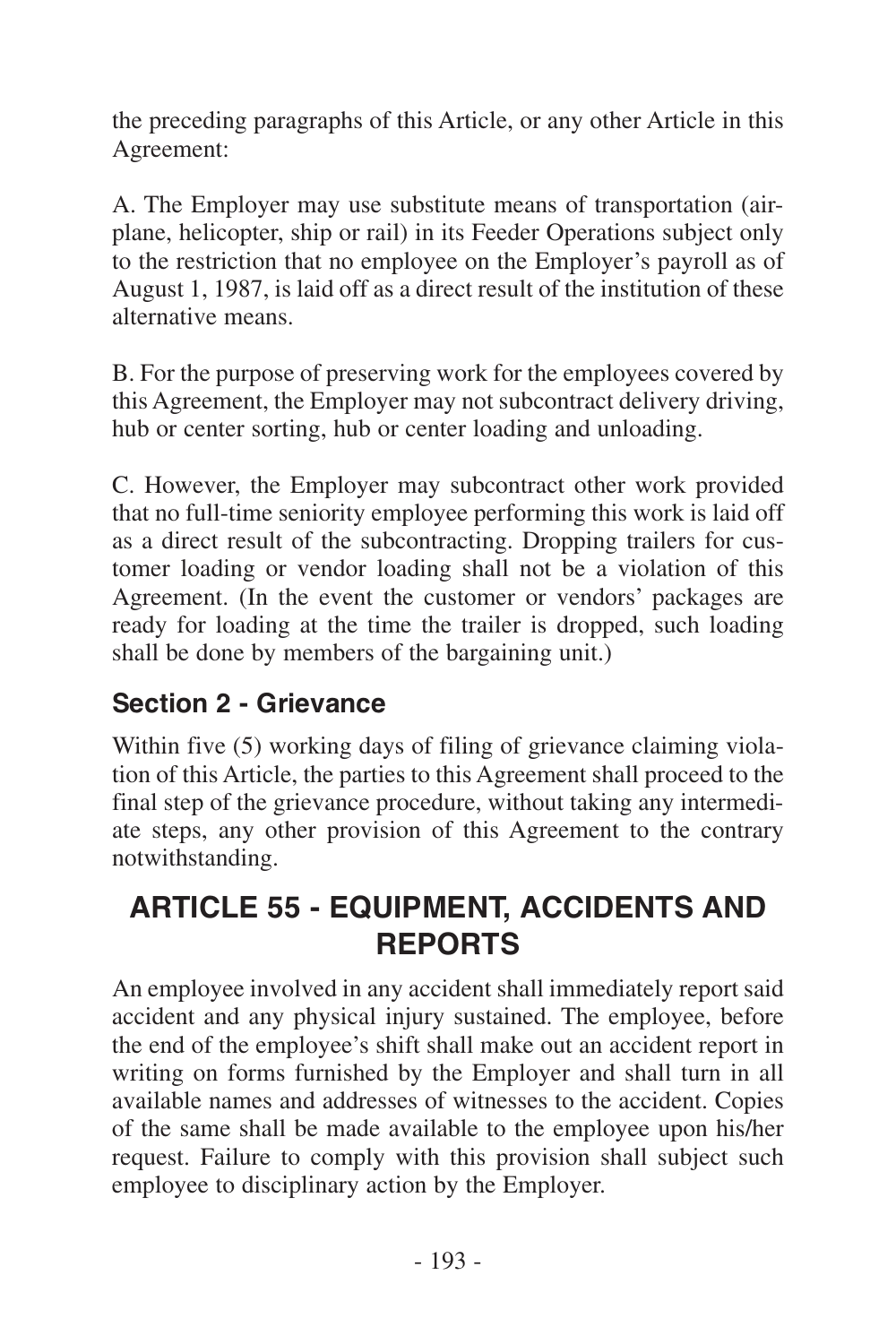<span id="page-17-0"></span>The use of the IVIS and any successor technology will continue in operations covered by the Upstate/West New York supplement.

Steps - All newly purchased or leased equipment and equipment regularly assigned to delivery work must have steps or other similar device to enable drivers to get in and out of body.

Company agreed that if the truck is designed for air conditioning they will have proper venting.

# **ARTICLE 56 - WORK OF SUPERVISORS**

The work of Supervisors will not include assignment to work normally performed by employees in the bargaining unit, except for the purpose of training and demonstration. Supervisors will not perform employees work until after all reasonable efforts have been exhausted to have the work covered. Reasonable effort shall include calling the Local Union.

Whereby it is understood and agreed that anything in the Collective Bargaining Agreement to the contrary, notwithstanding, where the Local Unions are called pursuant to Article 56, Work of Supervisors, the employees affected will receive the current casual rate for the classification of work they perform.

## **ARTICLE 57 - SENIORITY**

#### **Section 1**

A. Seniority rights of employees shall prevail on a Center basis. Seniority shall be broken only by discharge, voluntary quit, or more than a three (3) year layoff. In the event of a layoff, an employee so laid off shall be given ten (10) days notice of recall mailed to his/her last known address by telegram, registered or certified mail. The employee must respond to such notice within three days after receipt thereof, by telegram, registered or certified mail and actually report to work seven days after receipt of notice, unless otherwise mutually agreed to. In the event the employee fails to comply with the above, he/she shall lose all seniority rights under this Agreement.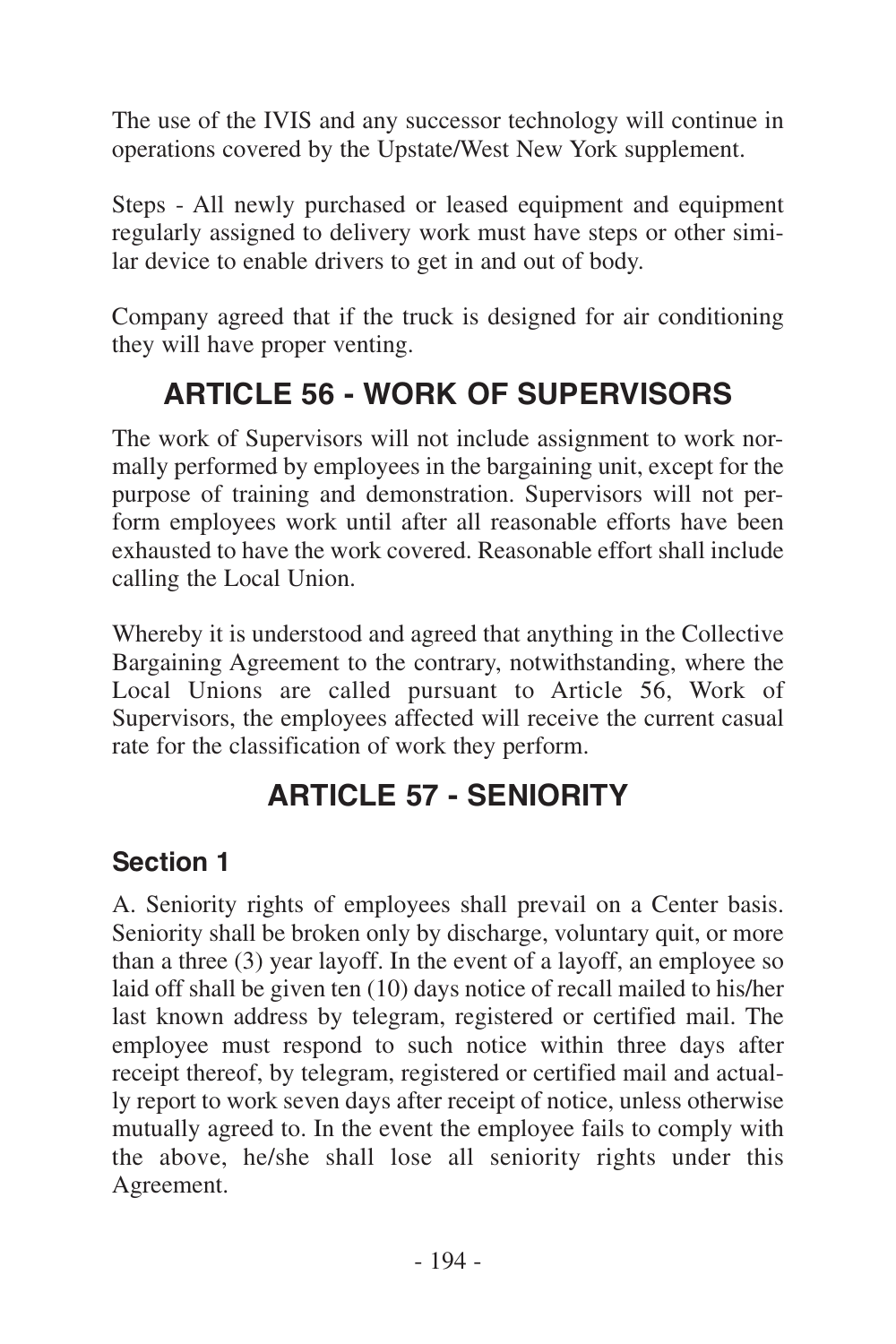A list of employees, arranged in order of their seniority, shall be posted in a conspicuous place at their place of employment. Stewards shall be granted super-seniority for all purposes, including layoff, rehire and job preference if requested by the Local Union within sixty (60) days after the effective date of this Agreement, but only one steward shall have super-seniority for such purposes. The Local Union and the Employer shall agree on circumstances under which persons who leave classifications of work covered by this Agreement, but remain in the employ of the Employer in some other capacity may retain seniority rights upon their return to their original unit. In the absence of such express agreement such employees shall lose all seniority rights.

B. A new employee shall work under the provisions of this Agreement but shall be employed only on a thirty (30) working day trial basis, during which period he/she may be discharged without further recourse, provided, however, that the Employer may not discharge or discipline for the purpose of evading this Agreement or discriminating against Union members. Employees qualifying for a full time package opening shall have a thirty  $(30)$  working day trial period after completing orientation and/or training school, not to exceed fifteen  $(15)$  days. After working thirty  $(30)$  days within any ninety (90) consecutive day period, the employee shall be placed on the regular seniority list and his/her seniority date shall be the 31st day worked within any ninety (90) day period of his/her employment. An employee qualifying for a full-time opening shall not have his/her seniority interrupted during the free period. In the event of discipline within the probationary period, the Employer must notify the Local Union in writing.

Time worked from November 10th through December 31st of each year shall not accrue towards seniority. An employee qualifying for a full time opening shall not have his/her seniority interrupted during the free period. Any employee who is retained after December  $31$ st or recalled within sixty (60) days after December 31st must work thirty (30) days in any ninety (90) consecutive day period commencing with the first day worked after December 31st. However, those employees hired prior to November 10th and retained after December 31st, will retain credit for the number of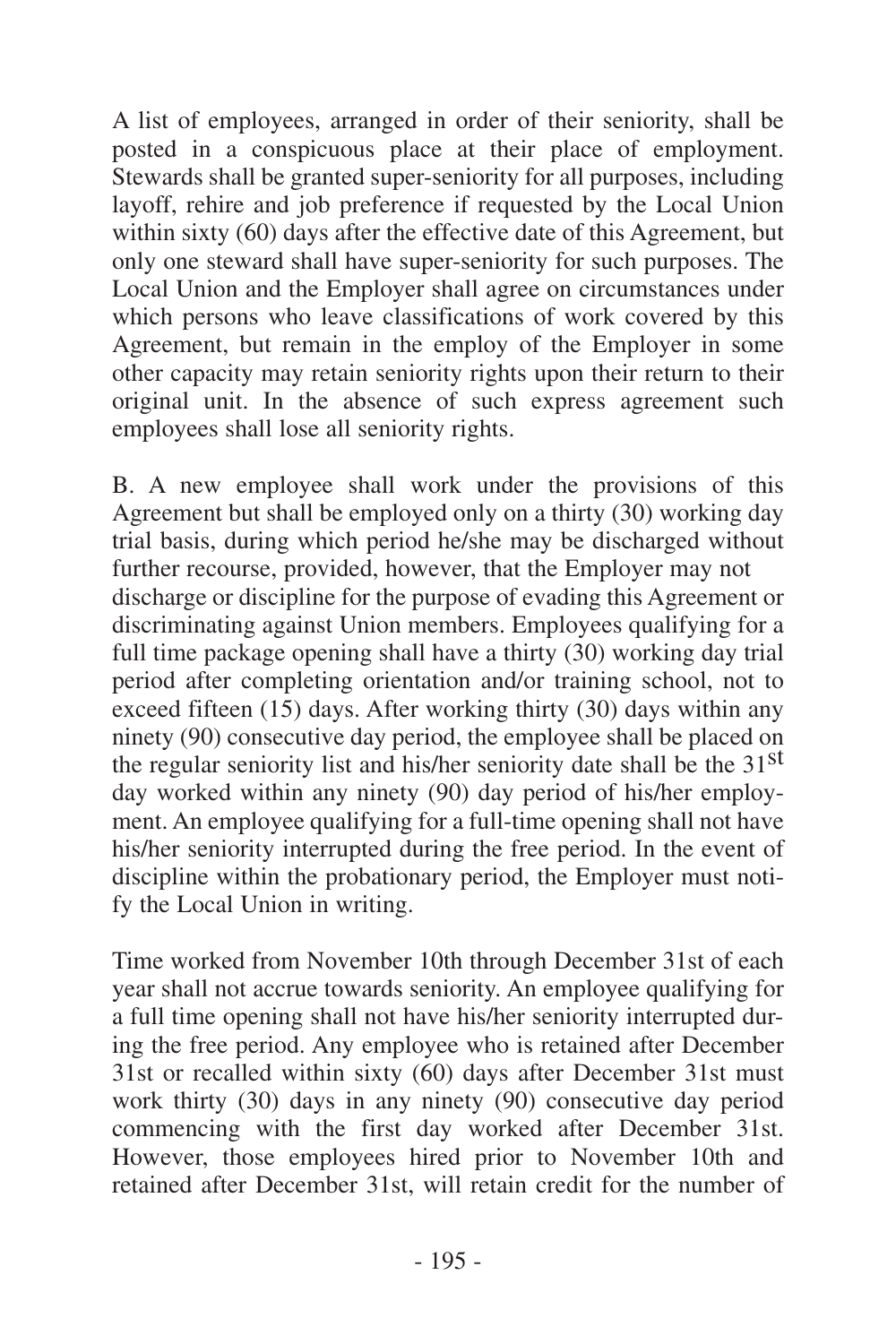<span id="page-19-0"></span>days worked prior to November 10th. Those days retained will count towards the thirty (30) days worked in any ninety (90) consecutive day period commencing with the first day worked after December 31st. November 10th to December 31st shall not be used in computing the ninety (90) consecutive day period. Those employees shall acquire seniority as of the thirty-first (31st) day worked.

An employee hired prior to November 10th to fill vacancies created by a full-time employee who quits, retires, or is terminated for any reason and who is retained after December 31st or who is recalled within sixty (60) days will retain credit for the number of days worked prior to November 10th and shall acquire seniority as of the thirty-first (31st) day worked.

C. If employees are hired through an employment agency, the Employer is to pay the employment agency fee. However, if the Union was given equal opportunity to furnish employees under Article 3, Section  $(1)$  (b) and if the employee is retained through the probationary period, the fee need not be paid until their thirty-first (31st) day of employment.

Preference shall be given to employees older in service and in order of their seniority to the extra work available within their classification after he/she has completed his/her day's work provided that such employees are available at such times as the work is assigned and are qualified to perform the work required. In no event may employees displace other employees who have not completed their assignment.

Seniority rights of employees shall prevail on a center basis.

This matter was thoroughly discussed between the Union and Company Negotiating Committees and it was agreed the "center" basis meant in this particular case, each building.

#### **Section 2**

The Employer shall not require, as a condition of continued employment, that an employee purchase truck, tractor and/or trailer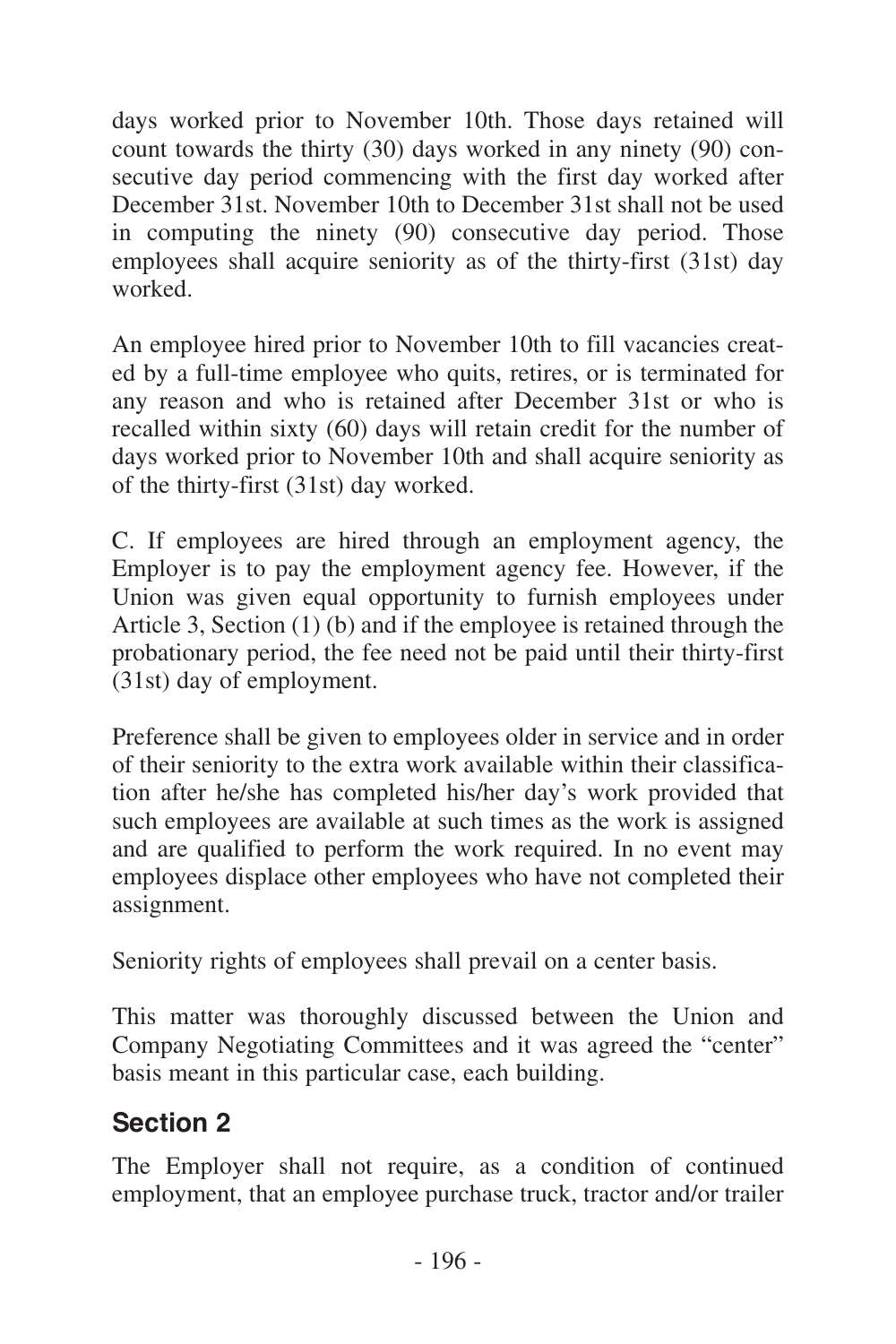<span id="page-20-0"></span>or other vehicular equipment or that any employee purchase or assume any proprietary interest or other obligation in the business.

# **Section 3**

Any controversy over the seniority standing of any employee on the seniority list shall be submitted to the grievance procedure.

Where two (2) or more employees have the same seniority date, the employee who completed their thirtieth (30th) workday first shall go ahead on the seniority list. If still tied, the date of employment application shall govern, and if still tied, seniority order shall be decided by coin toss.

The employer agrees to provide updated seniority lists on a quarterly basis upon the written request of the local union.

#### **Section 4**

In the event that the Employer absorbs the business of another private, contract or common carrier, or cartage business, or is a party to a merger of lines, the seniority of the employees absorbed or affected thereby shall be determined by mutual agreement between the Employer and Unions involved.

Any controversy with respect to such matters shall be submitted to the joint grievance procedure. Such determination shall be made without regard to whether the employees involved are members or not of a Union. If the minimum wage, hour and working conditions in the Company absorbed differ from those minimums set forth in this

Agreement, the higher of the two (2) shall remain in effect for the employees so absorbed.

## **Section 5**

In the event a driver loses his/her license because of violation of any laws wholly caused by and with knowledge of the Employer, or any of its representatives etc., it is agreed that the Employer shall pay the driver who lost his/her license his/her full weekly earnings forever after until such time that the driver's license is reinstated. In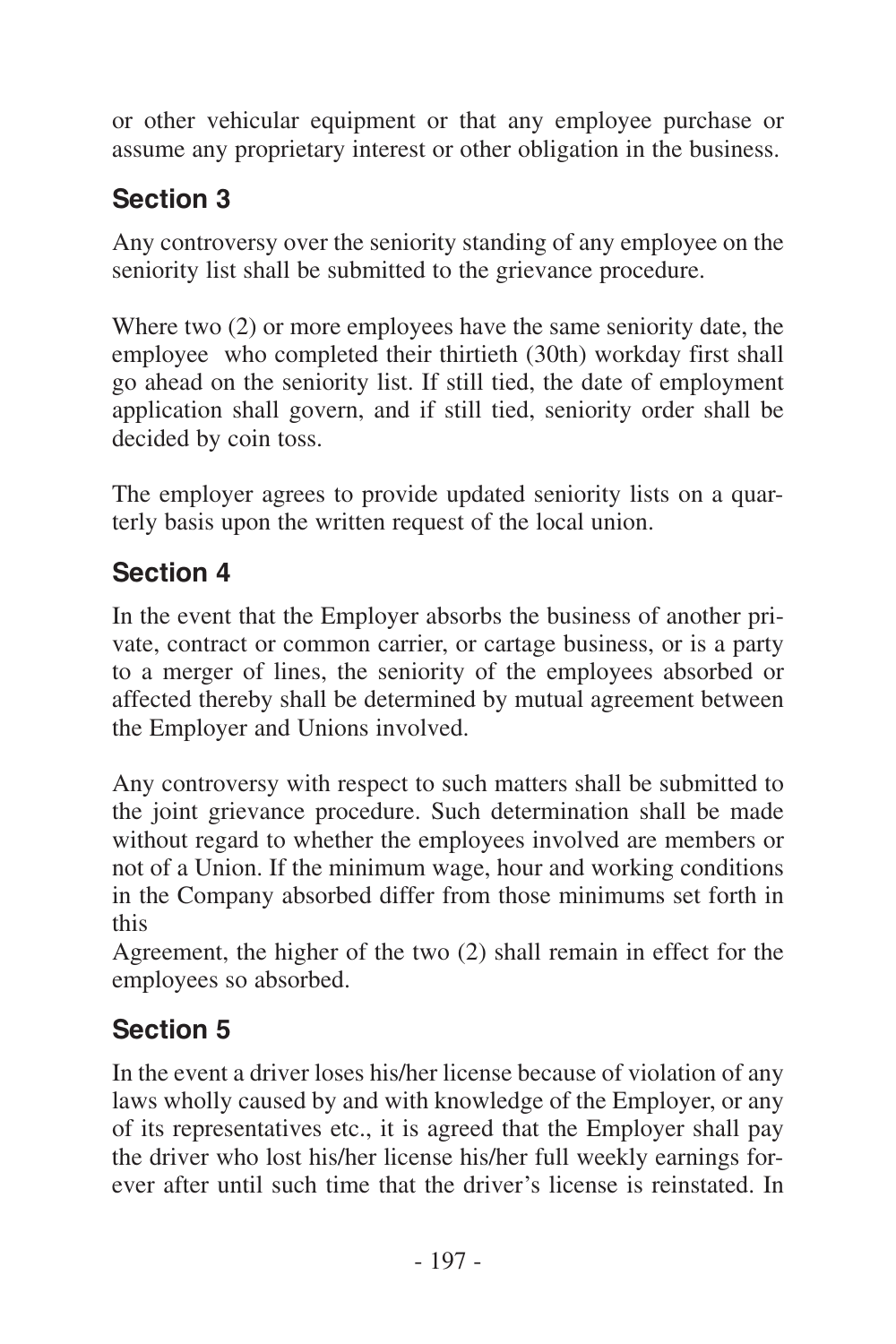<span id="page-21-0"></span>lieu of this, the Employer may offer such driver, dock or other type work covered by this Agreement, or the Local Freight Agreement, but the driver shall receive the same earnings per week on this work as he/she averaged as a driver for the previous six (6) months exclusive of any expense monies, in which event the driver must accept such work or else lose all benefits covered by this clause. The Employer shall not decrease the number of local employees in his/her employ because of giving such work to a driver who has lost his/her license. "Wholly caused" means the loss of license or time was caused in full by violations while in the employ of the respective Employer and because of the Employer's failure to comply with the law or knowingly allowed the driver to drive equipment in violation of the law.

#### **Section 6 - Free Period**

There shall be a free period beginning November 10th and ending December 31st each year. Time worked in the free period shall not count towards the acquisition of seniority. Should any non-senior employee work beyond December 31st and subsequently acquire seniority, his/her seniority date, for all purposes, shall be the date he/she acquires seniority.

#### **Section 7 - Reduction in Force**

When it becomes necessary to reduce the working force, the last employee hired shall be laid off first, and when the force is again increased, the employees are to be returned to work in the reverse order in which they were laid off.

In the event of a layoff of regular full-time employees, the Employer must give the employee being laid off a minimum of three (3) calendar days notice prior to the beginning of the week or three (3) days salary. In the event of a layoff, an Employer may recall such laid off employee for less than a full week's work without written notice as required by this Section. These laid off employees may or may not accept such work without loss of any rights in this Agreement.

The three (3) calendar days notice shall not apply when interruptions or delays in the Employer's operation occur as a result of a Teamster Union strike.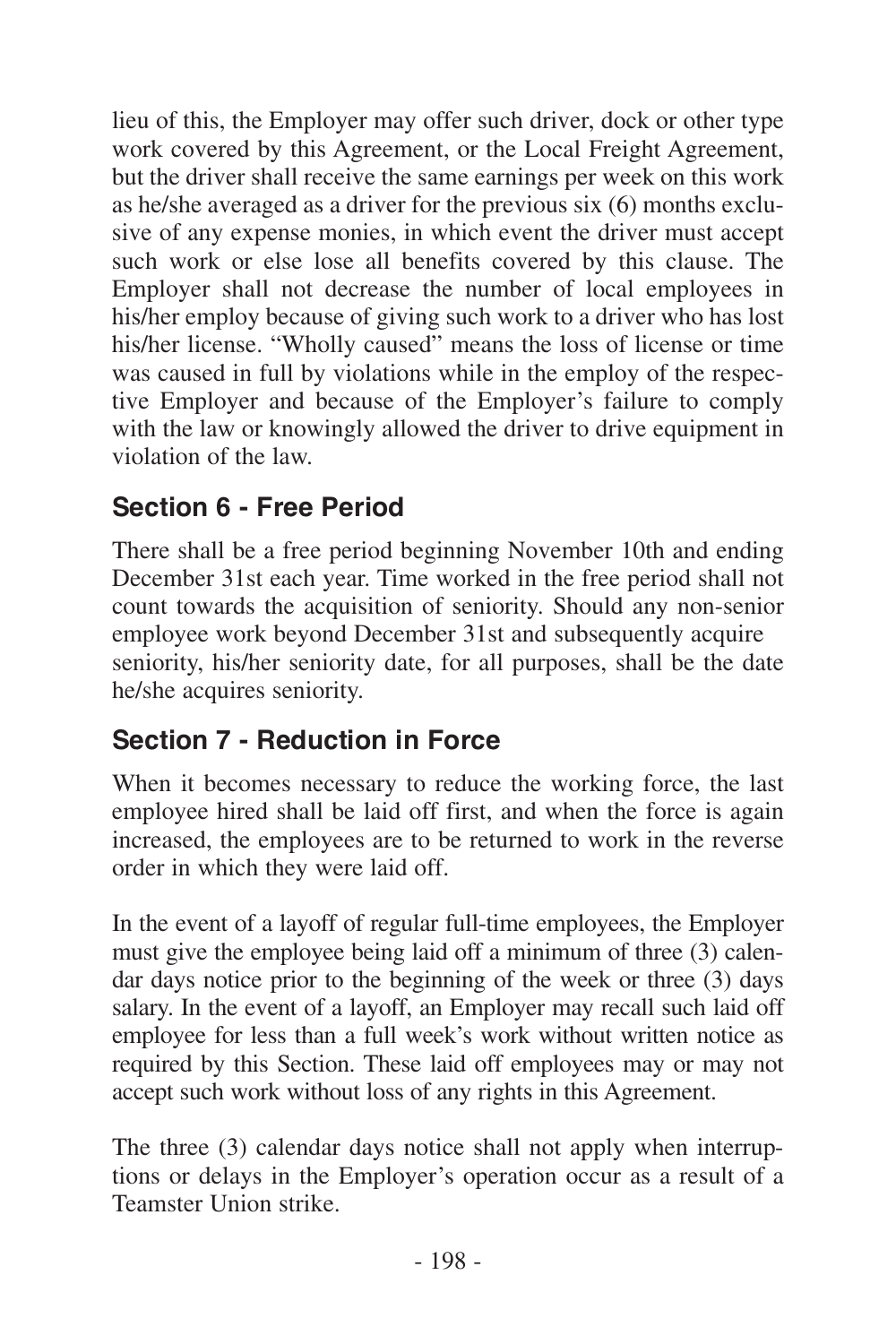## <span id="page-22-0"></span>**Section 8**

When a less senior employee in seniority is called for work ahead of a more senior employee, the more senior employee shall be paid from the same starting time as the less senior employee, except where otherwise agreed, provided the employee notified the Employer of violation as soon as he/she had knowledge of same.

#### **Section 9 - Bidding**

A. In cities where bidding on starting times or delivery areas is a practice, a schedule of starting times or delivery areas shall be posted for bid to become effective February 1, 2015. Thereafter, fulltime employees will have the right to select starting times or delivery areas**,** from the posted schedule every twenty-four (24) months. Any new permanent part-time shift shall be bid by seniority.

Upon request, the Company will provide the Union with copies of the completed bid sheets.

B. Employees shall, in the order of their seniority, have the right to select from the schedule posted provided the employee is qualified to perform the job selected. To effect the bid change, the Employer shall make a minimum of two changes per week in each Center and each week thereafter until all changes are complete. Such selection will be held until the schedule is posted for bid again except that when a delivery route is permanently split more than 50%, the driver who bid the original route will have the choice of the routes resulting from the split.

C. When an employee bids a specific starting time or delivery area, he/she shall maintain such starting time or delivery area until the schedule is posted for bid again. When a starting time is changed one (1) hour or less, it shall not be considered to be a change of starting time for bidding purposes.

D. During the time between the posting of the schedule, the employees shall have the right to move only into the feeder classification when a vacancy or a new permanent feeder run opens in this classification in the order of their seniority and provided they have been Company qualified. Effective April 1, 1974, employees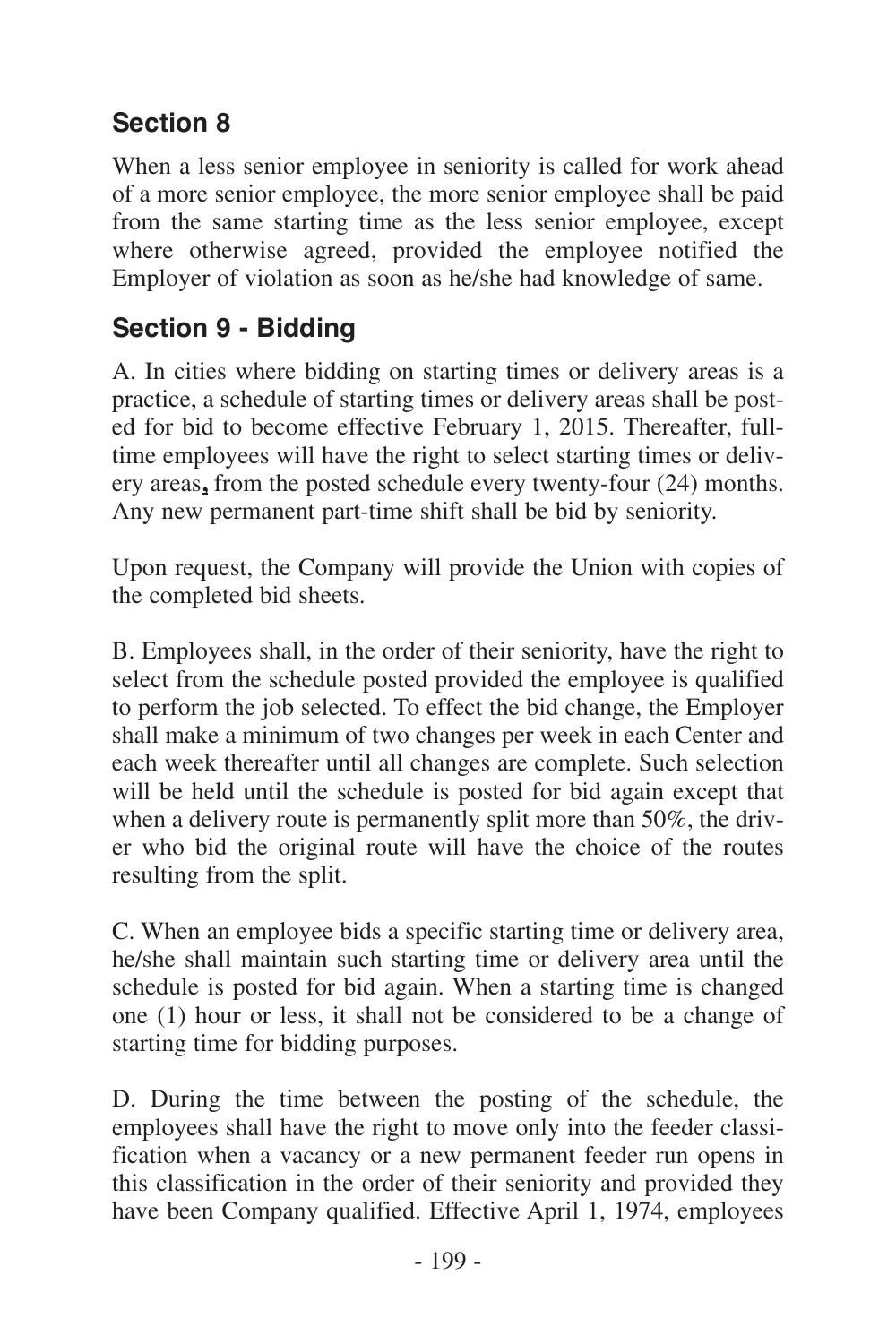with a New York State CDL A license who wish to become qualified by the Company as feeder drivers who notify the Company of their intentions before April 1st so that they may become qualified between April 1st to May 15th or notify the Company of their intentions before August 1st so that they may become qualified between August 1st and September 15th. (The qualification shall consist of forty (40) hours of training. The first twenty-four (24) hours to be done on the employee's own time outside of his/her regularly scheduled hours and the last sixteen (16) hours to be paid-for time.) As feeder openings occur, they will be filled in seniority order by the people who have been previously qualified. If an available feeder job is not selected, the Company may assign that job to the most junior qualified man. Any employee assigned to work in the feeder classification may follow his or her seniority when moving into that classification and select any job their seniority allows them to have.

E. A new permanent job shall be considered one that has been in existence for thirty (30) working days except that all jobs added in November and December shall be considered to be temporary jobs. Any job continued beyond January 1st, as a result of increased volume, shall be deemed permanent.

F. In the first year of the two year bid cycle, no more than one bid will be made as a result of filling any vacancies and /or new permanent jobs.

In the second year of the two year bid cycle no more than two bids will be made as a result of filling any vacancies and /or new permanent jobs.

G. Employees do not have the right to select any specific unit, load, sort, area or route, except as specified above.

H. A package driver whose job is abolished may exercise his/her seniority within the feeder, package or any other classification for which he/she is qualified. A feeder driver whose job is abolished may exercise his/her seniority within the feeder classification. The feeder driver who is displaced may exercise his/her seniority to move into a different starting time and must replace the most junior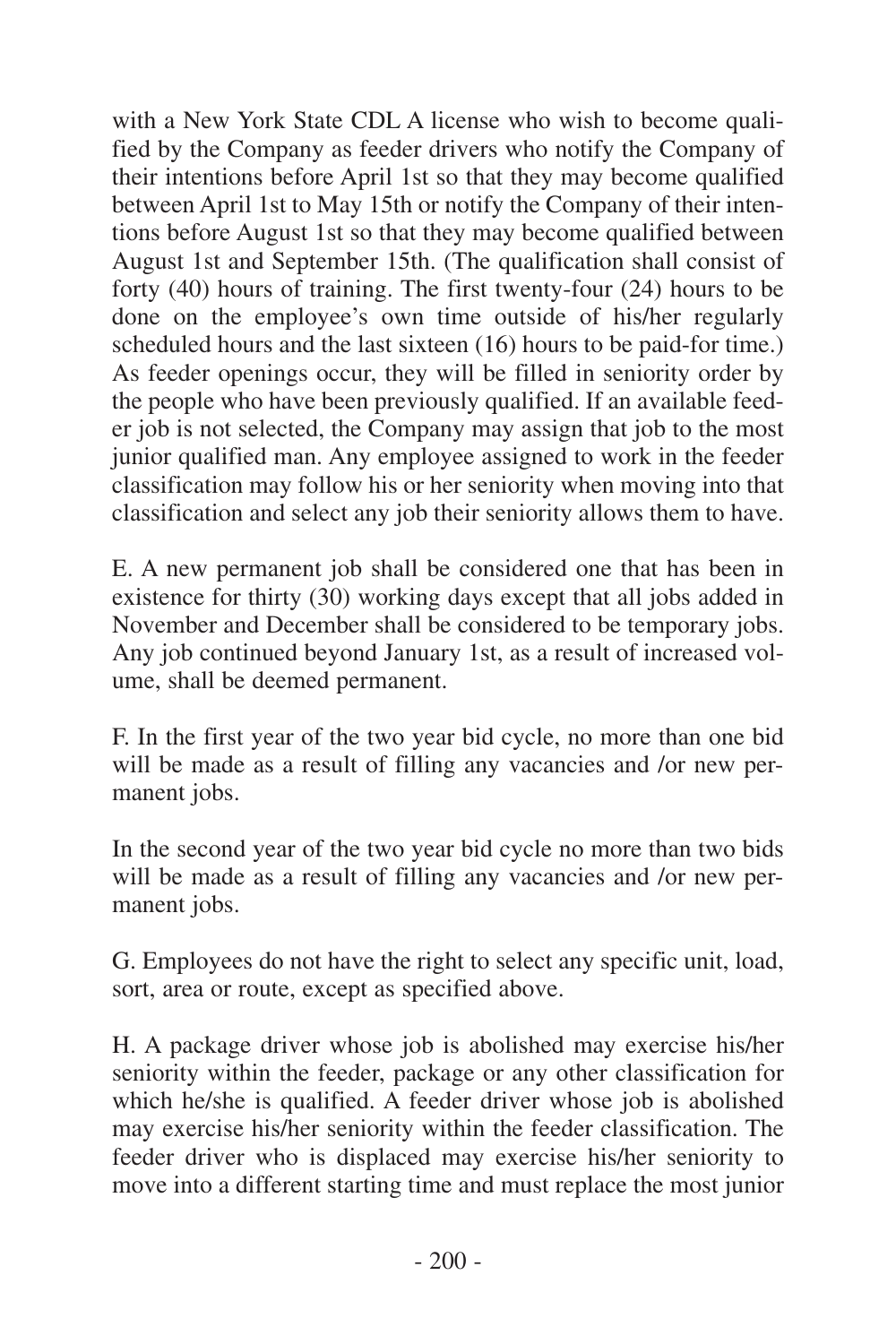man/woman in the starting time into which he/she is moving. A seniority man/woman whose job is abolished in a specific starting time and who exercises his/her seniority rights to move into a different starting time must replace the most junior man/woman on the starting time into which he/she is moving. If an abolished job is restored the employees originally affected must return to their former bid jobs. If the remaining displaced employee has not been previously company qualified for the remaining available position, the displaced full time employee shall be given the opportunity to company qualify for that open position.

If the employee fails to qualify, they may exercise their right to replace one or two part-time employees. The displaced employee shall be guaranteed eight (8) hours of work, including split shifts if that is all that is available at the 22.3 rate of pay or their equivalent inside part-time rate, whichever is lower. Displaced employees must exercise their seniority to bid the next available full time opening they are company qualified to perform.

Should an open driving position remain due to a displaced employee's inability to qualify for that position, such position shall be filled by a full time cover driver from the affected classification until the displaced employee obtains a full time bid position.

Disqualified full time employees may not attempt to re-qualify for one (1) year if disqualified by the Company or two (2) years if they disqualify themselves during the qualification period. Displaced full-time employees may bid an open job within their previous classification at any time, provided a job opening is posted and their seniority allows them to bid the job.

I. Start time and destination to be bid by feeder drivers. If the assigned work day on any feeder run changes more than five (5) hours a week for a period of thirty (30) work days, that particular run will be rebid.

Feeder operation - cover runs will be worked out locally the same as the Syracuse and Albany operation.

J. Except where mutually agreed otherwise, in delivery centers and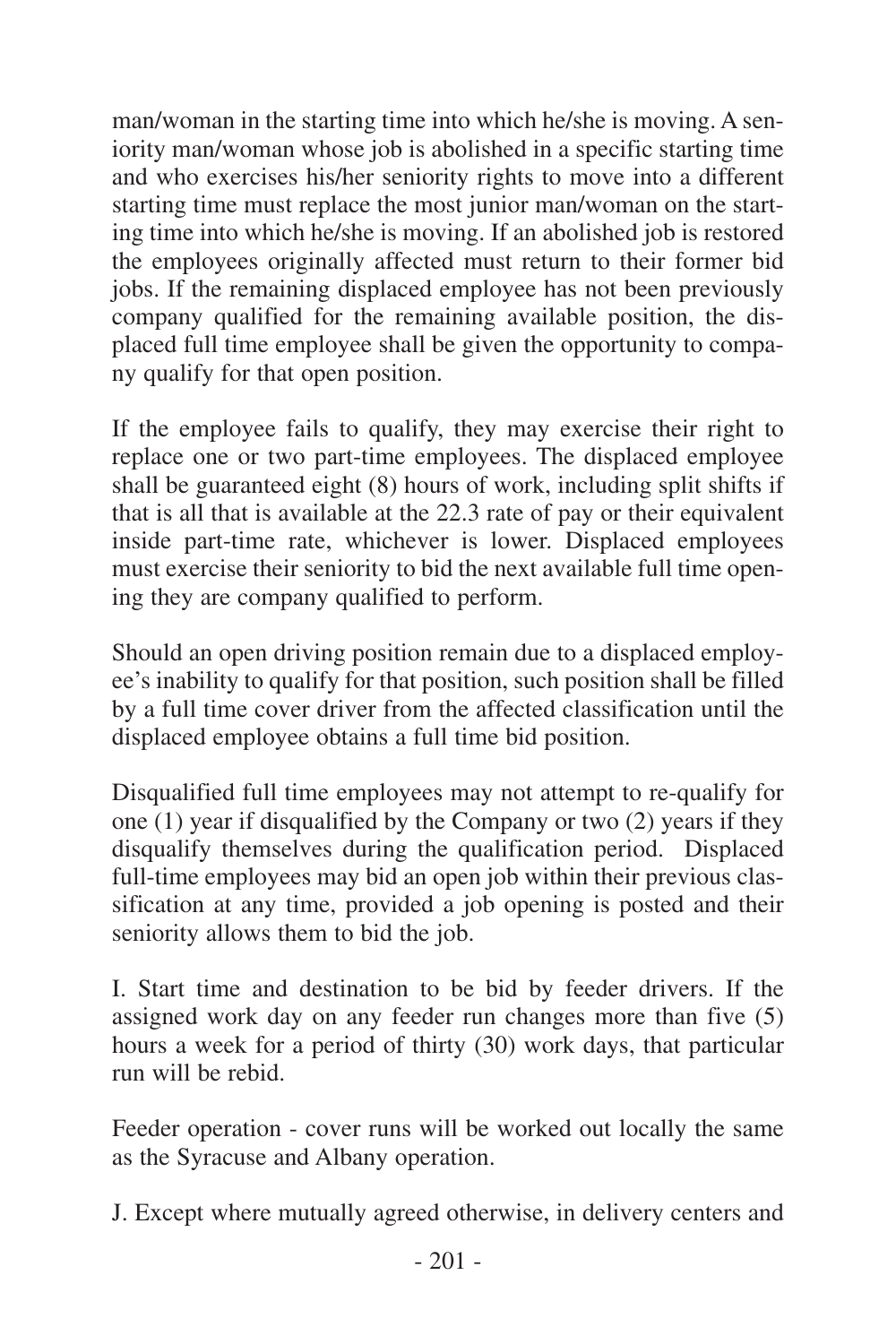<span id="page-25-0"></span>designated feeder operations, the Company shall maintain ten percent (10%) of the total number of bid routes as full-time bid cover positions. Full time bid cover positions shall not count towards the calculation of the ten (10) percent.

K. The Company may establish training routes in each center. Such routes may be used for training and qualifying employees to meet the needs of the employer. No more than two (2) training routes may be established in each Center. The employee that bids such training routes may be displaced off his/her route and work off of the center cover list while displaced. Any driver that is working as a full-time cover driver under this section will not count towards the full-time cover bid jobs.

# **ARTICLE 58 - DISCHARGE OR SUSPENSION**

A. The Employer shall not discharge nor suspend any employee without just cause, but in respect to discharge or suspension shall give at least one (1) warning notice of the complaint against such employee, in writing, and a copy of the same to the Union and job steward affected, except that no warning notice need be given to any employee before he/she is discharged if the cause of such discharge is dishonesty, or being under the influence of alcoholic beverages, or taking of or being under the influence of non-prescribed drugs or illegal substances during working hours or on Company business or property, or possession of or selling of non-prescribed drugs or illegal substances in Company equipment or on Company premises, or on Company time, or unprovoked physical abuse or bodily harm to a Supervisor or other employee, or negligence resulting in a serious accident while on duty, or the carrying of unauthorized passengers, or failure to report an accident, or punching a time card other than employee's own for the purpose of stealing time.

The warning notice as herein provided shall not remain in effect for a period of more than nine  $(9)$  months from date of said warning notice. Discharge must be by proper written notice to the employee and the Union affected. Any employee may request an investigation as to his/her discharge or suspension. Should such an investigation prove that an injustice has been done an employee,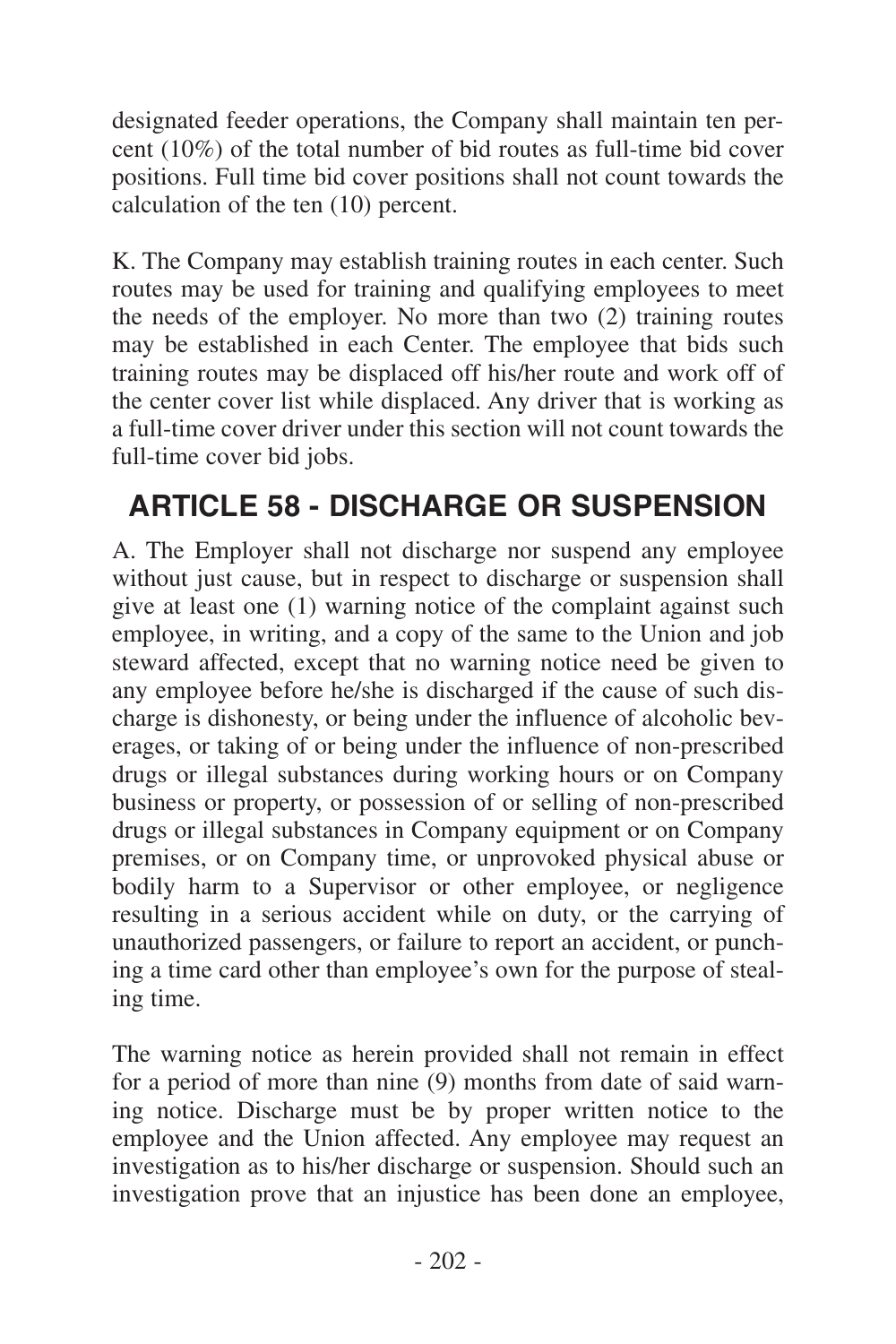<span id="page-26-0"></span>he/she shall be reinstated and compensated at his/her usual rate of pay while he/she has been out of work. Appeal from discharge or suspension must be taken within ten  $(10)$  days by written notice and a decision reached within fifteen (15) days from date of discharge or suspension.

If no decision has been rendered within fifteen (15) days, the case shall then be taken up as provided for in Article 46 of this Agreement. There shall be an immediate notification in writing by the company to the officers of the Union and the employee involved for all infractions of the Company rules by the employees. Unless such written notice is given to the officers of the Union and the employee involved within ten (10) days of said infraction, the same shall be considered condoned, but receipt by the Union and the employee of such written notice shall not be construed as to mean that a violation has been committed.

Whereby it is understood and agreed that warning letters should be protested immediately with the understanding that is, in the nine (9) month period following any other action is taken against the employee pertaining to suspension or discharge, the Union would then have the right to arbitrate the original warning letter(s) to see if they were warranted or not. Based upon that decision, the Union would then argue the suspension and/or discharge.

B. Employees absent from work for three (3) consecutive days without properly notifying the Employer will be considered to have voluntarily quit.

## **ARTICLE 59 - MEAL PERIOD**

All employees shall be entitled to forty-five (45) minutes for lunch. No employee shall go to lunch before he/she has worked three and one-half (3 1/2) hours nor after he/she has worked five and one-half (5 1/2) hours. No employee shall be paid for his/her lunch period unless he/she is instructed to work thru his/her lunch period by his/her Employer.

Each employee shall be allowed a ten (10) minute coffee break between the second (2nd) and third (3rd) hours.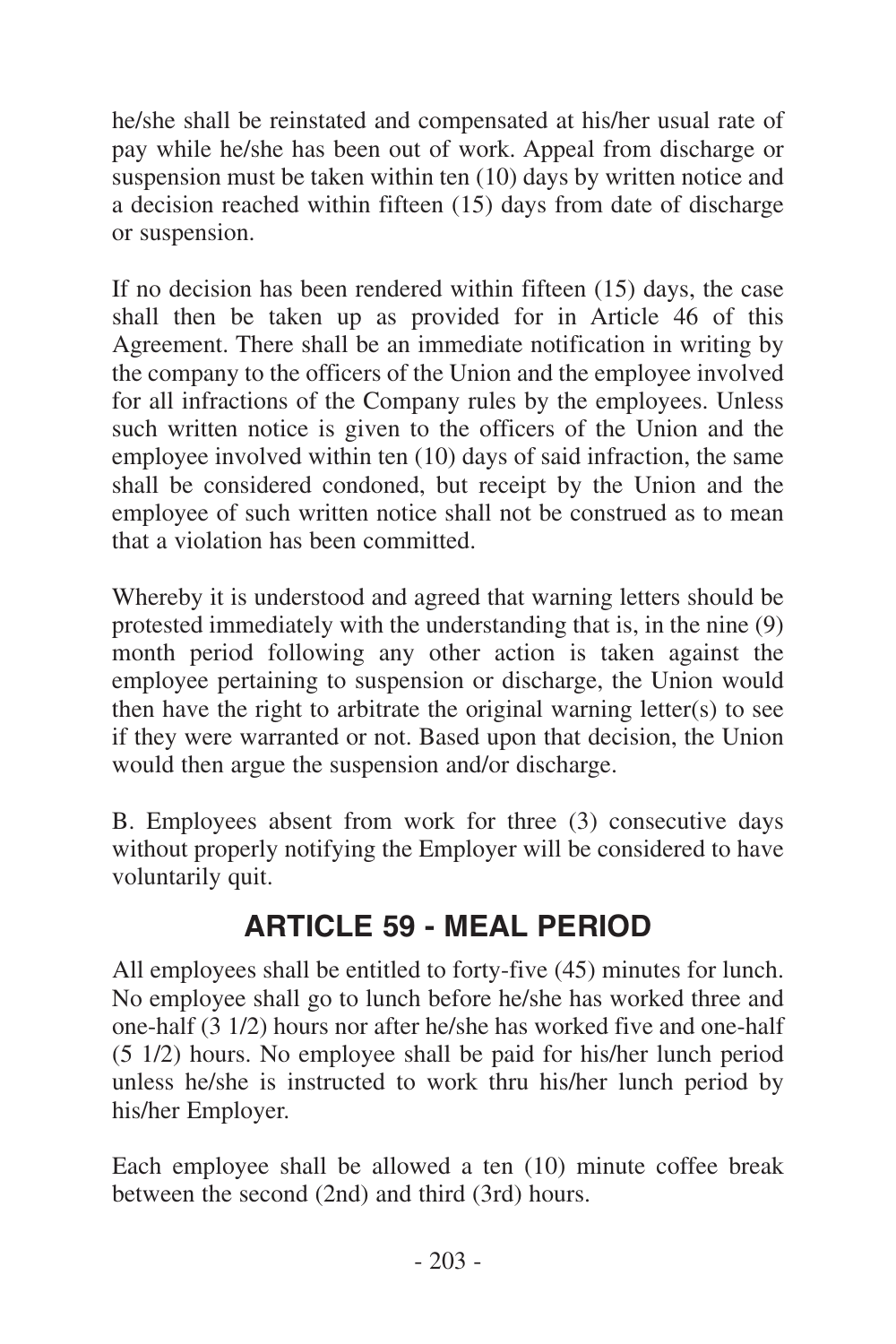# **ARTICLE 60 - VACATIONS**

#### <span id="page-27-0"></span>**Section 1**

A. Seniority employees, who on December 31st of any calendar year, have worked for the Company one hundred thirty (130) days or more in such calendar year, and have been employed by the Company less than two (2) years shall receive one (1) week vacation with pay. Seniority employees who on December 31st have not worked for the Company one hundred thirty (130) days, but have by July 31st of the succeeding year, for the first time, worked one hundred thirty (130) days shall also receive one (1) week vacation with pay. Thereafter, an employee must have worked one hundred thirty (130) days in the previous calendar year in order to qualify him/her for a vacation in the next calendar year. If he/she worked less than one hundred thirty (130) days, he/she shall be given a pro-rata vacation based on one twelfth (1/12th) of the vacation for which he/she is entitled for each twenty-two (22) days worked in the calendar year. After the first (1st) anniversary, an employee must work at least one (1) day in the next calendar year to qualify for vacation, except for retirement purposes only; and all time paid for, plus any absence up to thirty (30) days due to illness or up to sixty (60) days due to an occupational injury, shall be counted toward computing the qualifying time required.

B. Seniority employees who on December 31st of any calendar year have been employed by the Company two (2) years or more but less than ten (10) years, shall receive two (2) weeks vacation with pay. Those employees who have not been employed by the Company for two (2) years by any December 31st and whose second (2nd) anniversary of seniority occurs within the following vacation period shall also receive a two (2) week vacation with pay.

C. Seniority employees who on December 31st of any calendar year have been employed by the Company ten (10) years or more shall receive three (3) weeks vacation with pay. Those employees who have not been employed by the Company for ten (10) years on December 31st but whose tenth (10th) anniversary of seniority occurs within the following vacation period shall also receive a three (3) week vacation with pay.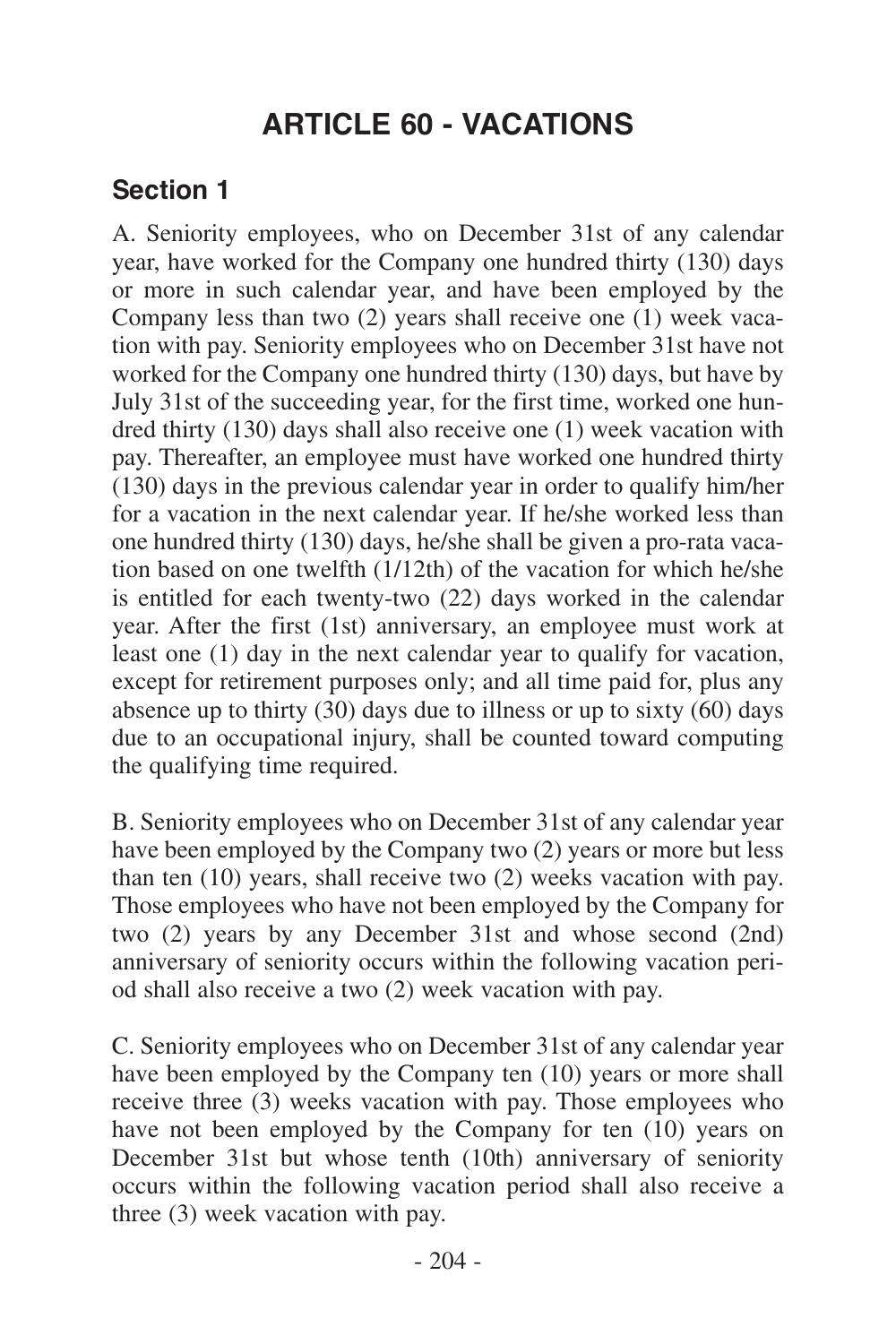<span id="page-28-0"></span>D. Seniority employees who on December 31st of any calendar year have been employed by the Company fifteen (15) years or more shall receive four (4) weeks vacation with pay. Those employees who have not been employed by the Company for fifteen  $(15)$  years on December 31st but whose fifteenth (15th) anniversary of seniority occurs within the following vacation period shall also receive a four (4) week vacation with pay.

E. Seniority employees who on December 31st of any calendar year have been employed by the Company twenty (20) years or more shall receive five (5) weeks vacation with pay. Those employees who have not been employed by the Company for twenty  $(20)$  years on December 31st but whose twentieth (20th) anniversary of seniority occurs within the following vacation period shall also receive a five (5) week vacation with pay.

F. Effective August 1, 1990, all employees with 25 or more years of seniority shall be entitled to a sixth week of vacation providing they are otherwise eligible. This additional week of vacation will be provided in the next vacation period following ratification of this Agreement.

G. Part-time employees shall receive twenty (20) hours pay for each week of vacation earned following the procedure outlined above.

#### **Section 2**

Vacation pay shall be paid employees at the classification at which they worked for the greatest number of days in the six (6) month period prior to their vacations. The vacation period shall be from January 1st through November 30th and December 25th through December 31st. Vacation time shall be assigned at the discretion of the Employer and shall meet with the convenience of the individual employee whenever reasonably possible. For vacation selection only, vacation selection by Center seniority, within the building, classification shall prevail.

Employees shall receive an extra day's pay or extra day off at the option of the employee for any holiday falling within a vacation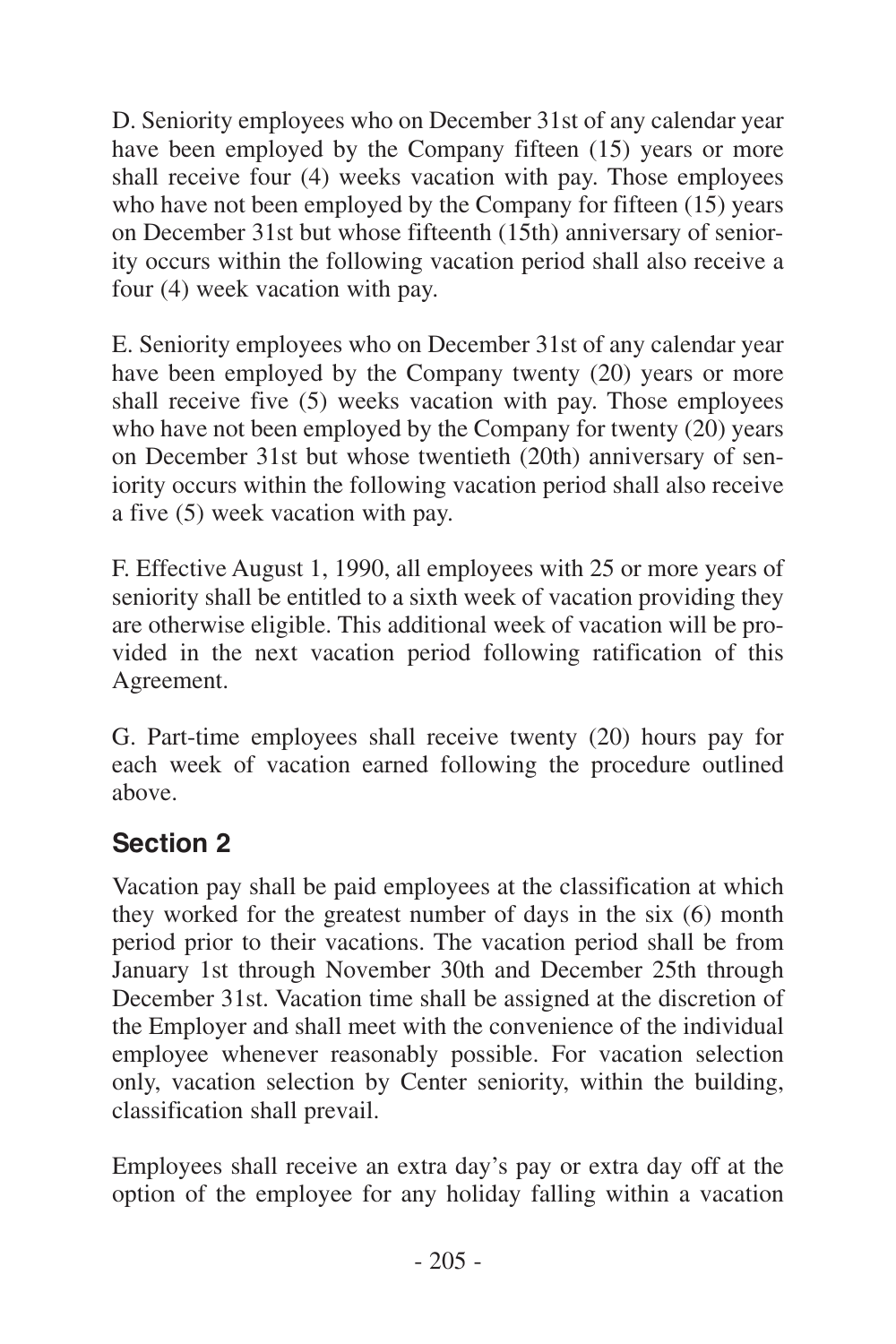<span id="page-29-0"></span>period. If an employee chooses a day off, it shall be mutually agreed to by Employer and employee.

A. Job classifications subject to hourly rates: Vacation pay shall be forty-five (45) hours pay at the applicable straight time hourly rate for each vacation week, except for part-time employees.

B. For work in two (2) or more job classifications during qualifying period; vacation pay for each vacation week shall be the average weekly wage earned at the straight time, earnings in city or feeder work for the last twenty-six (26) weeks worked immediately preceding the employee's vacation period.

C. Vacation pay shall not be paid in lieu of a vacation period.

#### **Section 3**

In the package and feeder driver classification, a minimum of twenty percent (20%) of the bid jobs, exclusive of bid cover jobs, will count towards the total number of employees allowed to take vacations during June, July and August, and fifteen percent (15%) of the bid jobs, exclusive of bid cover jobs, the balance of the year. In all part-time classifications, a minimum of twenty percent (20%) of employees eligible to take vacation for the vacation period bid, will be allowed to take vacations during June, July and August, and fifteen percent (15%) of employees eligible to take vacation for the vacation period bid the balance of the year.

# **ARTICLE 61 - HOLIDAYS**

#### **Section 1**

All seniority employees covered by this Agreement who have more than nine (9) months Seniority who do not work on any of the following holidays:

#### **DECEMBER 31 ST, NEW YEARS DAY, DECORATION DAY, INDEPENDENCE DAY, LABOR DAY, THANKSGIVING DAY, DAY AFTER THANKSGIVING AND CHRISTMAS DAY,**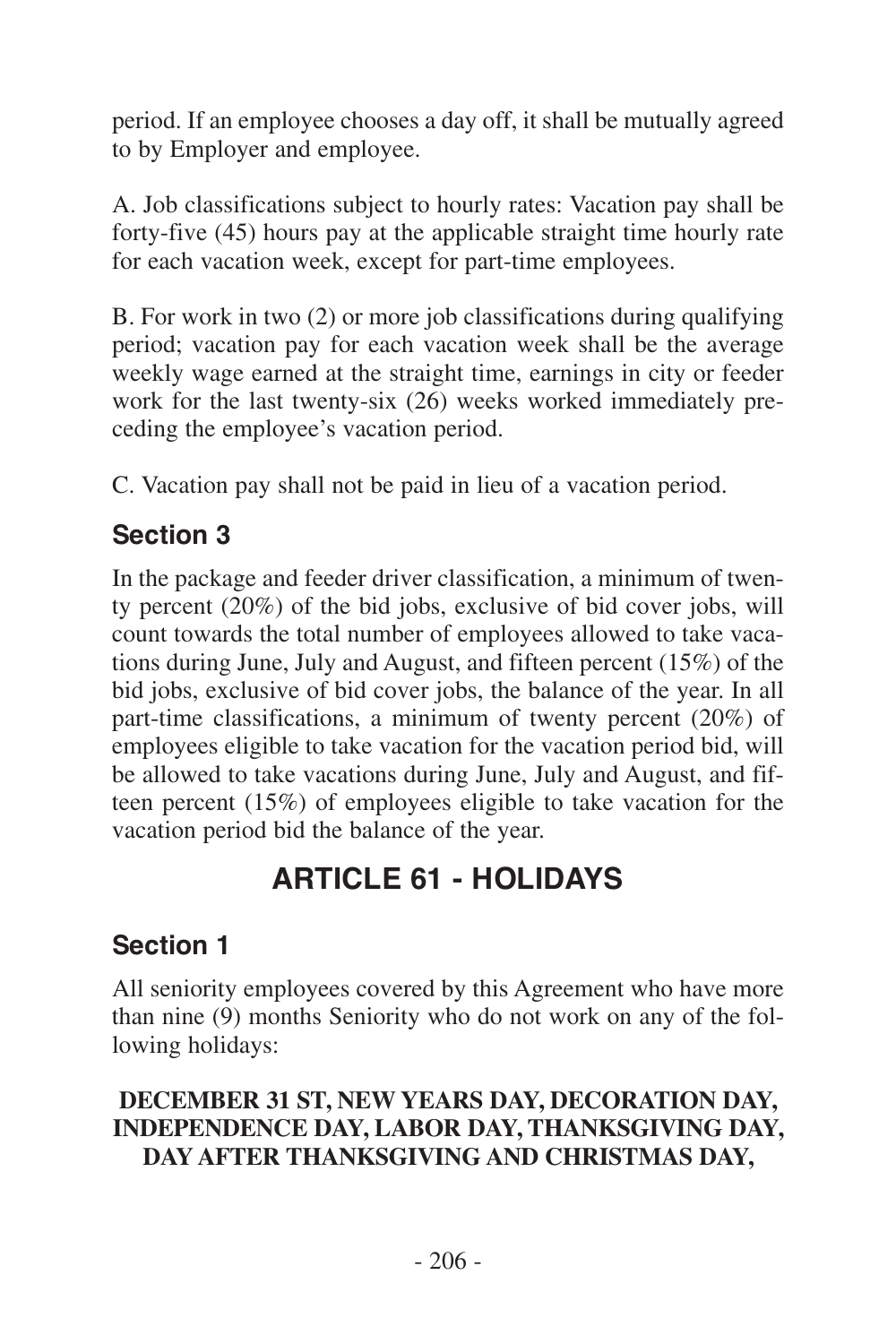<span id="page-30-0"></span>shall receive a full day's pay; if required to work they shall receive an additional day's pay. An employee shall not be entitled to holiday pay if he/she has been laid off thirty (30) days or more prior to a holiday, fails to work his/her scheduled day before and after the holidays, or was legitimately fired or quit prior to the holiday week, or was off duty of his/her own volition because of sickness, etc., over thirty (30) days prior to the holiday. Any holiday falling on a Sunday shall be observed on the following day. All employees ordered to work on Sunday shall be paid at the rate of one and onehalf (1 1/2). All work performed in excess of regular hours on a holiday or a Sunday shall be double the overtime rate.

There shall be four (4) additional holidays for full-time seniority employees only, known as ROVING HOLIDAYS, each to be mutually agreed upon between the Employer and the individual employee, each calendar year.

#### **Section 2**

A newly hired full-time employee, upon gaining seniority, shall be entitled to roving holidays in the following manner: If his/her seniority date is in the first four (4) months of the calendar year, he/she shall be entitled to four (4) roving holidays in that calendar year; if his/her seniority date is in the second four (4) months of the calendar year, he/she shall be entitled to three (3) roving holidays in that calendar year; if his/her seniority date is in the last four (4) months of the calendar year, he/she shall be entitled to two (2) roving holidays in that calendar year. The above shall only apply during the first (1st) calendar year, or portion thereof, of employment. Thereafter, an employee must have worked one hundred thirty (130) days in the previous calendar year in order to qualify for a roving holiday, except for retirement purposes, in the next calendar year. If he/she worked less than one hundred thirty (130) days, he/she shall be given a pro-rata roving holiday based on one-twelfth (1/12th) of the holidays for which he/she is entitled for each twenty-two (22) days worked in that calendar year. After the first (1st) anniversary, an employee must work at least one (1) day in the next calendar year to qualify for a roving holiday; and all time paid for, plus any absence up to thirty (30) days due to illness or up to sixty (60) days due to an occupational injury, shall be counted toward computing the qualifying time required.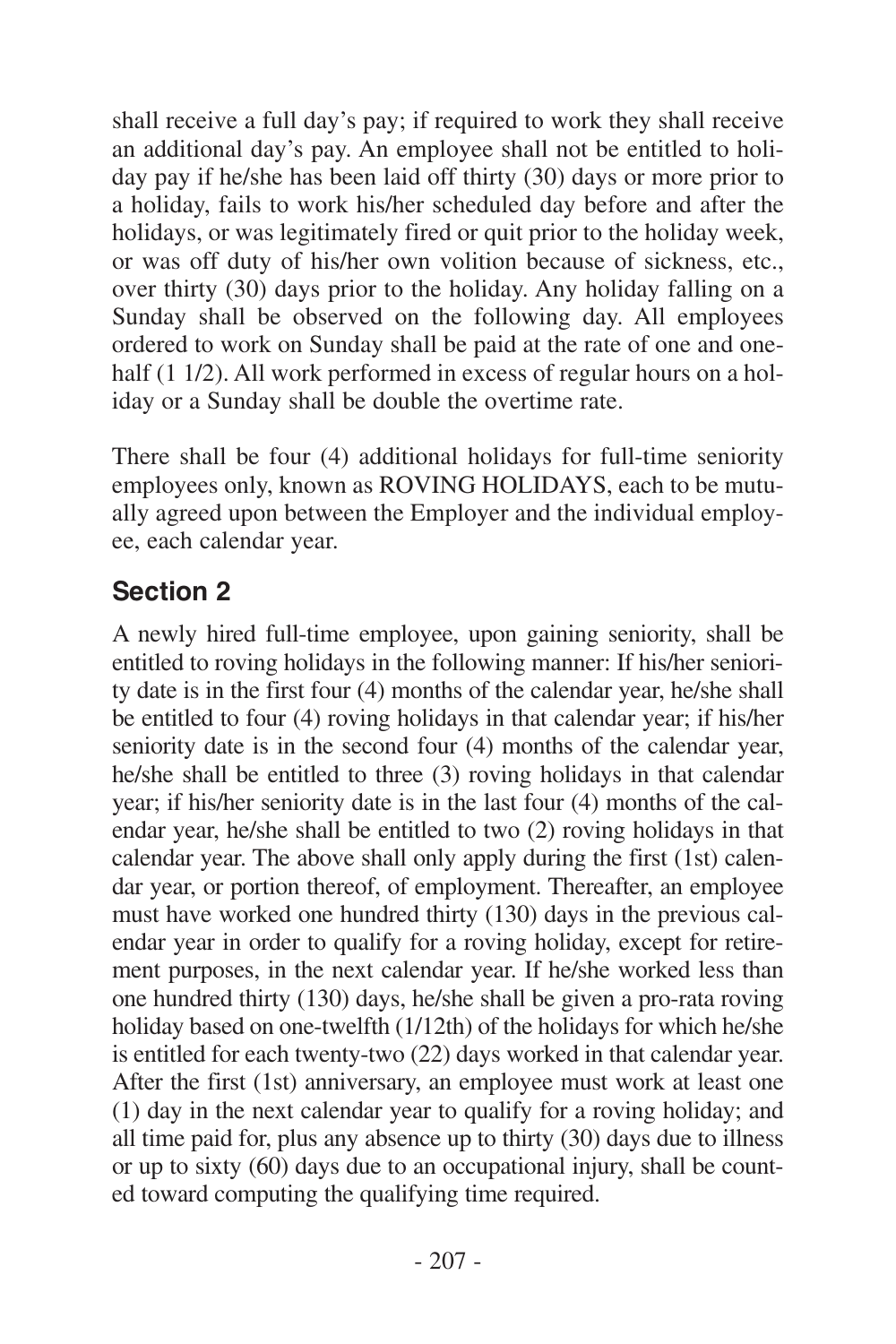## <span id="page-31-0"></span>**Section 3**

Part-time employees will be eligible for roving holidays on their first anniversary of seniority using the schedule in Section 2 of Article 61.

#### **Section 3.1**

Any unused roving holidays shall be paid to the employee no later than the last pay period preceding Christmas.

#### **Section 4**

Extra employees shall not be paid for holidays if they do not work; if they do, they shall be paid two (2) days pay.

#### **Section 5**

Seniority employees are entitled to holiday pay if the holiday falls within the first thirty (30) days of absence due to illness, non-occupational injury or within the first six (6) months of absence due to occupational injury or during period of permissible absence.

## **Section 6**

If any holiday falls within the thirty (30) day period following a seniority employee's layoff due to lack of work, he/she shall be paid for that holiday. Such pay shall not be considered worked for weekly overtime.

#### **Section 7**

All holidays for night workers shall be observed on the evening of the holiday.

#### **Section 8**

Part-time employees shall receive four (4) hours pay for any holiday covered in this Agreement.

# **ARTICLE 62 - HEALTH AND WELFARE**

#### **Section 1**

Effective 8/01/13 the Employer agrees to contribute for regular,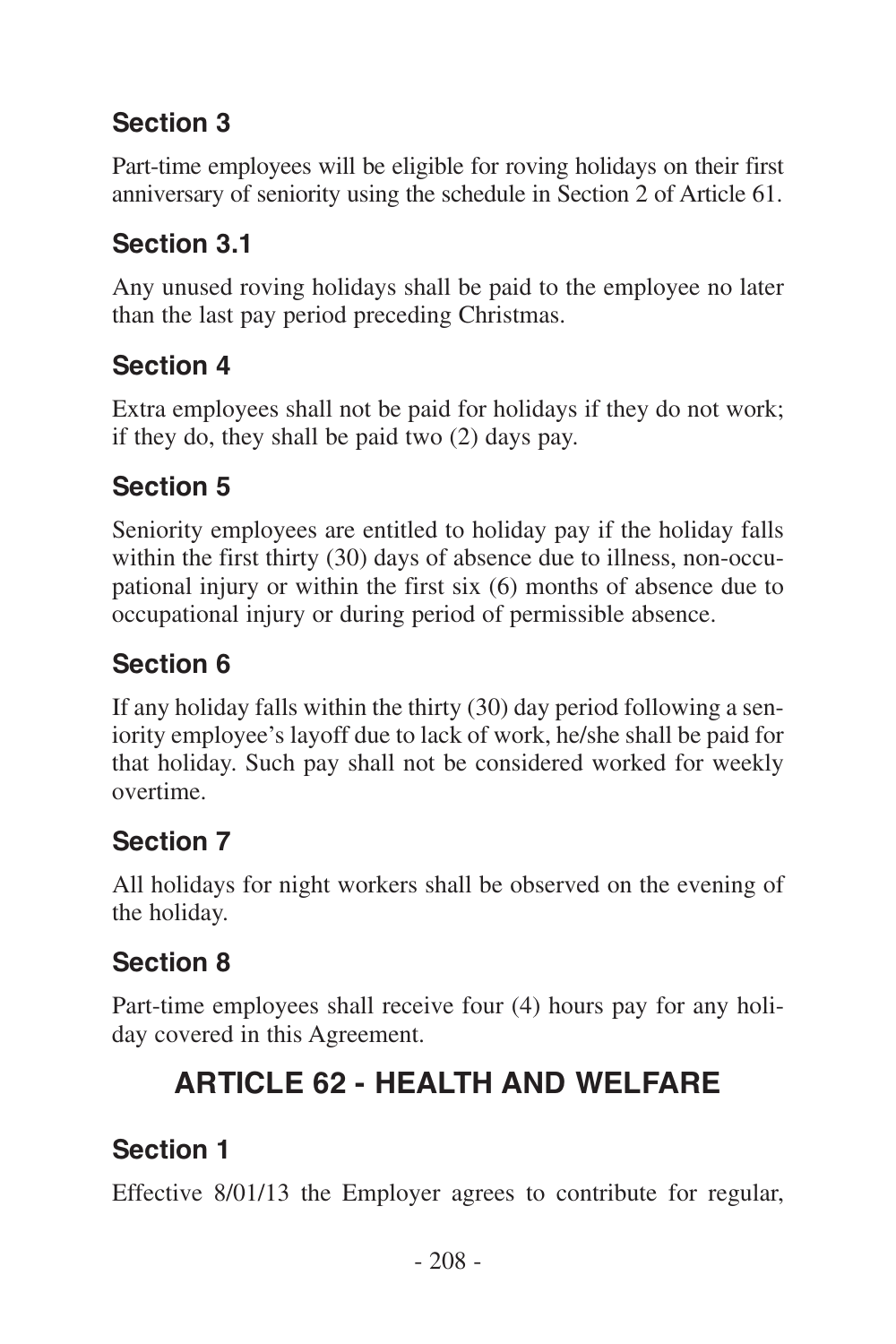fulltime employees and for all casual employees to the presently established Trust Fund, namely the New York State Teamsters Council Health and Hospital Fund. All such money shall be turned over to the Trust Fund Treasury on or before the tenth (10th) day of the month following that month in which said money was accrued.

For part-time employees the Employer's contributions shall be as follows: Effective 8/01/2013, the Employer agrees to contribute the sum of —per hour for all hours worked and fractions thereof up to eight (8) hours per day and up to forty (40) hours per week. No contributions are due on behalf of part-time helpers (off-the-street hires) who work during the peak season set forth in Appendix A, Section 2 (November 1st until January 1<sup>st</sup>); however, should the Company retain or rehire a helper within 60 days of January 1st, it shall retroactively make the appropriate contributions on their behalf for their hours worked during peak season.

Effective August 1, 2013, the Employer contributions to the Health and Welfare and Pension shall be increased a total of One Dollar \$1.00 per hour as outlined in the National Master Agreement.

Effective August 1, 2014, the Employer contributions to the Health and Welfare and Pension shall be increased a total of One Dollar \$1.00 per hour as outlined in the National Master Agreement.

Effective August 1, 2015, the Employer contributions to the Health and Welfare and Pension shall be increased a total of One Dollar \$1.00 per hour as outlined in the National Master Agreement.

Effective August 1, 2016, the Employer contributions to the Health and Welfare and Pension shall be increased a total of One Dollar \$1.00 per hour in the National Master Agreement.

Effective August 1, 2017, the Employer contributions to the Health and Welfare and Pension shall be increased a total of One Dollar \$1.00 per hour as outlined in the National Master Agreement.

Allocations shall be determined by the Joint Supplemental Area Negotiating Committee, subject to the approval of the Joint National Negotiating Committee.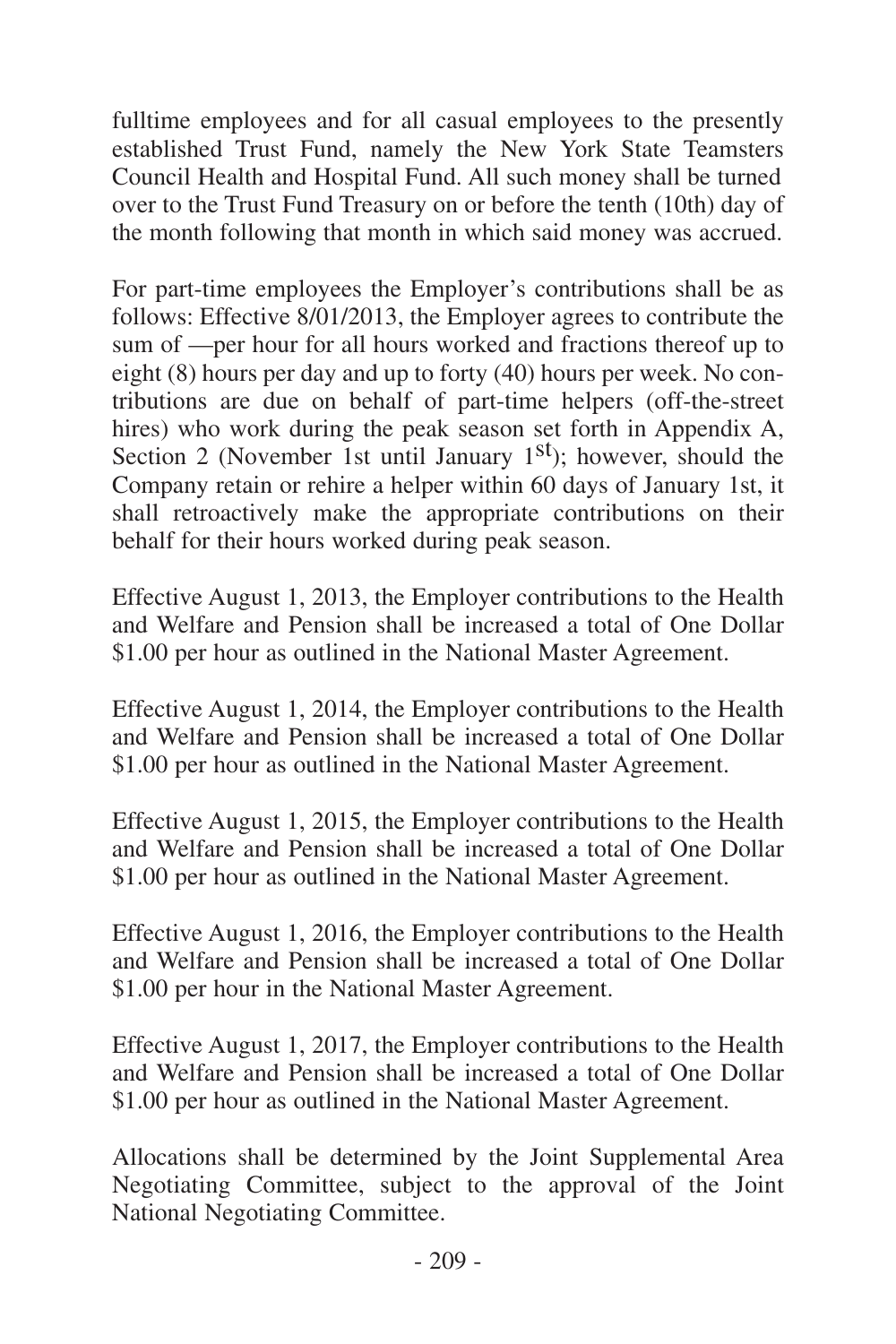## <span id="page-33-0"></span>**Section 2**

Failure on the part of the Employer to regularly contribute as specified herein above shall make it liable for all claims, damages, attorney fees, court costs, etc., plus all arrears in payments, plus a ten percent (10%) penalty. In the event the Union suspends the operations of a defaulting Employer, the Union shall not be bound by any arbitrator or no strike clause in this Agreement. The Employer and Union hereby agree simultaneously herewith to execute a stipulation submitted by the Health and Hospital Trustees setting forth the provisions relating to the Hospital Fund as negotiated for General Freight Agreement and certifying that the Employer has entered into a written agreement containing such provisions, providing that stipulation is consistent with the terms of this agreement. The Fund Trustees may reserve the right to refuse to accept contributions from the Employers who fail to execute such stipulation. (See also Section 2 of Article 8).

#### **Section 3**

The Health and Hospital Fund shall be open to participation by any group of members belonging to a participating Local and employees of participating Employers not members of the Union, provided all such employees are covered under rules, regulations and other requirements that are or may be required by the Trustees.

#### **Section 4**

The NYST Council Hospital Trust Fund may at any time check the payroll records of any and all employees of the Employer covered by this Agreement at a time mutually agreed upon at no charge to the Employer but in the event it is found that the Employer has not been complying with the Trust Fund provisions, of the contract, the Employer shall pay the full cost of checking the books that may be necessary by the Trust Officials and, in addition, shall be responsible for any and all claims that were not covered and must pay whatever discrepancies that may exist to the trust fund and ten percent (10%) penalty. In the event an Employer is charged the cost of checking the books and feels it was unjustly charged, the Employer may appeal to the Joint Area Committee.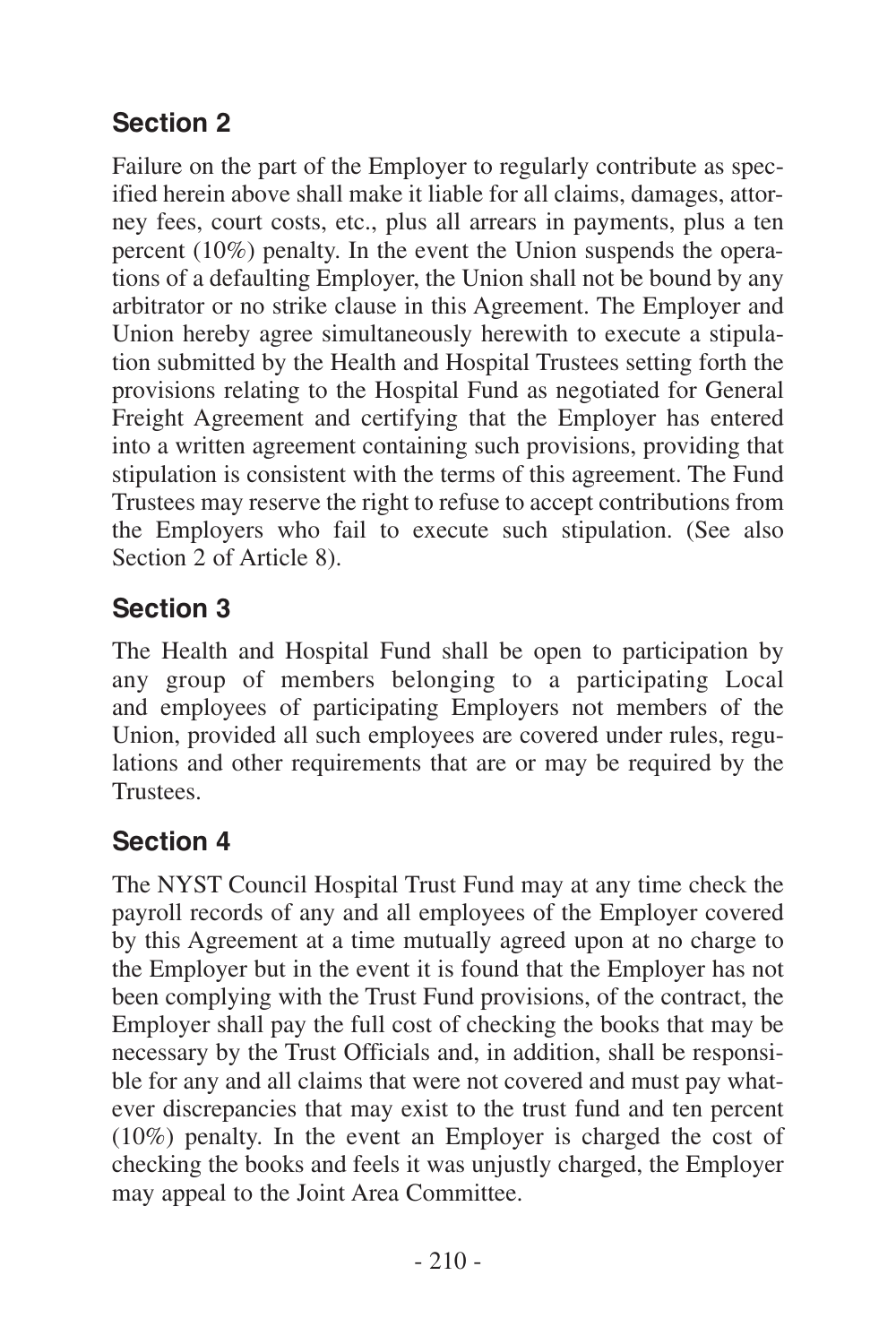## <span id="page-34-0"></span>**Section 5**

By the execution of the Agreement, the Employer authorized the Employers Association which are parties hereto to designate the Employer Trustees under such trust agreement hereby waiving all notice thereof and ratifying all actions already taken or to be taken by such trustees within the scope of their authority.

## **Section 6**

If an employee is granted a leave of absence, the Employer shall collect from said employee, prior to the leave of absence being effective, sufficient monies to pay the required contributions into the Health and Hospital Fund during the period of absence.

#### **Section 7**

There shall be no deductions from equipment rental of owner-operators by virtue of contributions made to the Health and Hospital Fund, regardless of whether the equipment rental is at the minimum rate or more.

## **Section 8**

During the life of this Agreement, it is agreed that upon becoming a member of the NYST Council Hospital Trust Fund and making the payments to said Fund provided for herein, the Employer shall be relieved of any and all responsibilities of providing any other or further insurance of Health and Hospital benefits than those provided by the NYST Council Hospital Trust Fund.

# **Section 9**

The Employers agree to furnish such information as may be necessary concerning its employees as will enable the Trust Fund to carry out its duty to furnish adequate coverage for such employees.

## **Section 10**

Should any of the provisions of this collective bargaining agreement be declared to be in violation of the Labor Management Relations Act of 1947, as amended, or any other state or federal statute or regulations, such declaration shall in no way impair the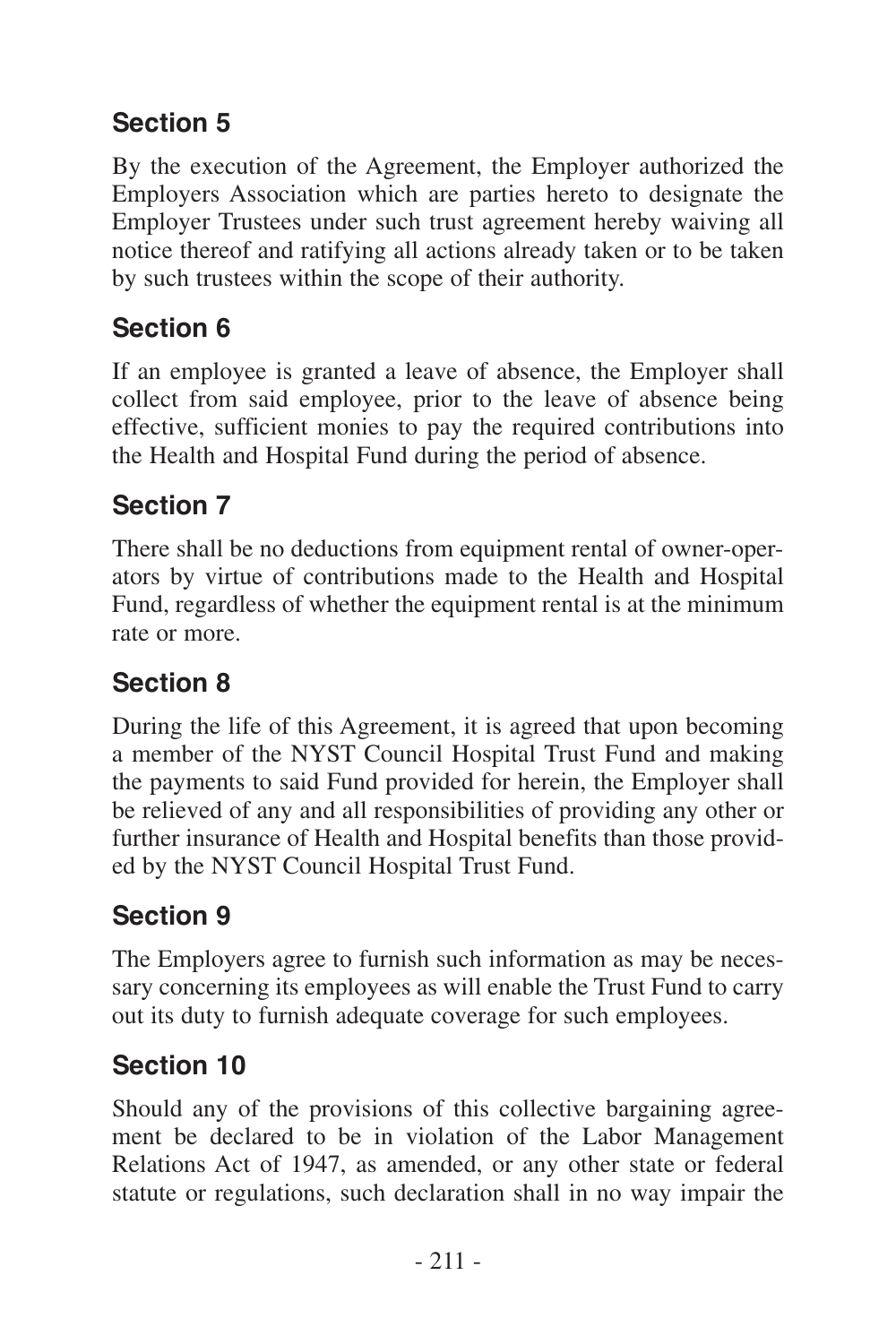<span id="page-35-0"></span>effectiveness or continuity of the provisions of this contract which establish Health and Hospital benefits and provide for the payment of contributions by the Employers to such fund, and such provisions are hereby expressly declared to be saved from such illegality.

## **Section 11**

Payments to the Fund must be paid by the Employer during employee vacations.

## **Section 12**

If a regular employee is absent because of illness or off-the-job injury and notifies the Employer of such absence, the Employer shall continue to make the required contributions for a period of four (4) weeks. If a regular employee is injured on the job, the Employer shall continue to pay the required contributions until such employee returns to work; however, such contributions shall not be paid for a period of more than twelve (12) months. If a casual employee is injured on the job, the Employer will make Health & Welfare contributions until the employee returns to work, not to exceed four (4) weeks. If an employee is granted a leave of absence, the Employer shall collect from said employee prior to the leave of absence being effective, sufficient monies to pay the required contributions into the Health and Hospital Fund during the period of absence.

#### **Section 13**

All actions or proceedings commenced by any applicant, employee, Local Union or Employer, or anyone acting in their behalf, against the Hospital Fund and/or the Trustees thereof, and any actions commenced by the said Trustees against any applicant, employee, Local Union or Employer, pertaining to the said Hospital Fund in any of its aspects, shall be brought in the appropriate Court in the County of Oneida, New York. It is specifically agreed that any action commenced in any other place may be transferred to the County of Oneida, New York. This contract provision relating to venue is necessitated by the fact that the Hospital Fund Office, with all its records and employees, is located in the County of Oneida, New York.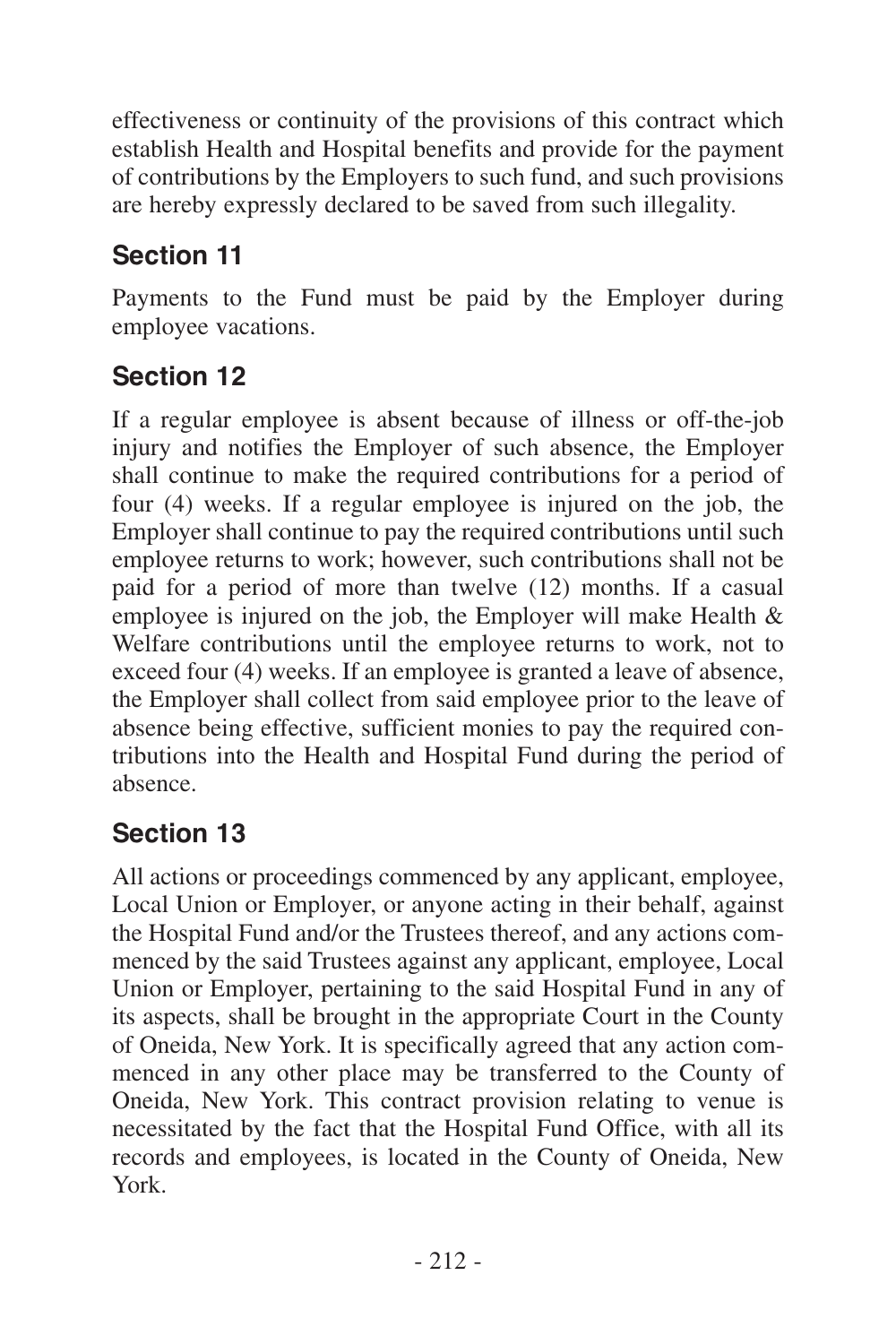#### <span id="page-36-0"></span>**Section 14**

Current retirees who are receiving benefits through a UPS sponsored plan shall receive coverage on and after January 1, 2014 under the terms of the Memorandum Concerning UPS Sponsored Plans, attached to the National Master Agreement. The Company will continue to provide health & welfare benefit coverage under the existing plan through December 31, 2013. Any eligible employee covered by this Section who retires effective January 1, 2014 or thereafter shall be provided retiree medical benefits through New York State Teamsters Council Health Fund for UPS Retirees.

# **ARTICLE 63 - PENSION & RETIREMENT FUND**

#### **Section 1**

Effective August 1, 2013, the Employer agrees to contribute for paid hours to any or all of its employees covered by this agreement, but not to exceed the maximum contributions per week. Such payment is to be made to the New York State Teamsters Pension and Retirement Fund.

Effective August 1, 2013, the Employer also agrees to contribute to any and all of its part-time employees covered by this Agreement, but not to exceed the maximum contribution per week payable to the New York State Teamster Pension and Retirement Fund Treasury on or before the tenth (10th) day of the month following the month in which said monies were accrued, except where agreed to by the Fund Trustees but not to exceed by the end of the following month. No contributions are due on behalf of part-time helpers (off-the-street hires) who work during the peak season set forth in Appendix A, Section 2 (November 1st until January 1<sup>st</sup>); however, should the Company retain or rehire a helper within 60 days of January 1st, it shall retroactively make the appropriate contributions on their behalf for their hours worked during peak season.

Effective August 1, 2013, the Employer contributions to the Health and Welfare and Pension shall be increased a total of One Dollar \$1.00 per hour as outlined in the National Master Agreement.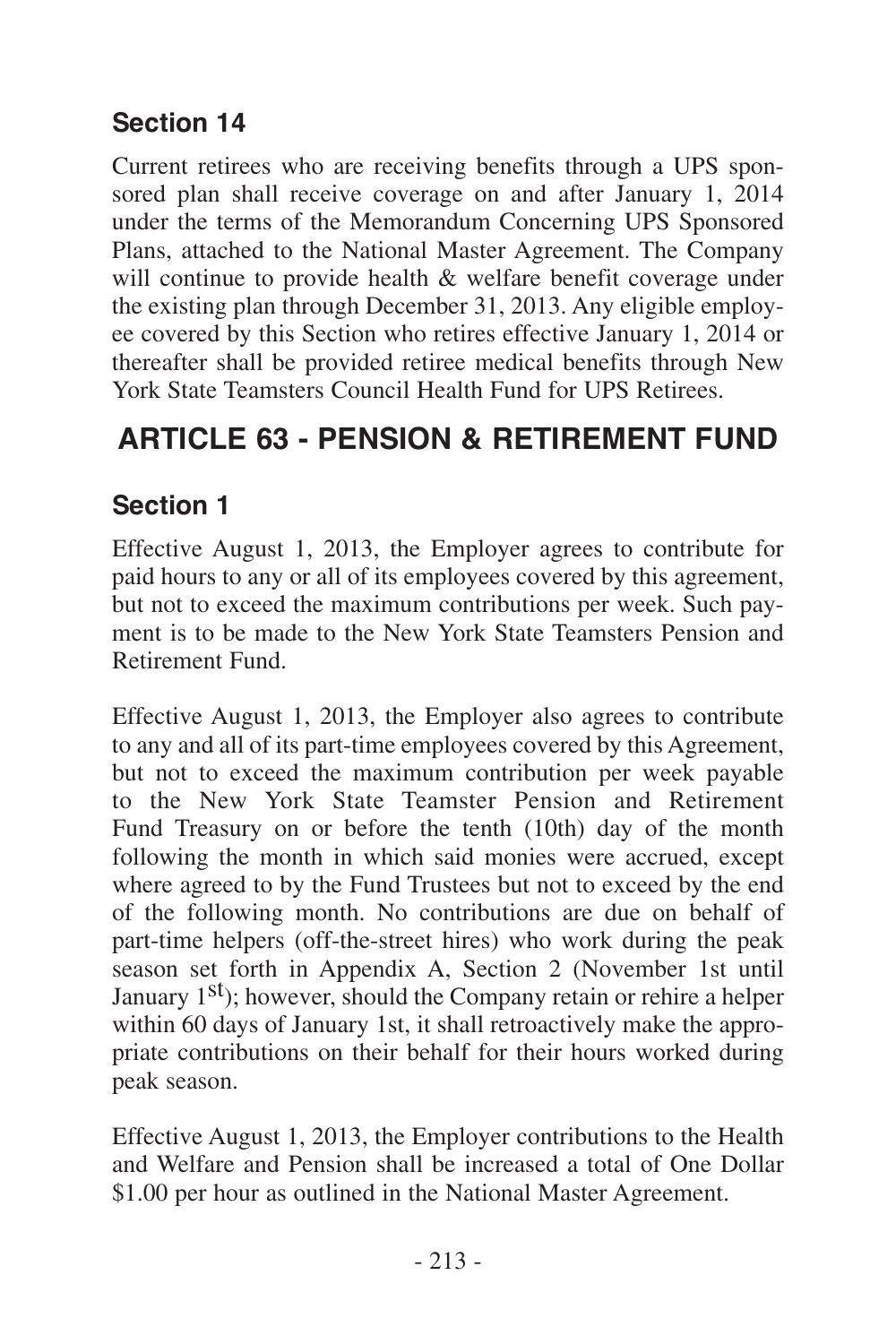<span id="page-37-0"></span>Effective August 1, 2014, the Employer contributions to the Health and Welfare and Pension shall be increased a total of One Dollar \$1.00 per hour as outlined in the National Master Agreement.

Effective August 1, 2015, the Employer contributions to the Health and Welfare and Pension shall be increased a total of One Dollar \$1.00 per hour as outlined in the National Master Agreement.

Effective August 1, 2016, the Employer contributions to the Health and Welfare and Pension shall be increased a total of One Dollar \$1.00 per hour as outlined in the National Master Agreement.

Effective August 1, 2017, the Employer contributions to the Health and Welfare and Pension shall be increased a total of One Dollar \$1.00 per hour as outlined in the National Master Agreement.

#### **Section 2**

Failure on the part of the Employer to regularly contribute as specified herein above shall make it liable for all claims, damages, attorney fees, court costs, etc., plus all arrears in payments, plus a ten percent (10%) penalty. In the event the Union suspends the operations of a defaulting Employer, the Union shall not be bound by any arbitrator or no-strike clause in this Agreement. The Employer and Union hereby agree simultaneously herewith to execute a stipulation submitted by the Pension Trustees setting forth the provisions relating to the Pension Fund as negotiated for General Freight Agreement and certifying that the Employer has entered into a written Agreement containing such provisions, providing that stipulation is consistent with the terms of this agreement. The Fund Trustees may reserve the right to refuse to accept contributions from the Employers who fail to execute such stipulation. (See also Section 2 of Article 8).

#### **Section 3**

The NYST Conference Pension and Retirement Fund may at any time check the payroll records on any and all employees of the Employer covered by this Agreement at a time mutually agreed upon at no extra charge to the Employer, but in the event it is found that the Employer has not been complying with the Pension and Retirement Fund provisions of this contract, the Employer shall pay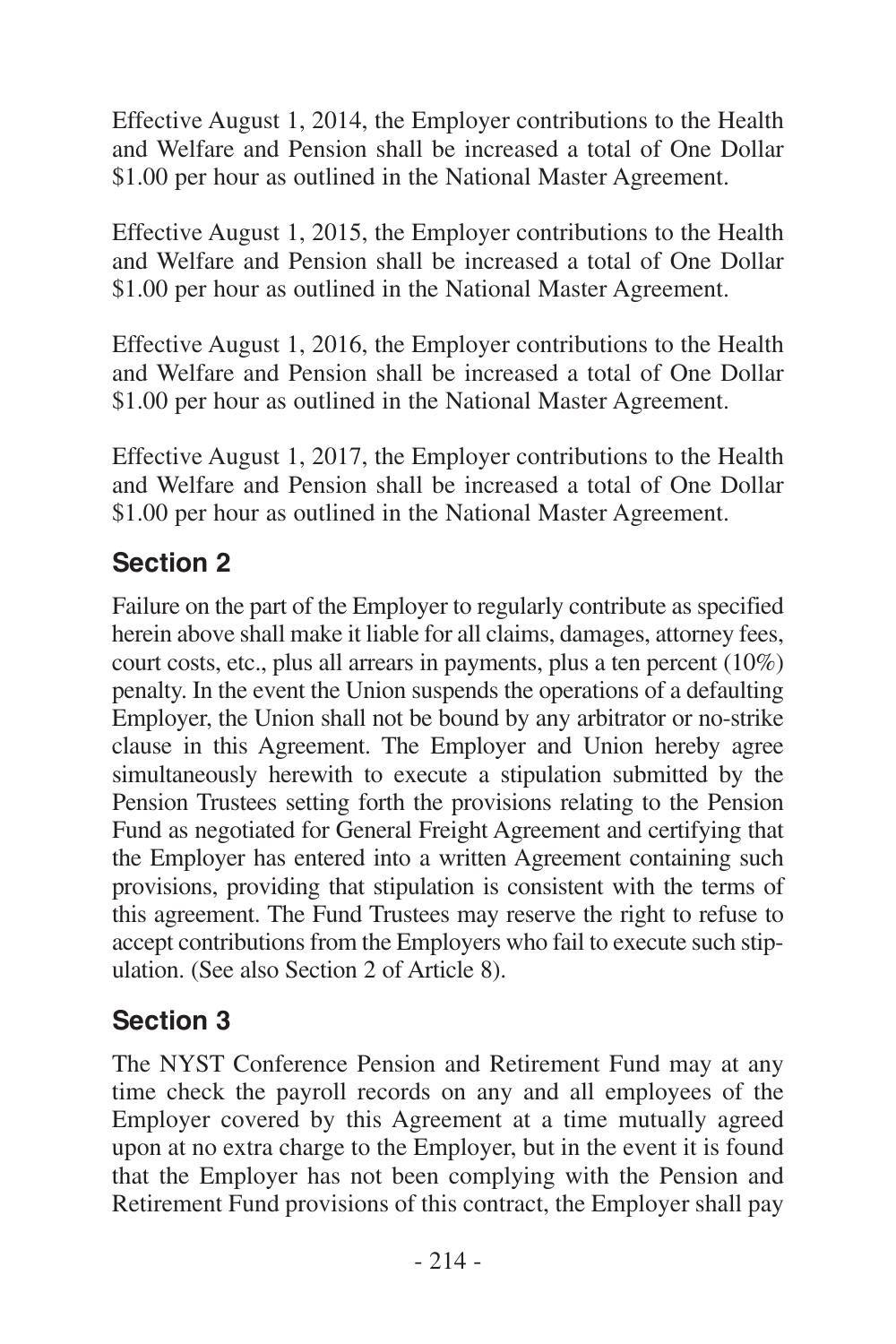<span id="page-38-0"></span>the full cost of all checking of its books that they have been done and/or are later to be done by the Pension and Retirement Fund officials and, in addition, shall be responsible for any and all claims that were not covered and must pay whatever discrepancies as may exist, plus ten percent (10%) penalty, to the Pension and Retirement Fund office. Only the Employer who has been willfully violating the provisions of the Pension and Retirement Fund shall be charged with the cost of checking its books.

## **Section 4**

The Pension Fund shall be open to participation by any group of members belonging to a participating Local and any or all other employees of a participating Employer not members of the Union, provided all such employees are covered under rules, regulations, and other requirements that are or may be required by the Trustees.

# **Section 5**

Should any of the provisions of this Collective Bargaining Agreement be declared to be in violation of the Labor Management Relations Act of 1947, as amended, or any other State or Federal statute or regulation, such declaration shall in no way impair the effectiveness of continuity of the provisions of this Article, which establish a Pension and Retirement Fund and provide for the payment of contributions by the Employer to such Fund and such provisions are expressly declared to be saved from such illegality.

## **Section 6**

Payments to the fund must be paid by the Employer during the employees vacation periods.

## **Section 7**

If an employee is granted a leave of absence, the Employer shall collect from same employee, prior to the leave of absence being effective, sufficient monies to pay the required contributions into the Pension Fund during the period of absence.

# **Section 8**

There shall be no deduction from equipment rental of owner-oper-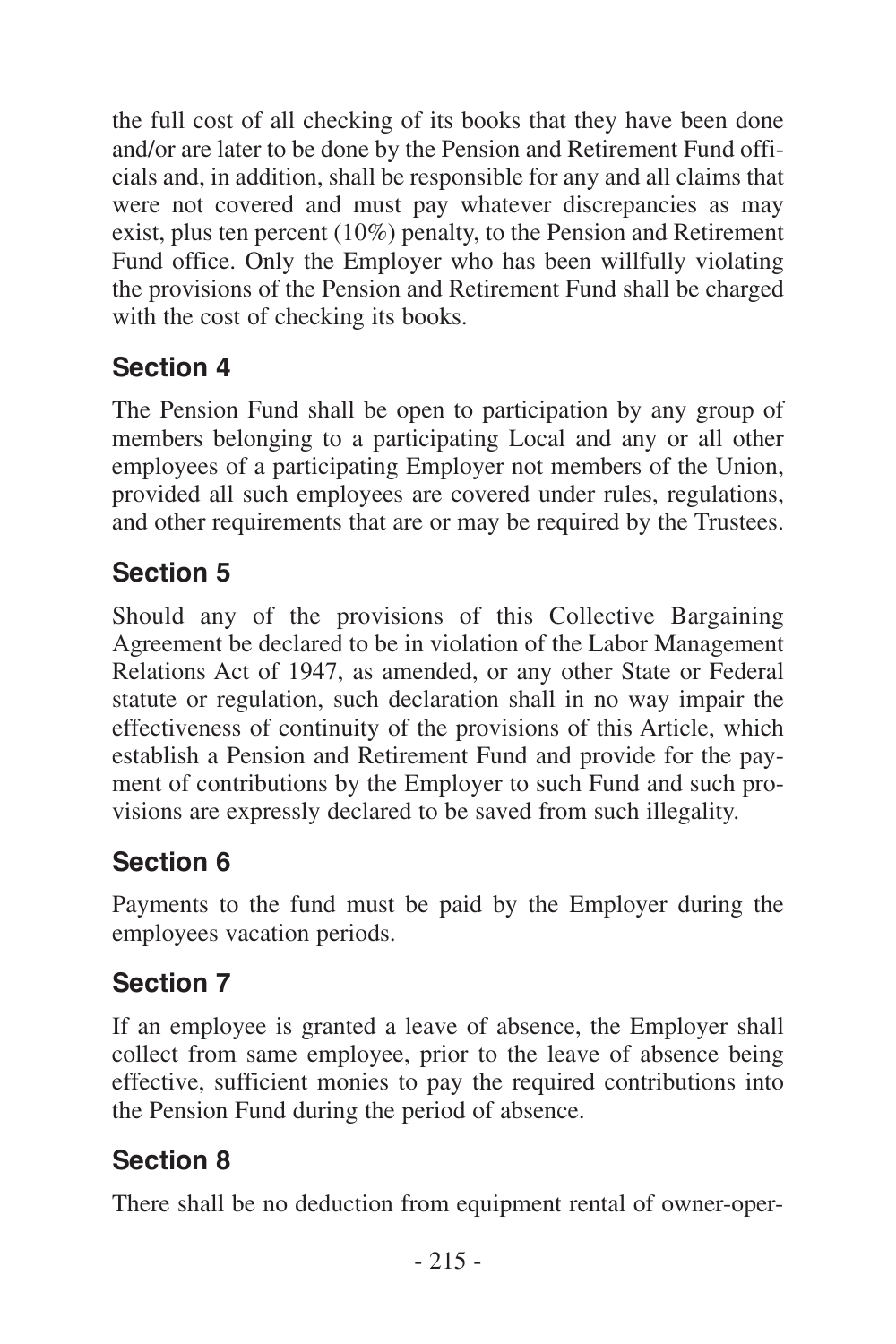<span id="page-39-0"></span>ators by virtue of contributions made to the Pension Fund, regardless of whether the equipment rental is at the minimum rate or more.

# **Section 9**

If a regular employee is absent because of illness or off-the-job injury and notifies the Employer of such absence, the Employer shall continue to make the required contributions for a period of four (4) weeks. If a regular employee is injured on the job, the Employer shall continue to pay the required contributions until such employee returns to work; however, such contributions shall not be paid for a period of more than four (4) weeks.

# **Section 10**

All actions or proceedings commenced by any applicant, employee, Local Union or Employer, or anyone acting in their behalf, against the Pension Fund and/or Trustees thereof, and any action commenced by said Trustees against any applicant, employee, Local Union or Employer pertaining to the said Pension Fund in any of its aspects, shall be brought in the appropriate Court in the County of Oneida, New York. It is specifically agreed that any action commenced in any other place may be transferred to the County of Oneida, New York. This contract provision relating to venue is necessitated by the fact that the Pension Fund Office, with all its records and employees, is located in the County of Oneida, New York.

# **ARTICLE 64 - WAGES**

#### **Section 1 - Wage Schedules**

Attached hereto are schedules marked Appendix A, which set forth hourly and weekly rates of pay and hours per week and other provisions applicable to the Local Union covered, and which schedule is part of this contract as is fully set forth herein. It is understood that no time shall be subject to the application of more than one (1) overtime provision.

#### **Section 2 - Combination Jobs**

Regular employees used in different classifications during any part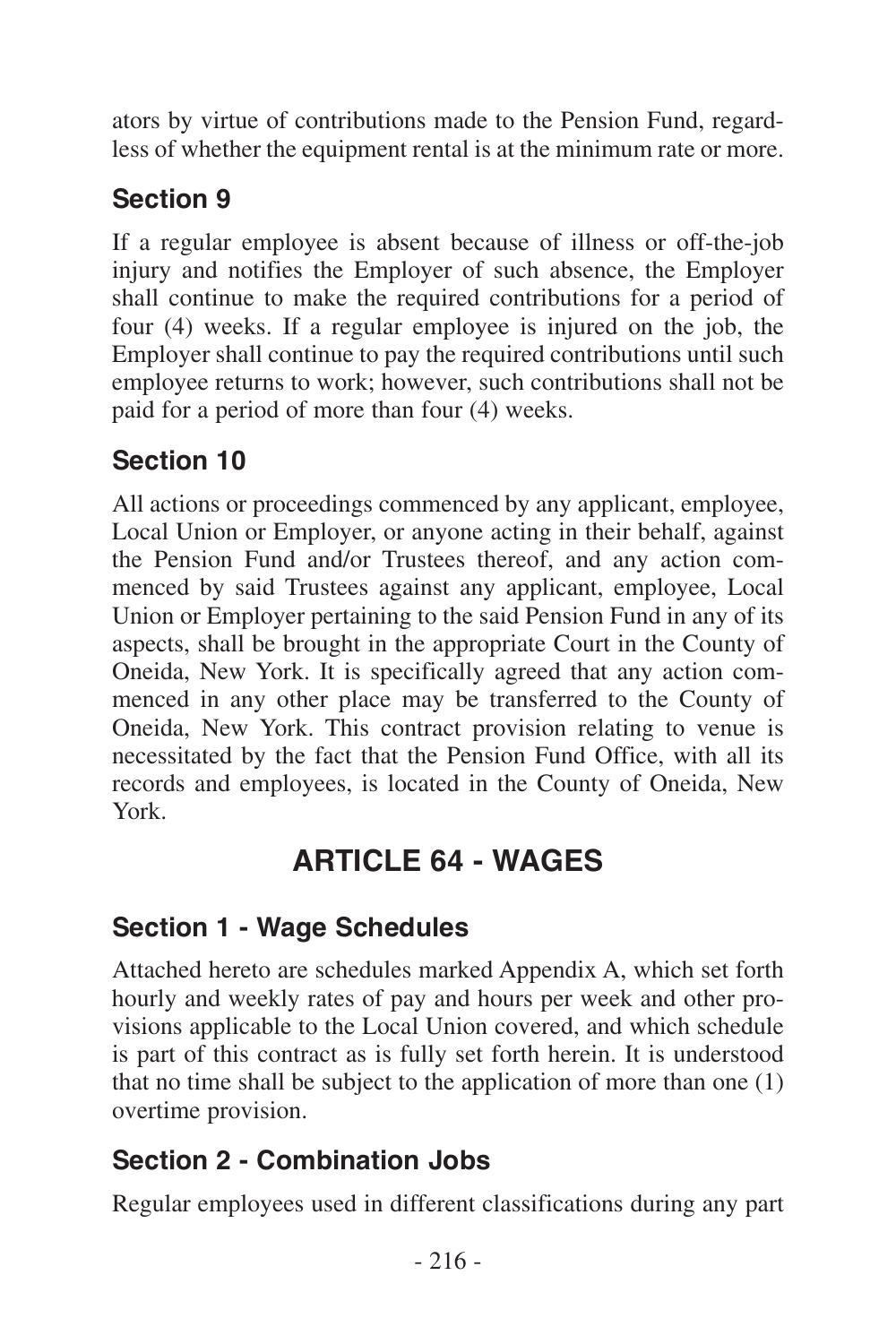<span id="page-40-0"></span>of a week shall be paid for each hour at the rate of work he/she is performing except when fifty percent (50%) or more of his/her normal day's work or normal workweek is in a higher classification in which event he/she shall be paid at the highest classification for his/her entire day and/or week.

## **Section 3 - Injury**

Any employee injured on the job and having to be relieved to go home shall suffer no loss in pay for the day affected. (Regular men/women and extras eight (8) hours, part-time employees three and one half (3 ½) hours.

## **Section 4 - Work in Other Industries**

In the event the companies under the jurisdiction of the Local Union party hereto should contract work under the jurisdiction of another Local Union, or if employees work under another contract between the Company and the Local Union, and the rate of pay established by such other Local Union or contract is higher than the rate of pay prevailing in this contract the higher rate of pay shall prevail for such work actually performed.

Except as otherwise specifically provided for in this contract, the normal workweek for seniority employees shall consist of five (5) days of eight (8) hours each, worked consecutively exclusive of lunch period and worked Monday through Friday.

The standard guaranteed workweek for all full-time seniority employees shall be forty (40) hours per week and the standard guaranteed workday shall be eight (8) hours per day. This forty (40) hour guarantee shall not apply to casuals. Except as otherwise specifically provided in the contract, all hours worked in excess of eight (8) hours in any one (1) day shall be paid for at the rate of one and onehalf (1 1/2) of the regular hourly rate. All hours worked in excess of forty (40) straight time hours in any one (1) week shall be paid for at the rate of one and one-half (1 1/2) times the regular hourly rate (the greater of the two shall prevail.)

Work performed on Saturday as such shall be paid for at the rate of one and one-half (1 1/2) times the regular hourly rate.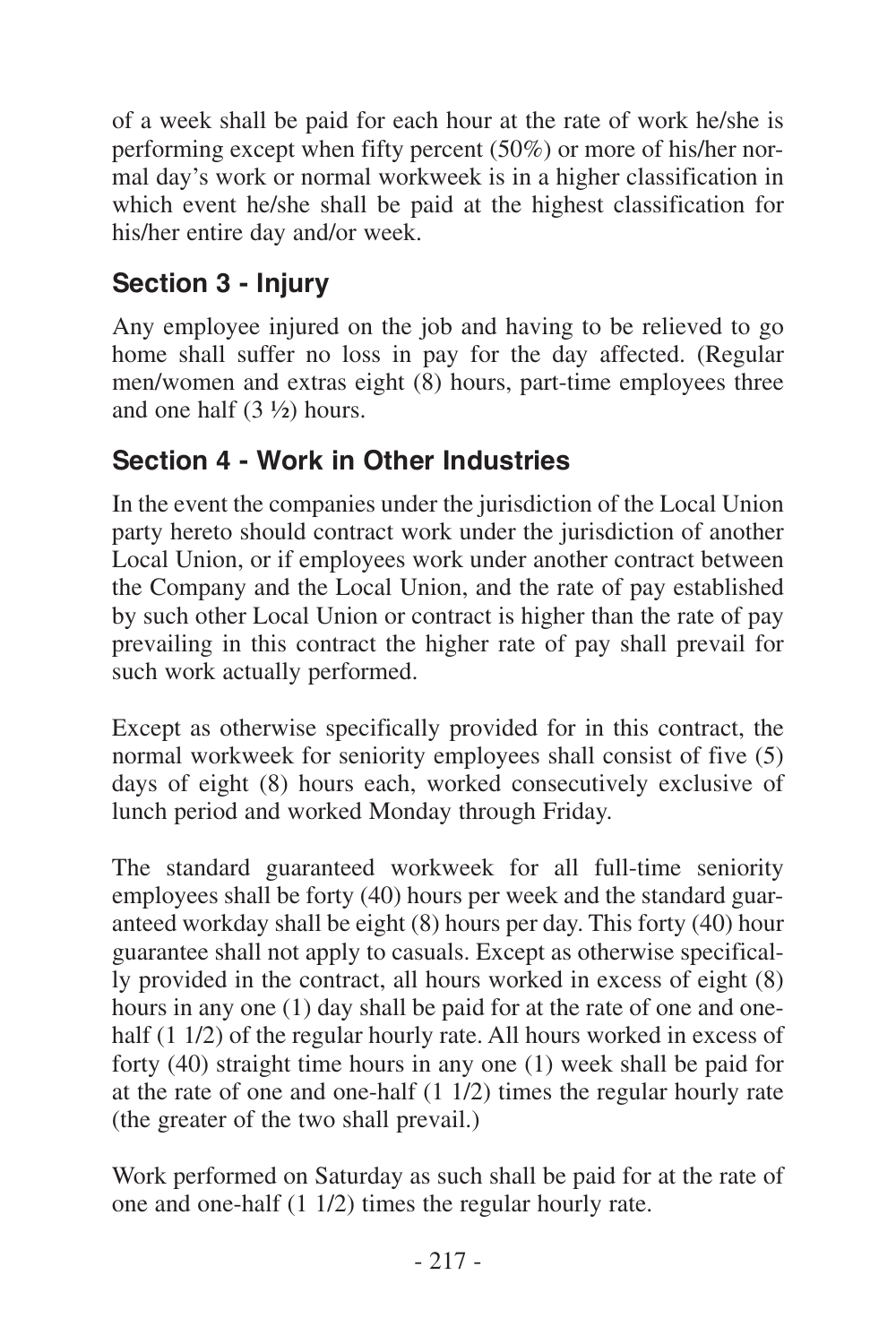<span id="page-41-0"></span>The Employer may institute a Tuesday through Saturday workweek for feeder drivers only, in which event only new employees hired on and after 1/l/74 will be assigned to such workweek. No present employees (hired prior to 1/l/74) working Monday through Friday shall be laid off or downgraded as a result of the institution of Tuesday through Saturday workweek. The above clause will comply with seniority and bidding clauses in the contract.

Effective 8/l/87, the Company may institute a five (5) consecutive day workweek out of seven (7) days for all employees hired after ratification. No present employees hired prior to 8/l/87, working Monday through Friday, shall be laid off or downgraded as a result of the institution of the five (5) out of seven (7) day workweek.

Our understanding and agreement that any complaints regarding excessive overtime will be handled in the following manner: All possible efforts will be made on a local level to resolve any problems concerning excessive overtime with the Center Manager, Division Manager and Local Union Officials. If it cannot be resolved on a local basis, the District Manager and the Local Union Business Agent will sit down to review the problem. During May, June, July and August, all possible efforts will be made to limit the over time dispatched hours to two (2) per day. All package drivers who elect to exercise their option of the two (2) hour limit of overtime per day during May, June, July and August must notify their supervisor in writing fifteen (15) days prior to the period requested in this agreement.

## **ARTICLE 65 - UNIFORMS AND PERSONAL APPEARANCE**

The Employer agrees that if any employee is required to wear any kind of uniform as a condition of his/her continued employment, such uniform shall be furnished and maintained by the Employer, free of charge, at the standard required by the Employer.

The Employer will provide shirts with a maximum of ten (10) shirts allowable each year (five (5) winter, five (5) summer) on the basis of one (1) new shirt for each worn shirt turned in. These shirts will be maintained by the employee.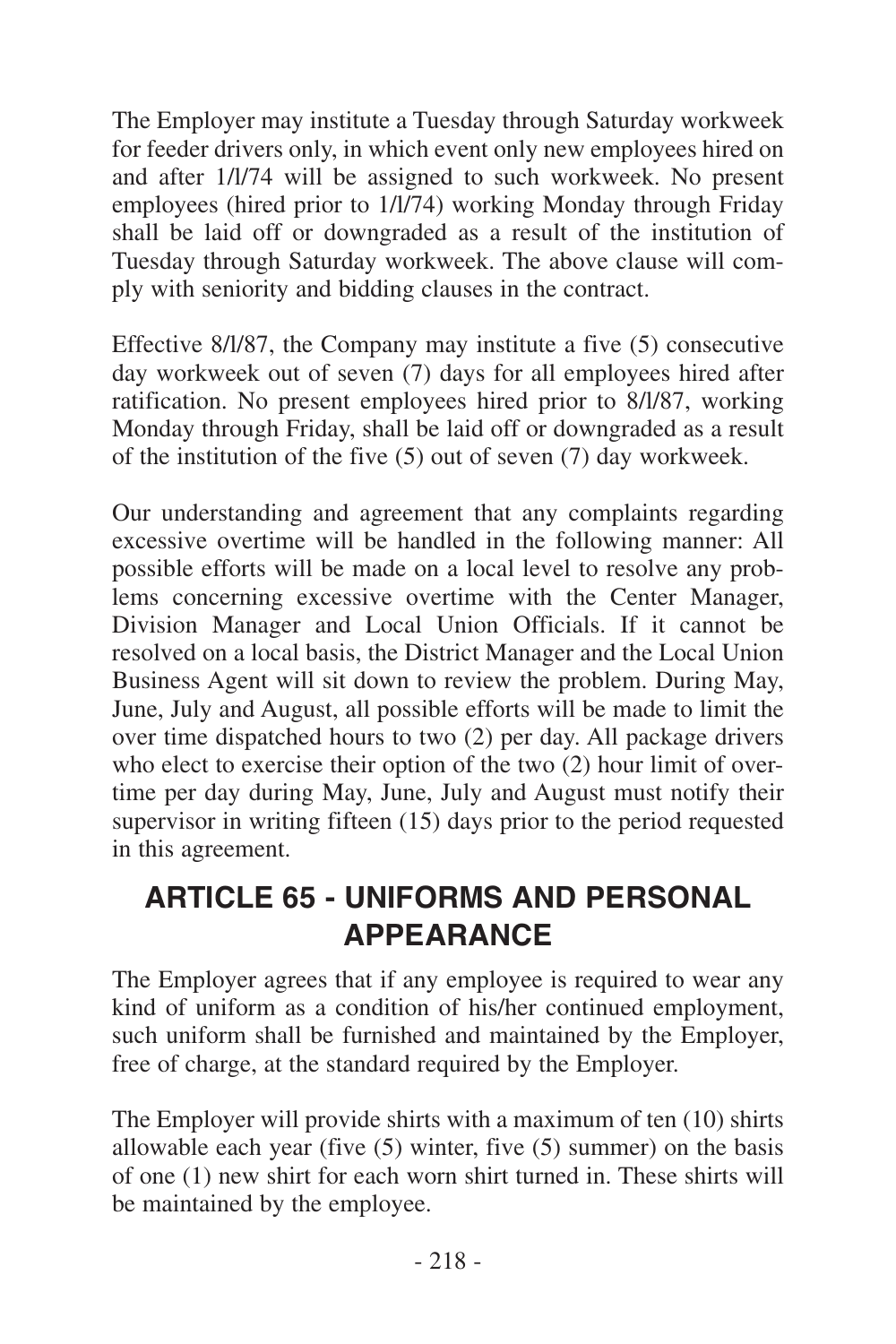<span id="page-42-0"></span>The uniform and UPS shirts will be worn at all times while on duty and at the standard determined by the Employer. Employees shall not wear any article of clothing determined to be incompatible with the uniform standards established by the Employer.

It is agreed that employees must strictly comply with the Employer's regulations concerning personal grooming and appearance and the wearing of uniforms and accessories.

The Employer shall provide lockers and the basic uniform shall be kept in the locker. Employees shall change into uniforms on Company premises before reporting for duty and change out of the uniforms after being relieved from duty each day.

# **ARTICLE 66 - SUBCONTRACTING**

For the purpose of preserving work and job opportunities for the employees covered by this Agreement, the Employer agrees that no work or services presently performed or hereafter assigned to the collective bargaining unit will be subcontracted, transferred, leased, assigned, or conveyed in whole or in part to any other plant, person, or non-unit employees, unless otherwise provided in this Agreement or Supplements thereto.

No owner-operators shall be employed and the Employer shall not sell or transfer, directly or indirectly, to any employee, any equipment or enter into leasing arrangement with any employees for the operation of equipment owned by it.

# **ARTICLE 67 - AIR CONDITIONING**

Effective May 1, 1977 all feeder road equipment placed in service shall be equipped with air-conditioning. Three (3) years from May 1, 1977, all other feeder road equipment shall be equipped with airconditioning.

It is understood that the National Committee may waive installation of air-conditioning where climatic conditions, scheduling problems for retrofitting or other standards exist. The Committee shall be guided by such rules as may be established by a similar Joint Area Committee under the National Master Freight Agreement.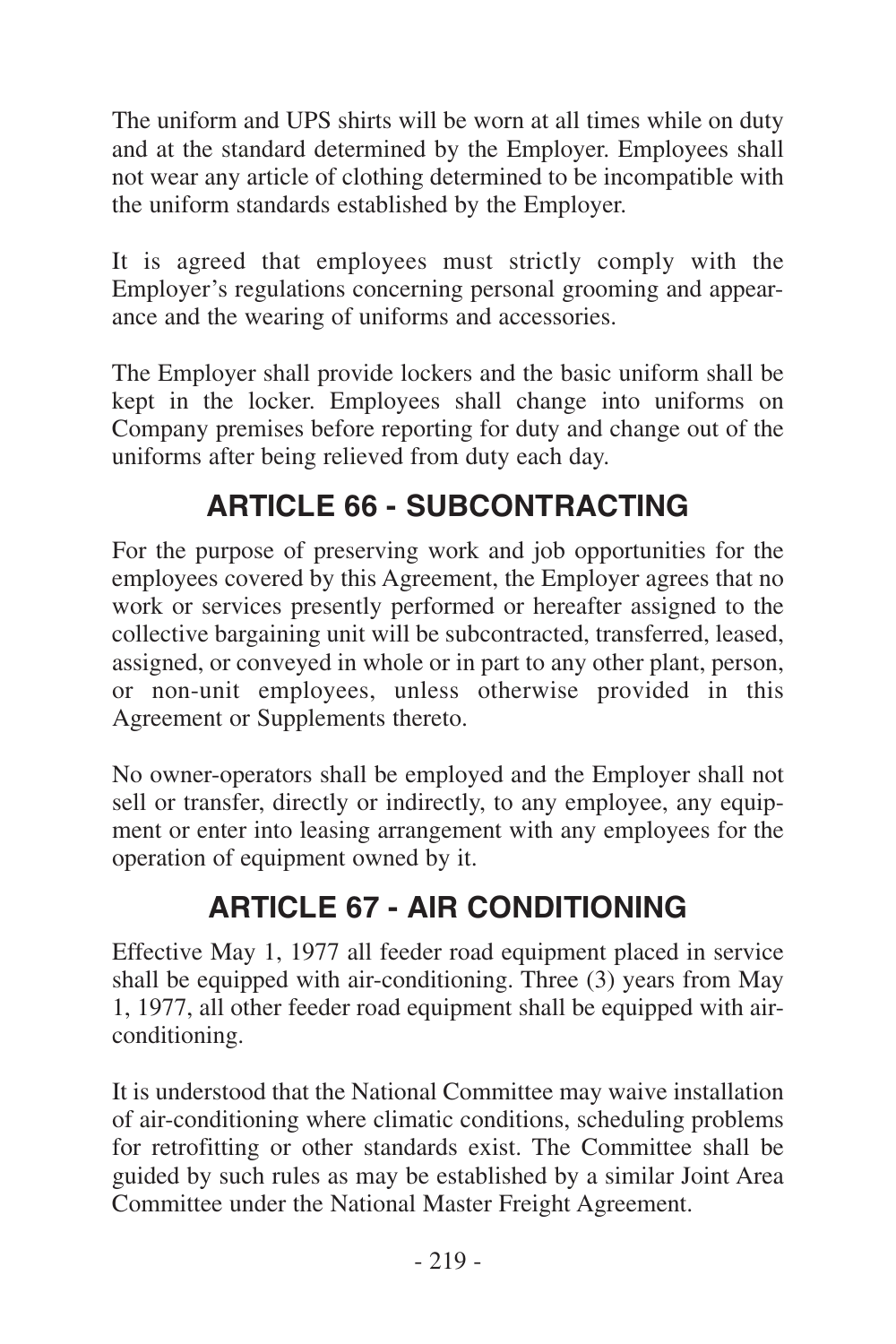# <span id="page-43-0"></span>**ARTICLE 68 - MAINTENANCE OF STANDARDS PROTECTION OF CONDITIONS**

The Employer agrees that all conditions of employment relating to wages, hours of work, overtime differential, and general working conditions, as negotiated or agreed upon, shall be maintained at not less than the highest standards in effect at the time of the signing of this Agreement and the conditions of employment shall be improved wherever specific provisions for improvements are made elsewhere in this Agreement.

It is agreed that the provisions of this Section shall not apply to inadvertent or bona fide errors made by the Employer or the Union in applying the terms and conditions of this Agreement.

# **ARTICLE 69 - PART-TIME EMPLOYEES**

#### **Section 1**

Part-time employees are defined as employees not otherwise gainfully employed who, when reporting to work as scheduled, shall be guaranteed a minimum of three and one half  $(3 \frac{1}{2})$  hours, and shall be paid overtime over five and one-half  $(5 \frac{1}{2})$  hours on their assigned shift. This provision does not apply to employees who work double shifts, they shall receive overtime after eight (8) hours.

Throughout the life of this agreement, part-time employees will be allowed ten minutes relief time. Wherever reasonably possible, the part-time employee will not be given the ten-minute relief period within the first hour of work.

#### **Section 2 - Part-Time Employees Transferring to Full-Time Jobs**

After the completion of the job selection procedures the resulting openings will be filled as follows:

Openings for transfers will be posted on the designated bulletin board.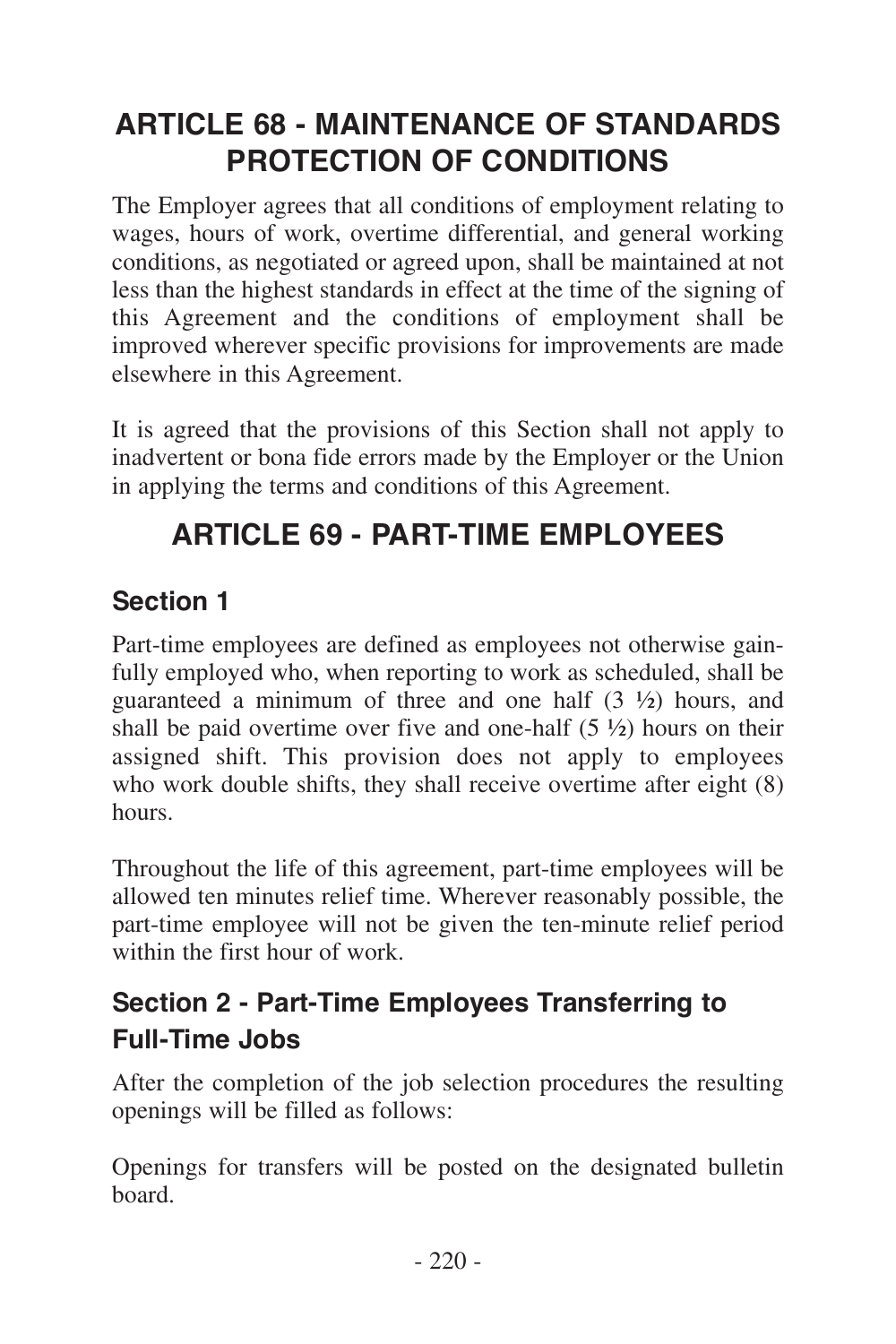<span id="page-44-0"></span>All part-time employees with one (1) or more years of seniority shall be given the opportunity for a full-time opening in their building in all months, except November and December, providing they meet the same requirements as applicants for that full-time job. The job will be awarded to the senior bidding part-time employee.

The employee awarded the job must satisfactorily complete a thirty (30) working day training period. Employees qualifying for a full time package opening shall have a thirty (30) working day trial period after completing orientation and/or training school, not to exceed fifteen (15) days. An employee who fails to qualify shall not be allowed to bid for one  $(1)$  year for the job the employee was disqualified for. The above procedure will be applied on an alternating five (5) for one (1) basis (e.g., for every six  $(6)$  jobs, five (5) will be filled as outlined above, and the other one (1) from applicants from other sources.)

Part-time employees successfully transferring to full-time jobs will be considered as newly hired full-time employees and will be added to the appropriate seniority list. Their seniority date will be the day after completion of their thirty (30) working day training period.

For vacation and retirement purposes, the employee shall receive additional seniority credits equal to all time worked as a part-time employee.

Part-time employees going to full-time, if the employee worked the greater number of days as a full-time employee in the six (6) month period prior to his/her vacation, he/she will receive his/her vacation as a full-time employee (forty-five (45) hours pay at the full-time rate for each week).

If the employee worked the greater number of days as a part-time employee in the six (6) month period prior to his/her vacation, he/she will receive his/her vacation as a part-time employee (twenty (20) hours for each week at the part-time rate).

#### **Section 3**

Part-time employees will work of the part-time employees list at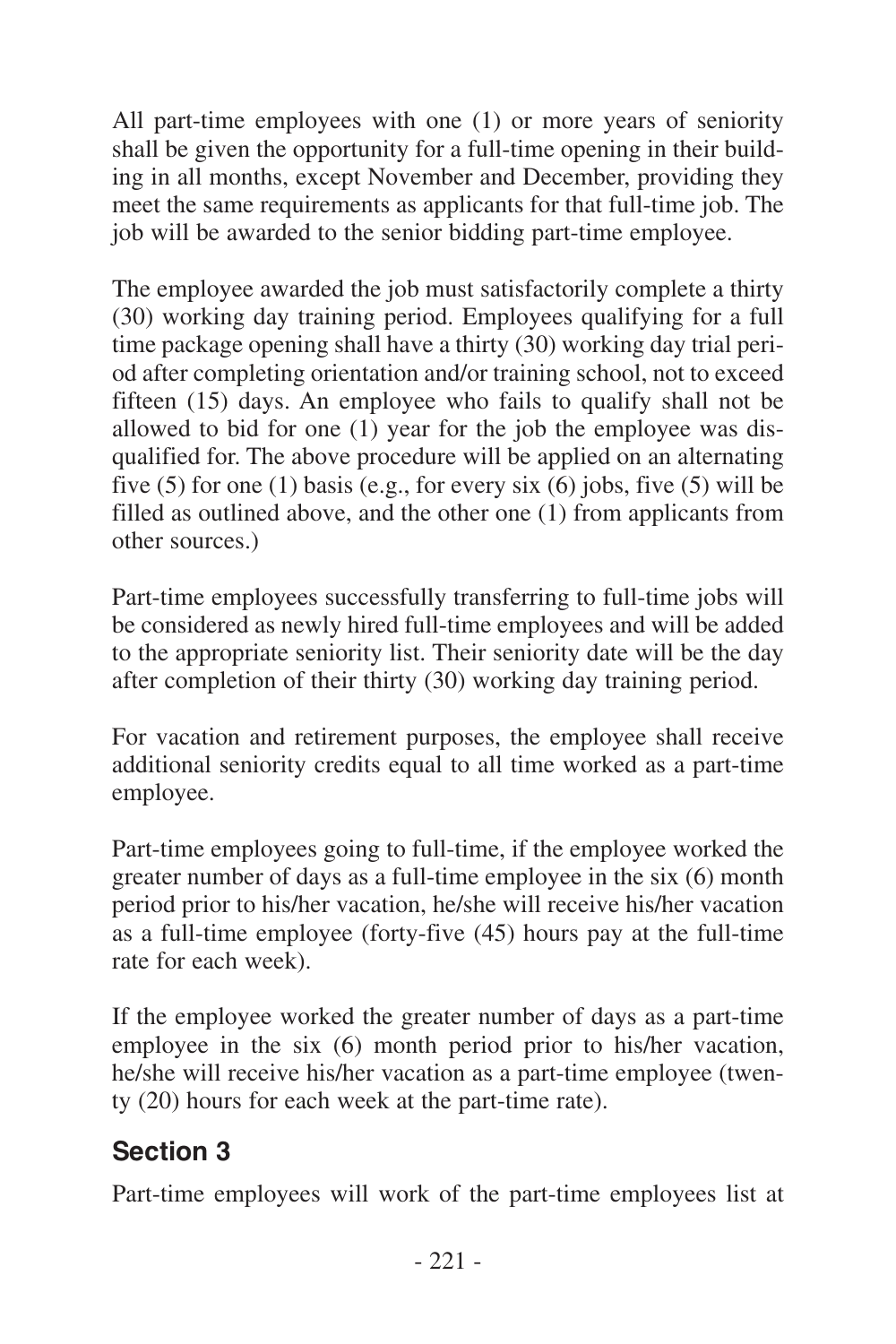<span id="page-45-0"></span>each Center. For the purpose of layoffs, part-time employees who have attained seniority after July 31, 2002, will work off of the parttime employee seniority list on each sort.

## **Section 4**

Part-time employees will not be permitted to do delivery driving, feeder driving or tractor-trailer driving work, unless otherwise provided in this Agreement. Part-time employees will be permitted to move vehicles within the confines of the Employer's property only for the purpose of avoiding delay in their work, except when unassigned drivers are available in the building. Where part-time employees are used in the car wash classification, they will be permitted to drive vehicles to and from the car wash.

#### **Section 5**

The number of full-time inside seniority jobs in each Local Union area as of September 15, 1976 will not be reduced while any parttime employees are working in the building where the layoff occurs.

In the event that a regular, full-time employee in any inside job should die, retire, quit, or be discharged or transfer into a driving job, such regular employee shall be replaced with another regular employee.

After a one (1) day layoff, full-time seniority employees who may be subject to layoff will be assigned to displace one (1) or more part-time employees in the building if any part-time employees are working in that building.

In such case, the employee will be provided with eight (8) continuous hours of work at his/her rate of pay.

#### **Section 6**

Employees who gain full-time seniority after (ratification date), when subject to layoff after one (1) day, may exercise their right to replace one or more part-time employees. They shall be guaranteed a minimum of four (4) hours at their regular rate of pay for each part-time shift worked but cannot work more than two (2) shifts.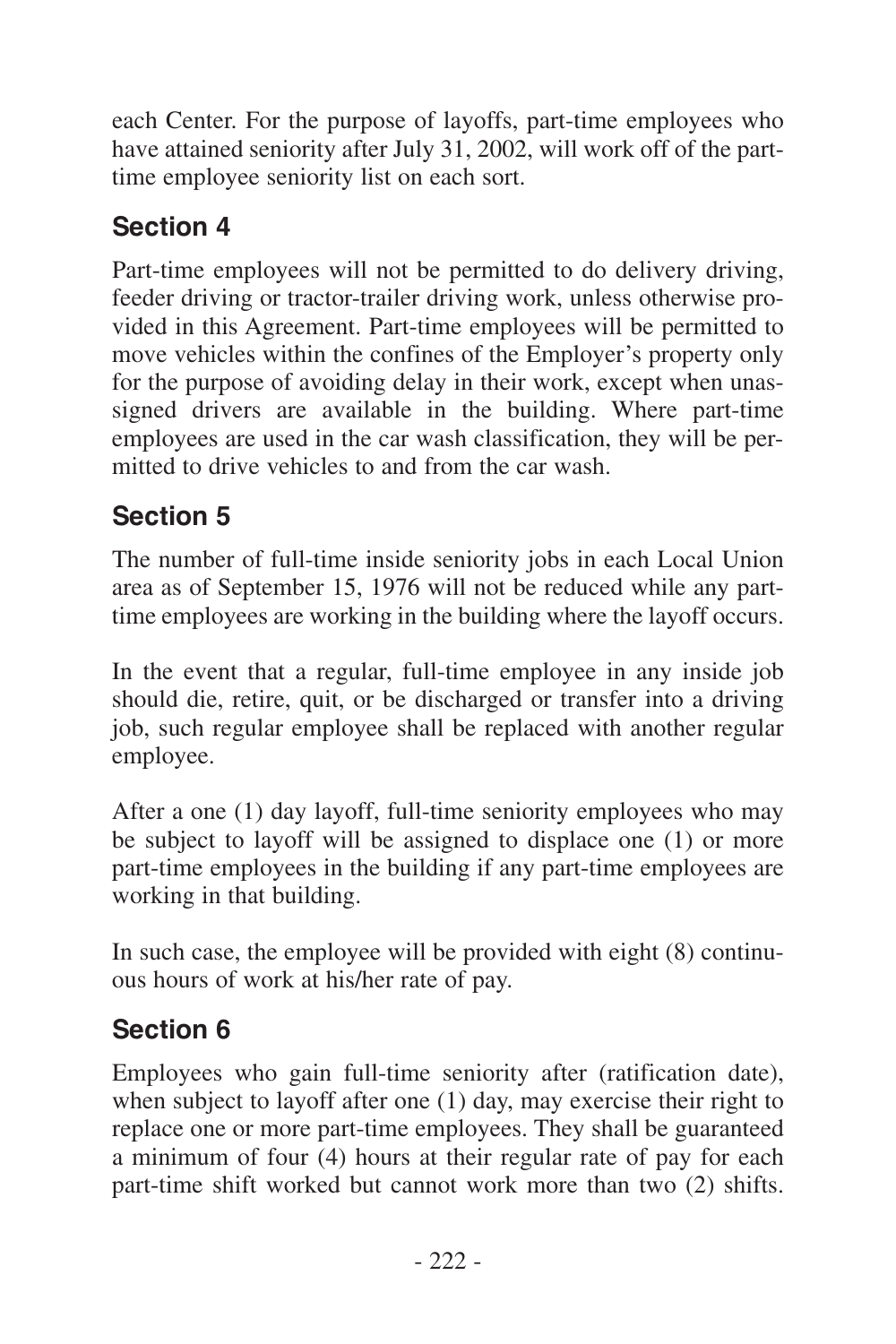<span id="page-46-0"></span>This will not apply to the two (2) most junior employees in each Center.

Any new permanent part-time shift shall be bid by seniority (the understanding being, a change of more than one hour would be considered a shift change and would require the bid. It is also understood that the Company cannot move all the people at one time to fill the bid).

A list of qualified part-time employees, by classification will be developed for each shift, to cover the need for extra coverage as dictated by the Employer. Any part-time employee used will be guaranteed three (3) hours.

#### **Section 7**

The provisions of this Article shall not apply:

a) during the first three (3) days of emergencies beyond the Employer's control, such as fire, flood, snow storms, power failure, T.O.F.C. Delay;

b) during a strike against UPS or other companies which require reduction of work forces.

#### **Section 8**

Any claimed abuses of this Article with respect to the use of parttime employees shall be subject to the grievance procedure.

# **ARTICLE 70 - SICK LEAVE**

#### **Section 1**

Seniority employees, after they have been on the payroll six (6) months, shall be entitled to five (5) days sick leave with pay.

Sick days will be allowed to be taken one (1) day at a time.

Employees shall have the option after vacations are bid and weeks are available during the non-peak time to use these sick days for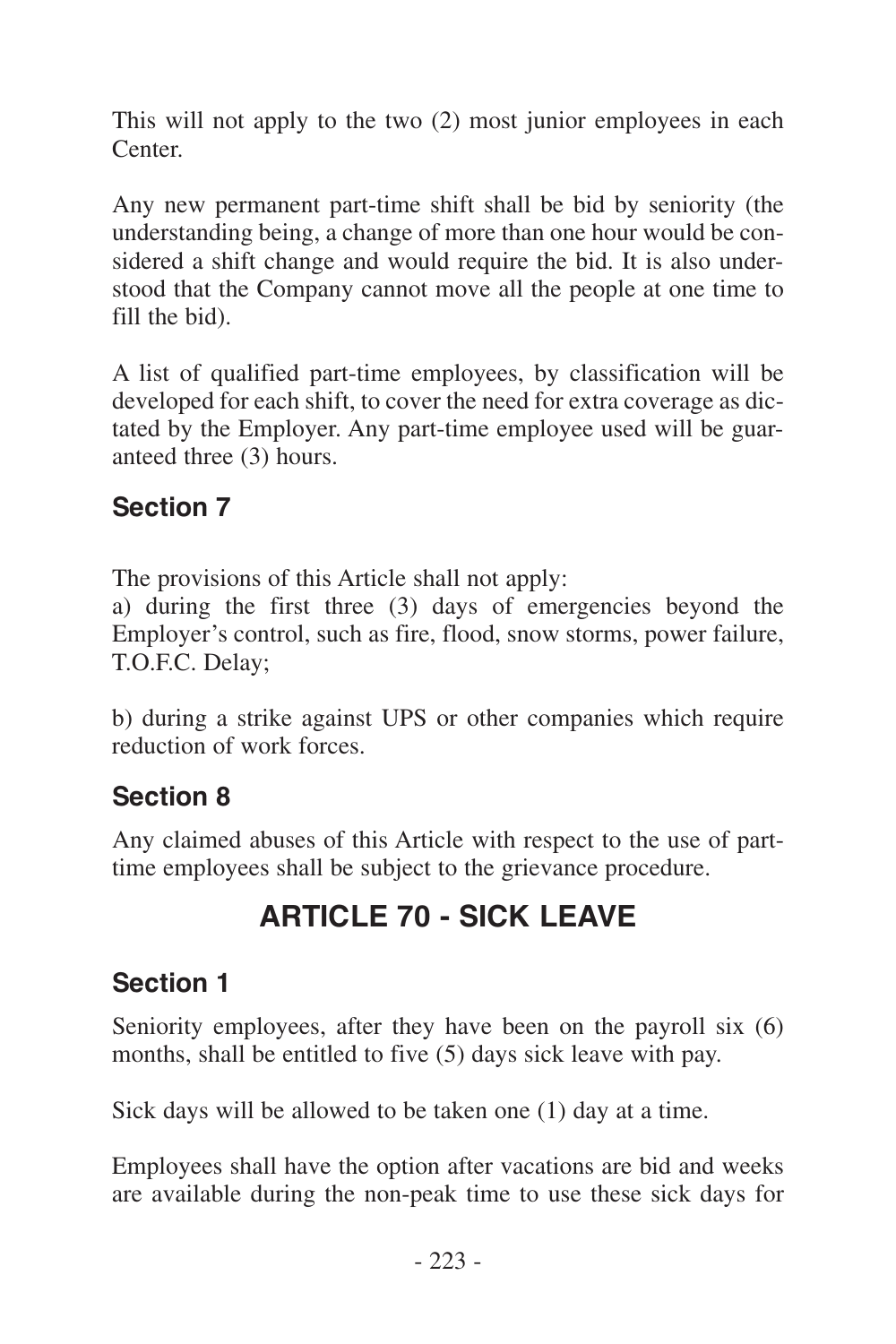<span id="page-47-0"></span>vacation, five (5) days at a time only. Any employees who select this option may elect to use roving holidays for future sick days.

Seniority employees with less than six (6) months seniority, who leave the employment of UPS will not be paid sick days.

The provisions of this Article are intended to produce no more than five (5) paid sick leave days per calendar year.

Thereafter, an employee must have worked one hundred thirty (130) days in the previous calendar year in order to qualify for a sick day in the next calendar year. If he/she worked less than one hundred thirty (130) days, he/she shall be given pro-rata sick days based on one twelfth (1/12th) of the sick days for which he/she is entitled for each twenty-two (22) days worked in that calendar year. After the first (1st) anniversary, an employee must work at least one (1) day in the next calendar year to qualify for a sick day; except for retirement purposes and all time paid for, plus any absence up to thirty (30) days due to illness or up to sixty (60) days due to an occupational injury, shall be counted toward computing the qualifying time required.

#### **Section 2**

Part-time employees will be eligible for sick days eighteen (18) months from their seniority date, using the schedule as described in Section I of Article 70.

Any part-time employee with one (1) year of seniority but less than eighteen (18) months from their seniority date, who leaves the employment of UPS shall be paid sick days on a pro-rata basis.

Any unused sick leave shall be paid to the employee no later than the last pay period preceding Christmas, or such other time as the employee may request within that calendar year.

Full-time employees shall receive eight (8) hours straight-time pay for each sick day and part-time employees shall receive four (4) hours straight-time pay for each sick day.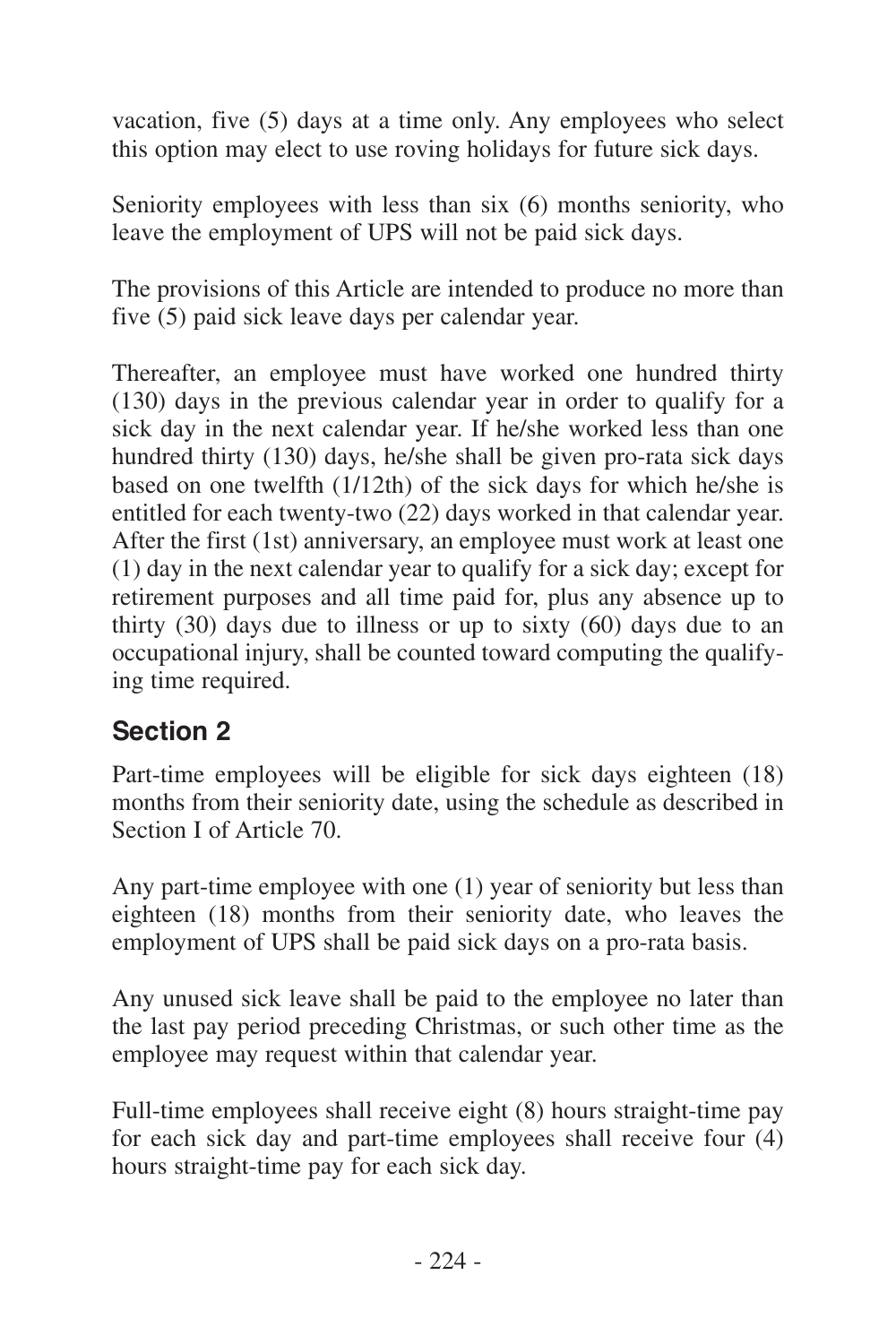<span id="page-48-0"></span>IN WITNESS WHEREOF the parties hereto have set their hands and seals this day of August 1, 2013, to be effective as of August 1, 2013, except as to those areas where it has been otherwise agreed between the parties:

#### **NEGOTIATING COMMITTEE**

For the Employees:

#### NEW YORK STATE TEAMSTERS UNITED PARCEL SERVICE UPSTATE/WEST NEW YORK DISTRICTS NEGOTIATING COMMITTEE

Frank E Kearney, Chairman Christopher Toole, Co Chairman

Jeffrey Brylski Roberta Dunker Tim Hogan Kevin Hunter<br>
Iohn Pekoff Tony Vaccaro

Bob Firmstone Brian Hammond<br>
Tim Hogan<br>
Tim Hogan<br>
Kevin Hunter Tony Vaccaro

#### UNITED PARCEL SERVICE UPSTATE/WEST NEW YORK DISTRICTS NEGOTIATING COMMITTEE

James Dolan, Chairman

John Tierney Brian Aiello Lola Delans

Brian Speller Michael Ferony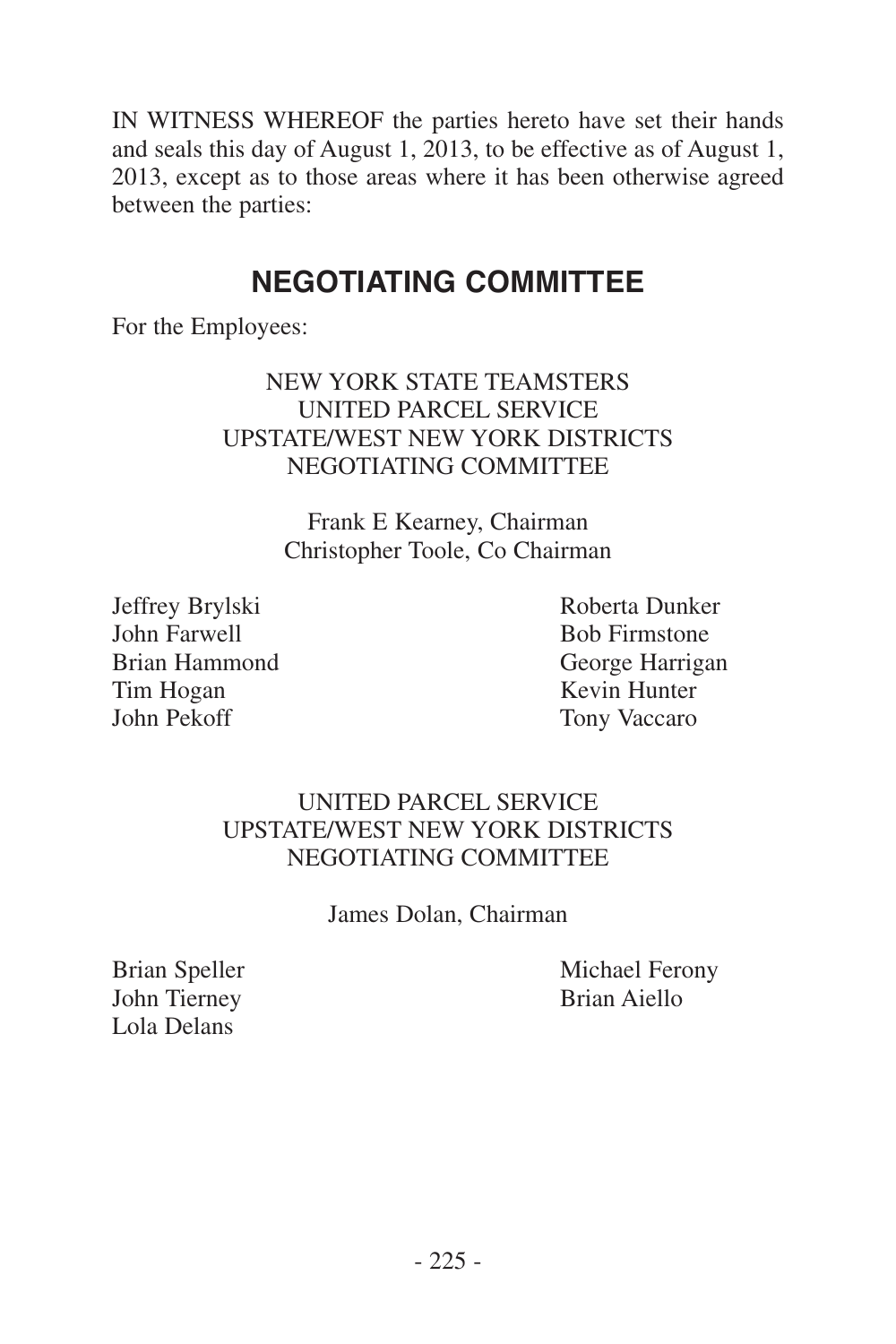IN WITNESS WHEREOF, the undersigned do duly execute the United Parcel Service - Upstate/West New York Districts Supplemental Agreement which is to become a part of the National Master United Parcel Service Agreement.

#### FOR THE UNION

LOCAL UNION NO. affiliate of International Brotherhood of Teamsters.

By Frank E Kearney

\_\_\_\_\_\_\_\_\_\_\_\_\_\_\_\_\_\_\_\_\_\_\_\_\_\_\_\_\_\_\_\_\_\_\_\_\_\_\_\_\_\_\_\_ (Signed)

Its Teamster Upstate/West New York United Parcel Service Negotiating Committee

> \_\_\_\_\_\_\_\_\_\_\_\_\_\_\_\_\_\_\_\_\_\_\_\_\_\_\_\_\_\_\_\_\_\_\_\_\_\_\_\_\_\_\_\_ (Title)

#### FOR THE COMPANY

By James Dolan

\_\_\_\_\_\_\_\_\_\_\_\_\_\_\_\_\_\_\_\_\_\_\_\_\_\_\_\_\_\_\_\_\_\_\_\_\_\_\_\_\_\_\_\_ (Signed)

Its District Labor Manager

\_\_\_\_\_\_\_\_\_\_\_\_\_\_\_\_\_\_\_\_\_\_\_\_\_\_\_\_\_\_\_\_\_\_\_\_\_\_\_\_\_\_\_\_ (Title)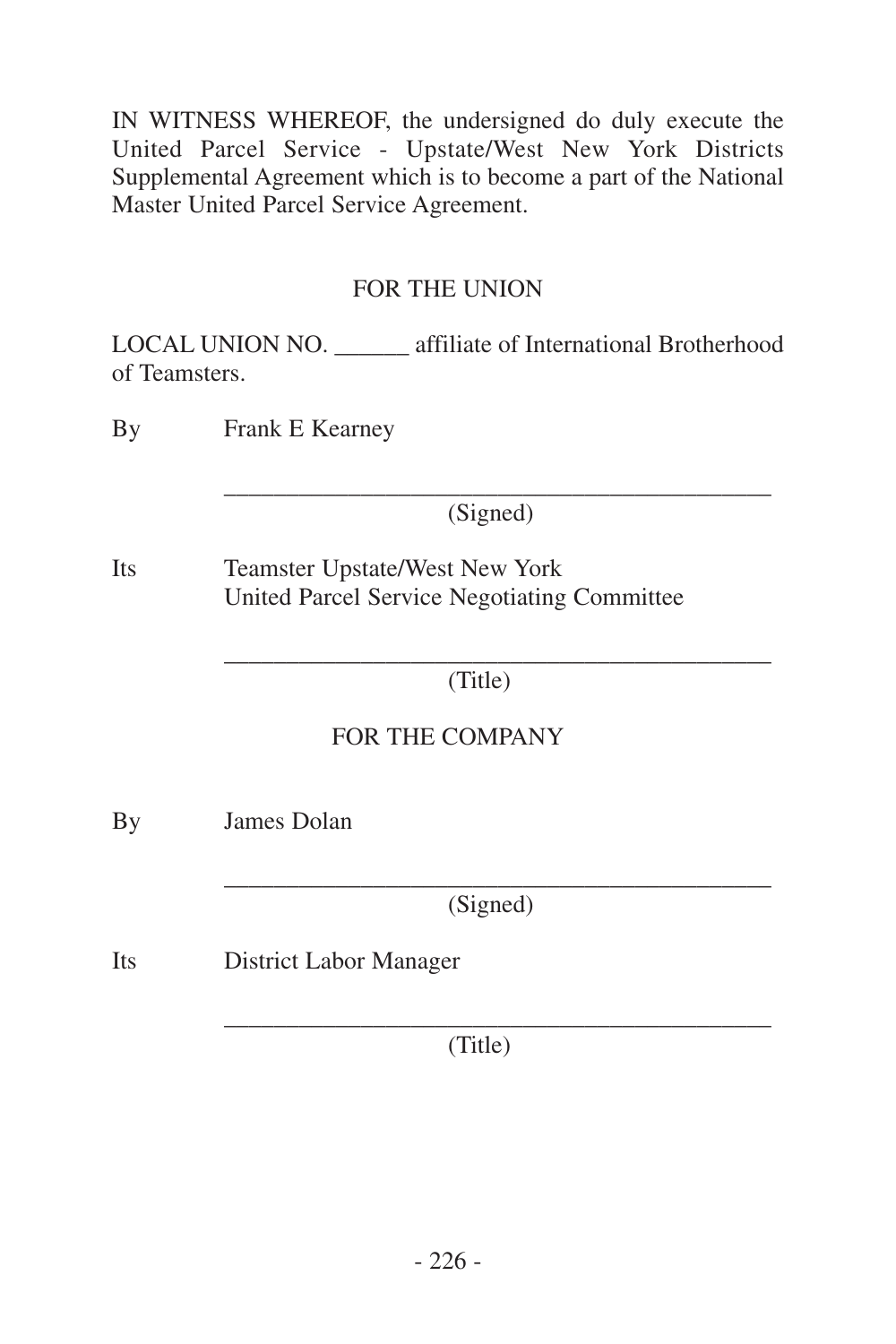# <span id="page-50-0"></span>**APPENDIX A UPSTATE/WEST NEW YORK DISTRICTS WAGE SCHEDULE**

All wage schedules will be adjusted to reflect the 2013 National Bargaining Agreement.

# **Appendix A**

Upstate/West New York Districts **Section 1** New Part-Time Cover Driver

A) Seniority part-time employees can work as Temporary Cover drivers as coverage for seniority full-time package and feeder drivers.

B) The rate of pay for part-time employees working as Temporary Cover drivers shall be the greater of their part-time rate or the following rates:

Start: 60% of the prevailing top rate for package or feeder classification.

After one (1) year: 65% of the prevailing top rate for package or feeder classification.

After two (2) years: 75% of the prevailing top rate for package or feeder classification.

Part-time employees who are working as Temporary Cover drivers as of the effective date of this agreement shall keep their current cover rate or be slotted in this new progression, whichever is higher.

Casuals still remaining on the payroll who have job opportunity dates shall be paid 65% of the top rate of package drivers.

C) Part-time employees working as Temporary Cover drivers will do so for a minimum of one week at a time and will be guaranteed a minimum of two days planned coverage per week that they are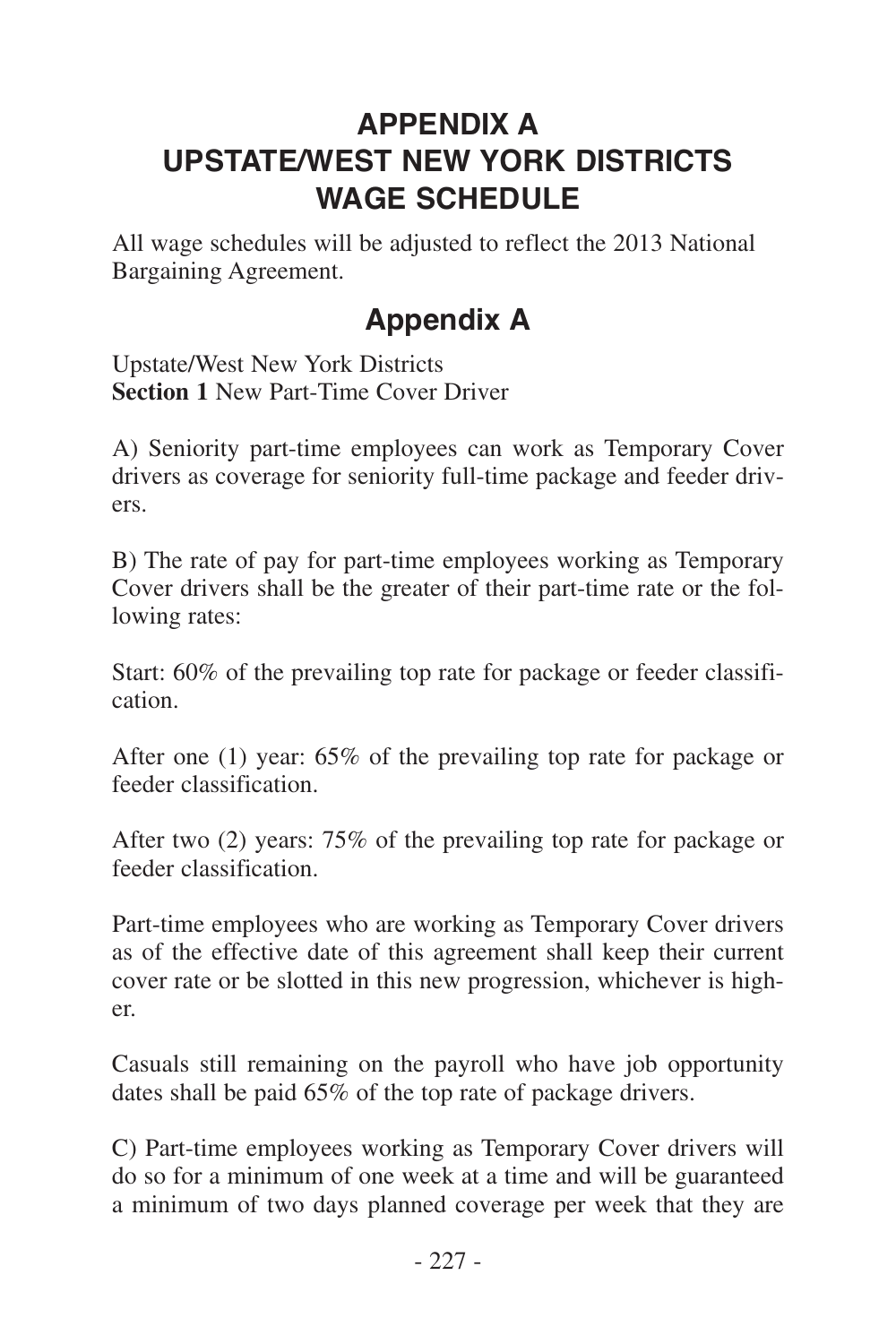working as a Temporary Cover driver. All part-time cover drivers working in the package or feeder classification shall be guaranteed eight (8) hours per day.

D) Part-time employees working as Temporary Cover drivers shall maintain their part-time benefits and entitlements.

E) Part-time employees who successfully complete a thirty (30) day qualification period working as a Temporary Cover driver will not have to complete another probationary period as a successful bidder on a regular full-time package or feeder driver job in their classification.

F) Part-time employees working as Temporary Cover drivers who successfully bid a regular full-time delivery or feeder driver job shall maintain their rate of pay until the progression as detailed in Article 41 surpasses this rate.

G) 1) As of the date of ratification, all existing preferred casuals who do not have a part-time seniority date shall be assigned a fulltime job opportunity date to be thirty (30) days from their date of hire. For these affected employees, this date will be used solely for the attainment of full-time job opportunities.

2) Casual employees will earn one roving holiday for every fifty (50) days worked in the current year.

3) Casual employees who accept a full-time seniority position shall be paid the appropriate part-time rate of pay based on their job opportunity date and remain at that rate until the progression as detailed in Article 41 surpasses that rate.

4) If a casual employee is injured on the job, the Employer will make Health and Welfare contributions until the employee returns to work, not to exceed four (4) weeks.

H) Once an employee qualifies as a coverage driver, they will be assigned to a specific center for coverage opportunities. Vacations will be picked on that center's vacation list. No part-time cover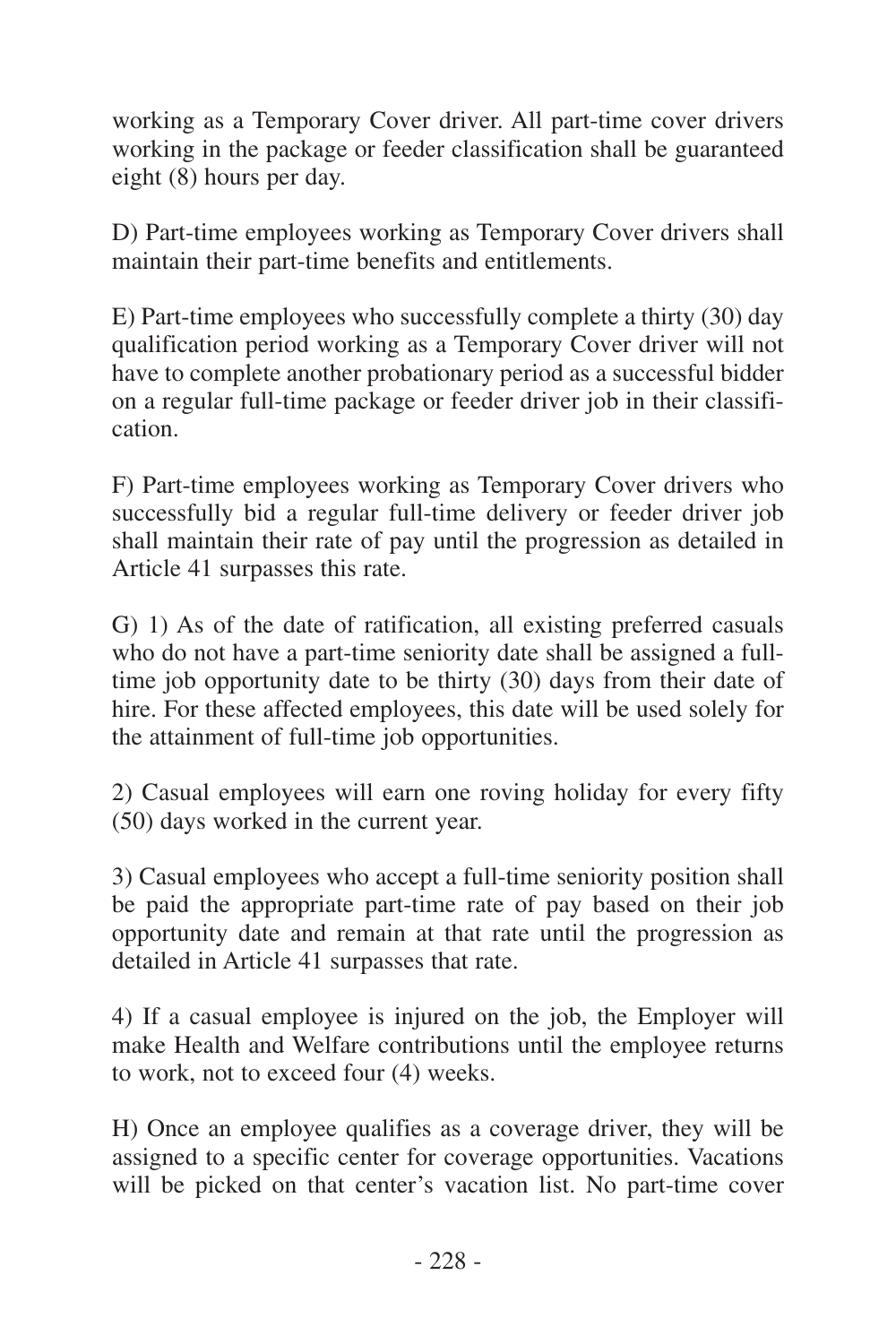<span id="page-52-0"></span>driver shall have the right to pick vacation ahead of a package driver in that center.

I) If an employee disqualifies him/her self during the 30-day qualifying period, he will be prohibited from re-qualifying for two years. If the Company disqualifies him, he will be prohibited from qualifying for one year. No employee will receive more than two opportunities to qualify.

Employees that have previously qualified as part-time cover drivers who no longer wish to be part-time cover drivers and return to their status as inside part-time employees shall provide their immediate manager with proper written notice sixty  $(60)$  days in advance of the date they wish to remove themselves as a part-time cover driver. Any employee that removes themselves as a part time cover driver shall do so for a period of three (3) years and lose all wage progression credits and will have to requalify prior to assuming any future driving position. No more than 10% of a center's part time cover drivers shall be allowed to disqualify themselves in a 12 month period.

J) The Company maintains the right to hire Temporary Cover drivers from the outside after exhausting qualified inside part-timers. Such employees shall be hired when there is a need for part time cover drivers but no need for inside part time employees. Employees hired under this provision shall work as PT cover drivers as outlined above in Appendix A, however, the company is under no obligation to provide them with inside work opportunity. Outside Temporary Cover Drivers shall gain seniority pursuant to Article 57 section 1 (b) of the Upstate West New York Supplemental Agreement. Should Part time inside positions become available such positions will be offered to outside Temporary Cover drivers in seniority order prior to hiring from the outside. This opportunity will be extended to each employee on a one-time basis. Should the employee decline the opportunity the employee will have no future right to work as an inside PT employee.

#### **Section 2**

The Company will have the right to use part-time helpers during the following periods: From November 1st until January 1st; from May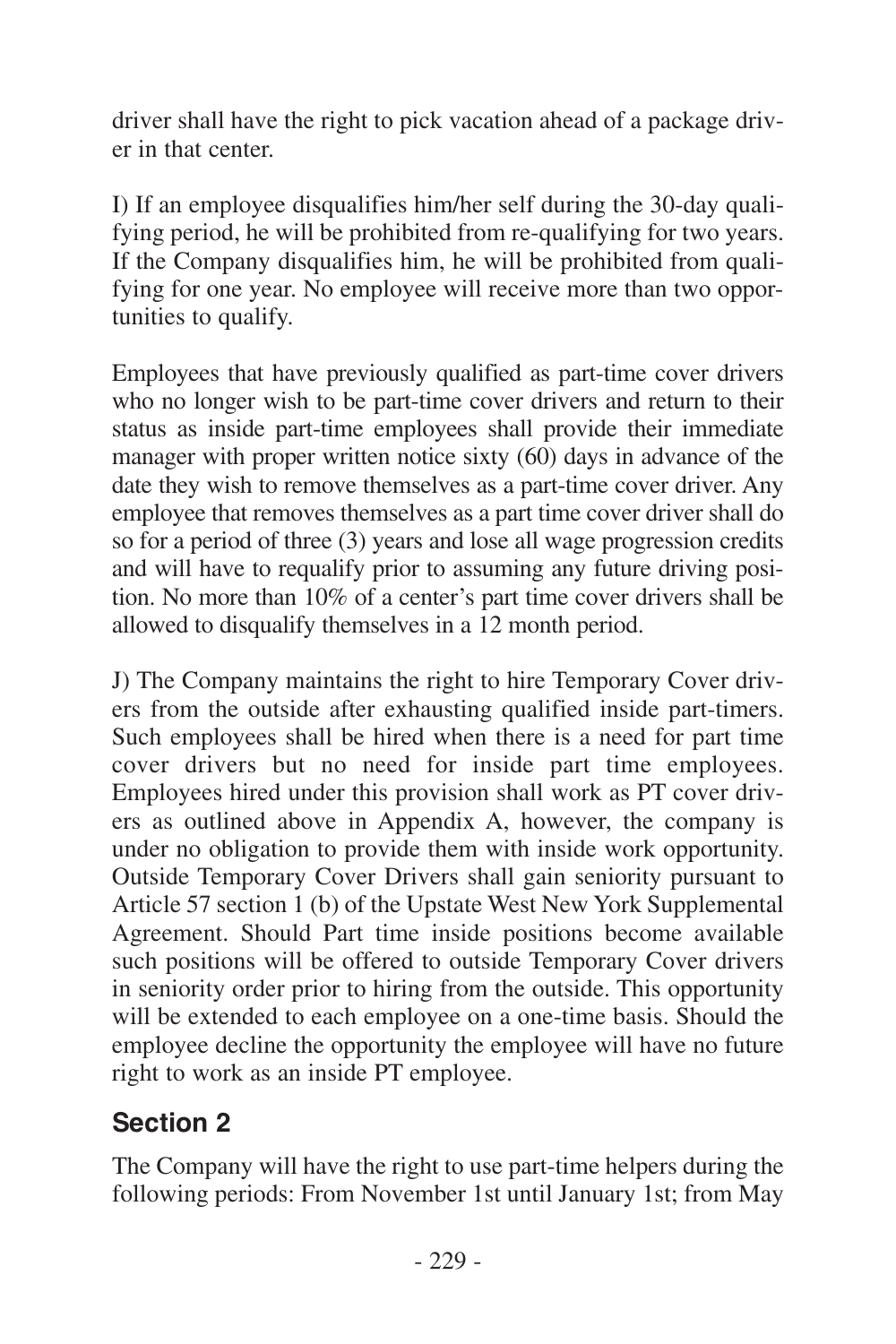<span id="page-53-0"></span>1st through May 31st and from the second (2nd) week in August until the second (2nd) week in September, provided that no fulltime seniority person is laid off. If additional time periods are needed, the Company will meet with the local union.

No more than one (1) helper will be assigned to one (1) package driver at a time except that the Company may assign two (2) helpers to work under the direction of one (1) package driver to deliver mall areas and special events. Part-time employees will have the first opportunity to fill these positions, in seniority order, provided this work does not conflict with their regularly scheduled shift. This work will be limited to suit the Employer's business. These helpers will be paid \$10.25 per hour, except that employees that had seniority before August 1, 2002 shall be paid \$11.25 per hour. All helpers hired from the outside will be paid \$9.00 per hour.

Laid off casuals may be offered helper work under the conditions as set forth above. Days worked under these conditions shall not be counted towards preferred status.

When additional helpers are needed, the Company will give the local union the first opportunity. No seniority package driver will be laid off when a helper is working in their building.

#### **Section 3**

Double 28-foot trailer drivers (driving more than 1 hour per day, except yardmen and car washers) shall receive thirty-five (35) cents above the feeder rate. Similarly, double forty-foot trailer drivers shall receive one dollar (\$1.00) per hour above the feeder rate, and triple trailer drivers shall receive seventy-five (75) cents above the feeder rate. Any delivery driver that tows a trailer with a package car shall receive thirty (30) cents per hour above their package rate for that day.

#### **Part-Time Employees**

All part-time employees who have attained seniority as of the ratification date will receive the following general wage increase: All wage scales will be adjusted to reflect the 2013 National bargaining Agreement.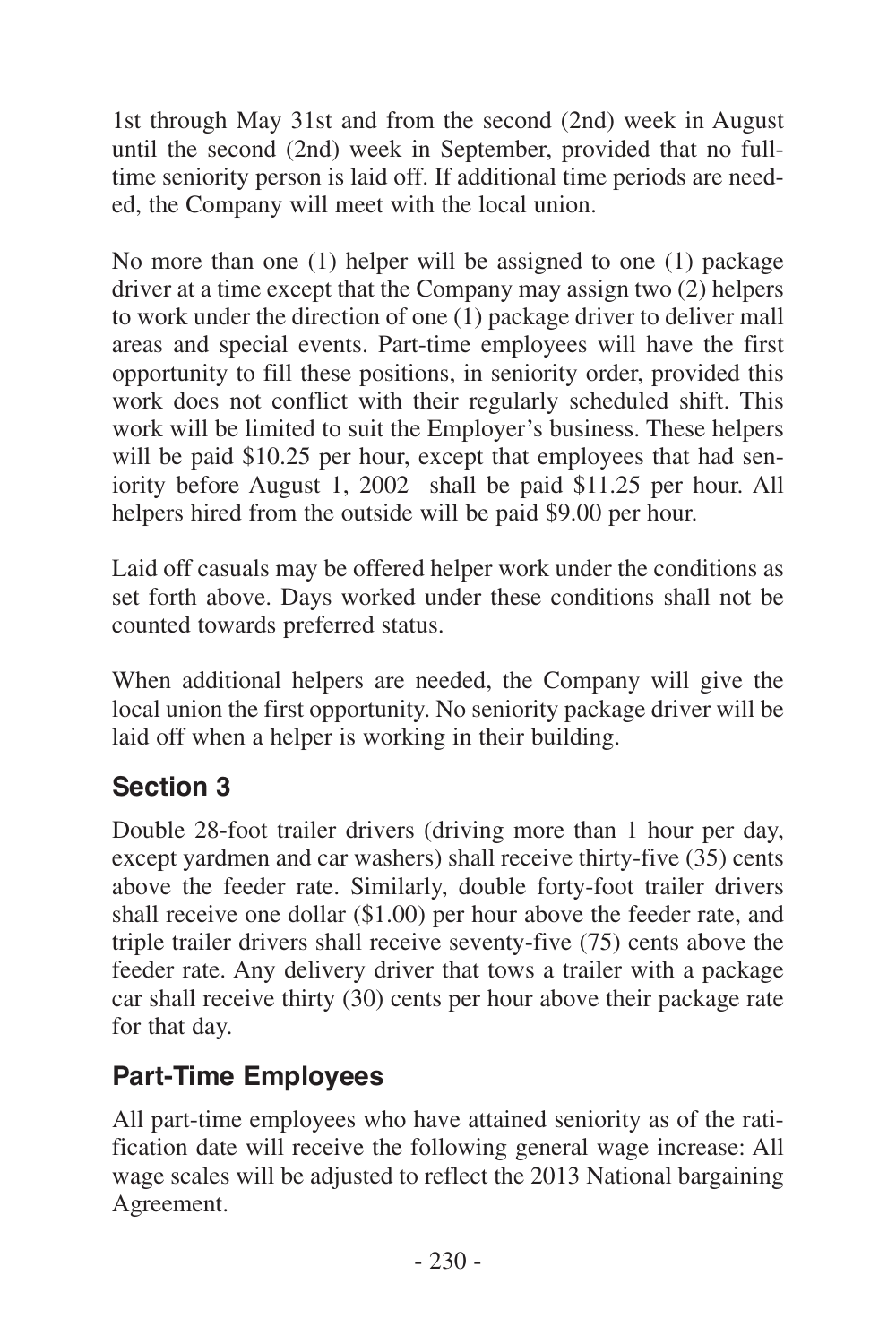<span id="page-54-0"></span>Part-time employees still in progression on the effective date of this Master Agreement shall receive the above contractual increases and, upon their anniversary dates, will be paid no less than what they were entitled to in accordance with Article 22, Section 5 of the 2013-2018 Master Agreement.

Part-time employees on the payroll as of 7/31/90 who are subsequently promoted to full-time employment will be paid their current wage rate until such time as the calculated progression rate exceeds that rate. The transfer date will become his/her full-time start date for purposes of applying the above progression.

When a part-time employee bids to a full-time classification where the top rate of the full-time classification is less than his/her current rate, the employee shall be placed at the top rate of the new classification immediately.

## **APPENDIX B**

1. It is agreed by and between the NEW YORK STATE TEAM-STERS COUNCIL FREIGHT DIVISION and its affiliated Local Unions and the UNITED PARCEL SERVICE INC., that the New York State Over-the-Road Agreement shall not apply to any of this firm's operations, except that in the event the Employer changes and/or expands its present operations whereby it is in competition with the General Freight Industry, in which event the NYS Overthe-Road Freight Agreement shall apply to any portion of the firm's operations that is in the General Freight field, as it applied to any and all industry. This also shall apply to Retail Package Operations, in which event the Retail Package Agreement in a particular area, if any, shall apply in that area.

2. It is agreed by and between the NEW YORK STATE TEAM-STERS COUNCIL FREIGHT DIVISION and its affiliated Local Unions and the UNITED PARCEL SERVICE INC., that any and all garage employees the Employer may employ in the jurisdiction of the NYST Council Freight Division shall be in the Teamster bargaining unit except in the Albany and Buffalo areas. The Employer agrees to recognize and sign the prevailing Teamster Agreement covering garage employees in the area it may institute a shop oper-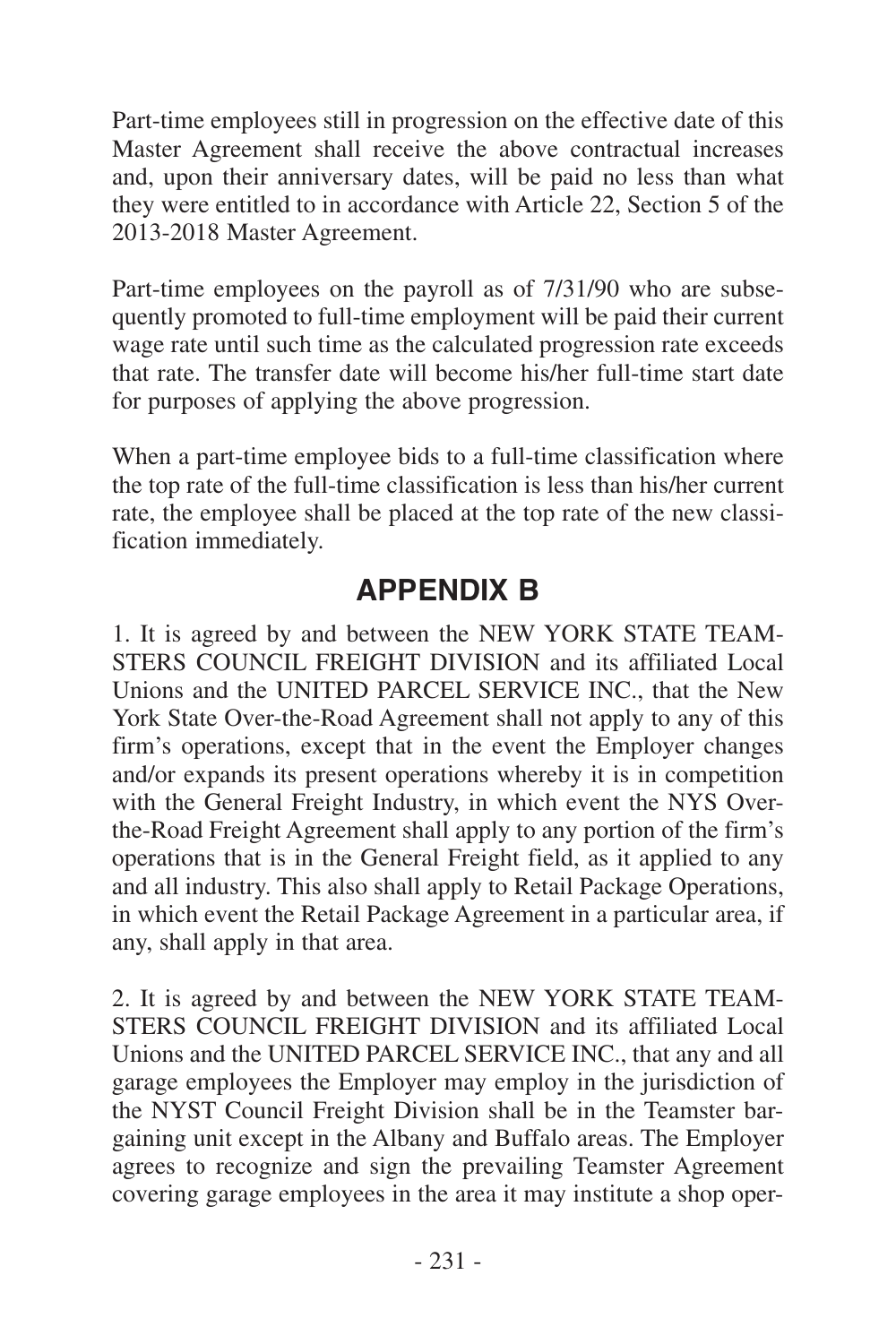<span id="page-55-0"></span>ation, if such an Agreement exists; if not, both parties shall negotiate rates, hours and working conditions covering such work. If the Employer and the Local Union involved cannot reach an agreement, the entire matter shall be referred to the grievance procedure.

# **UPS ALBANY AMENDMENT TO PARCEL AGREEMENT FOR THE PERIOD OF AUGUST 1, 2013 TO JULY 31, 2018**

A. A schedule of starting times or delivery areas shall be posted for bid every twenty-four (24) months to become effective February 1, 2015.

Thereafter, full-time employees will have the right to select starting times or delivery areas from the posted schedule every twenty-four (24) months.

B. All delivery job openings which occur during the time between the posting and bidding of the schedule shall be filled in the following manner:

There will be one bid and, a place when a vacancy or new permanent area opens in the delivery classification, for anyone who previously did not have an opportunity to bid the area and, provided they are qualified. The place will be assigned to the senior employee, provided he/she is qualified, who did not have an opportunity to bid into the delivery classification.

C. A feeder driver whose job is abolished may exercise his/her seniority within the feeder classification.

A package driver whose job is abolished, may after the remainder of that calendar week, exercise his/her seniority within the feeder or package or any other classification for which he/she is qualified.

The feeder or package driver who is displaced may exercise his/her seniority to move into a different starting time and must replace the most junior person in the starting time into which he/she is moving.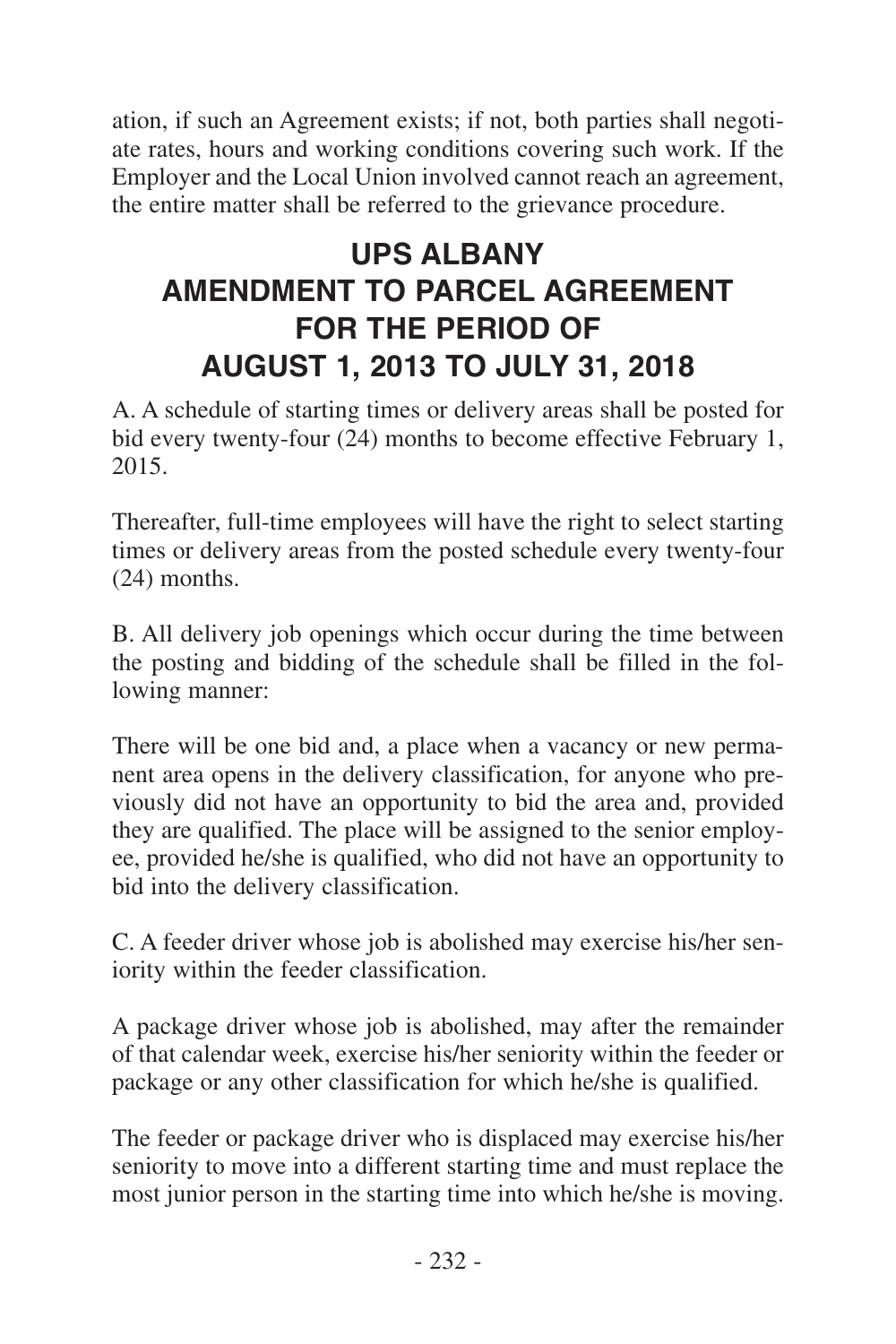<span id="page-56-0"></span>A seniority person whose job is abolished in a specific starting time and who exercises his/her seniority rights to move into a different starting time must replace the most junior person on the starting time into which he/she is moving. If an abolished job is restored, the employees originally affected must return to their former bid jobs.

# **UPS BINGHAMTON/UTICA/ROME AMENDMENT TO PARCEL AGREEMENT FOR THE PERIOD OF AUGUST 1, 2013 TO JULY 31, 2018**

A. A schedule of starting times or delivery areas shall be posted for bid every twenty-four (24) months to become effective February 1, 2015.

Thereafter, full-time employees will have the right to select starting times or delivery areas from the posted schedule every twenty-four (24) months.

B. All delivery job openings which occur during the time between the posting and bidding of the schedule shall be filled in the following manner:

Inside or hub employees who did not have an opportunity to bid a delivery area shall have the right to move into the delivery driver classification when a vacancy or new permanent area opens in this classification in order of their seniority and provided they are qualified.

C. A package driver whose job is abolished may exercise his/her seniority within the feeder or package or any other classification for which he/she is qualified. A feeder driver whose job is abolished may exercise his/her seniority within the feeder classification. The feeder or package driver who is displaced may exercise his/her seniority to move into a different starting time and must replace the most junior man/woman in the starting time into which he/she is moving. A seniority man/woman whose job is abolished in a specified starting time and who exercises his/her seniority rights to move into a different starting time must replace the most junior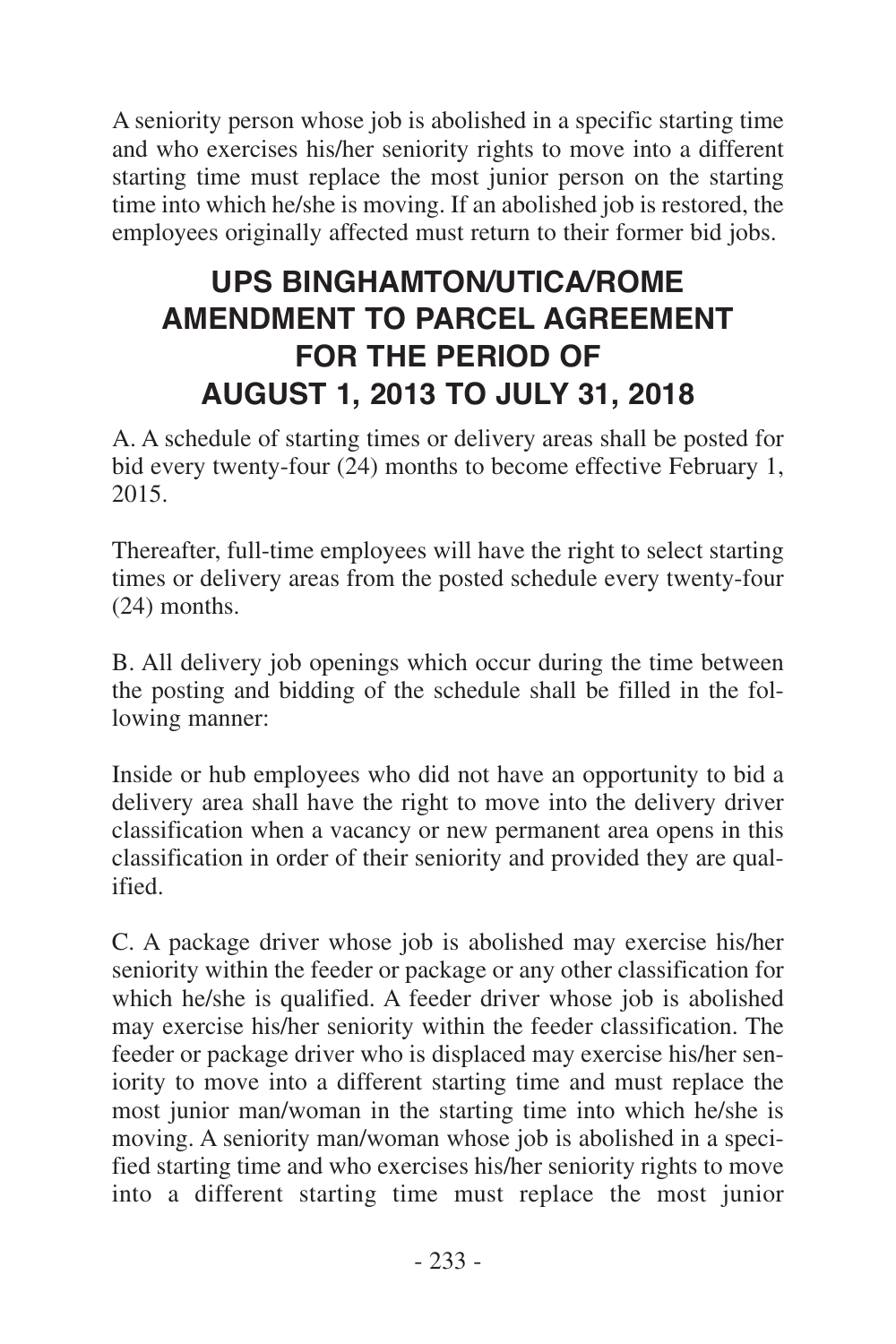<span id="page-57-0"></span>man/woman on the starting time into which he/she is moving. If an abolished job is restored the employees originally affected must return to their former bid jobs.

D. In the event delivery drivers are called in early, they will be called in by delivery area.

E. Additions and deletions to delivery areas will be made on a daily basis as the need occurs.

F. Feeder vacation coverage may be assigned to the junior qualified CDL A person in the Center who is not working the feeder classification.

G. In the event a snow emergency is declared there will be no bidding or bump.

# **UPS BUFFALO AMENDMENT TO PARCEL AGREEMENT FOR THE PERIOD OF AUGUST 1, 2013 TO JULY 31, 2018**

A. A schedule of starting times or delivery areas shall be posted for bid every twenty-four (24) months to become effective February 1st, 2015. Thereafter, full-time employees will have the right to select starting times or delivery areas from the posted schedule every twenty-four (24) months.

B. All delivery driver job openings which occur during the time between the posting and bidding of the schedule shall be filled in the following manner:

Inside or hub employees who did not have an opportunity to bid a delivery area shall have the right to move into the delivery driver classification when a vacancy or new permanent area opens in this classification in the order of their seniority and provided they are qualified.

C. A package driver whose job is abolished may exercise his/her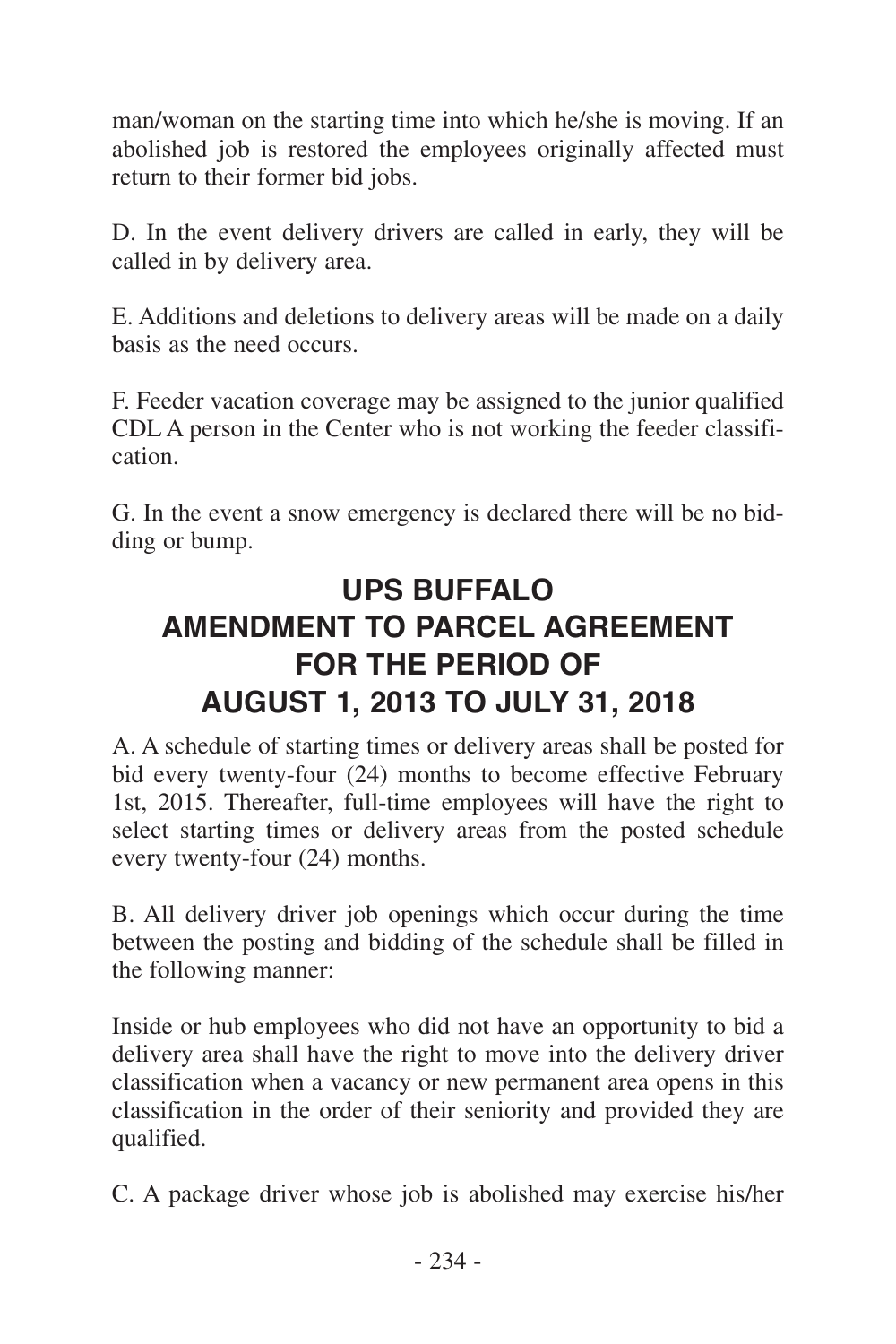<span id="page-58-0"></span>seniority within the feeder or package or any other classification for which he/she is qualified. A feeder driver whose job is abolished may exercise his/her seniority within the feeder classification. The feeder or package driver who is displaced may exercise his/her seniority to move into a different starting time and must replace the most junior man/woman on the starting time into which he/she is moving. A seniority man/woman whose job is abolished in a specified starting time and who exercises his/her seniority rights to move into a different starting time must replace the most junior man/woman on the starting time into which he/she is moving. If an abolished job is restored the employees originally affected must return to their former bid jobs.

Premium holiday pay in Buffalo will be paid as per the NY arbitration award for delivery of ground packages on holidays.

# **UPS SYRACUSE AMENDMENT TO PARCEL AGREEMENT FOR THE PERIOD OF AUGUST 1, 2013 TO JULY 31, 2018**

A. A schedule of starting times or delivery areas shall be posted for bid every twenty-four  $(24)$  months to become effective February 1, 2015.

Thereafter, full-time employees will have the right to select starting times or delivery areas from the posted schedule every twenty-four (24) months.

B. All delivery job openings which occur during the time between the posting and bidding of the schedule shall be filled in the following manner:

All new delivery driving job openings which occur during the time between the posting and bidding of the schedule shall be awarded by seniority from inside full-time hub employees.

All other delivery driving job openings which occur during the bid year shall be filled in the following manner: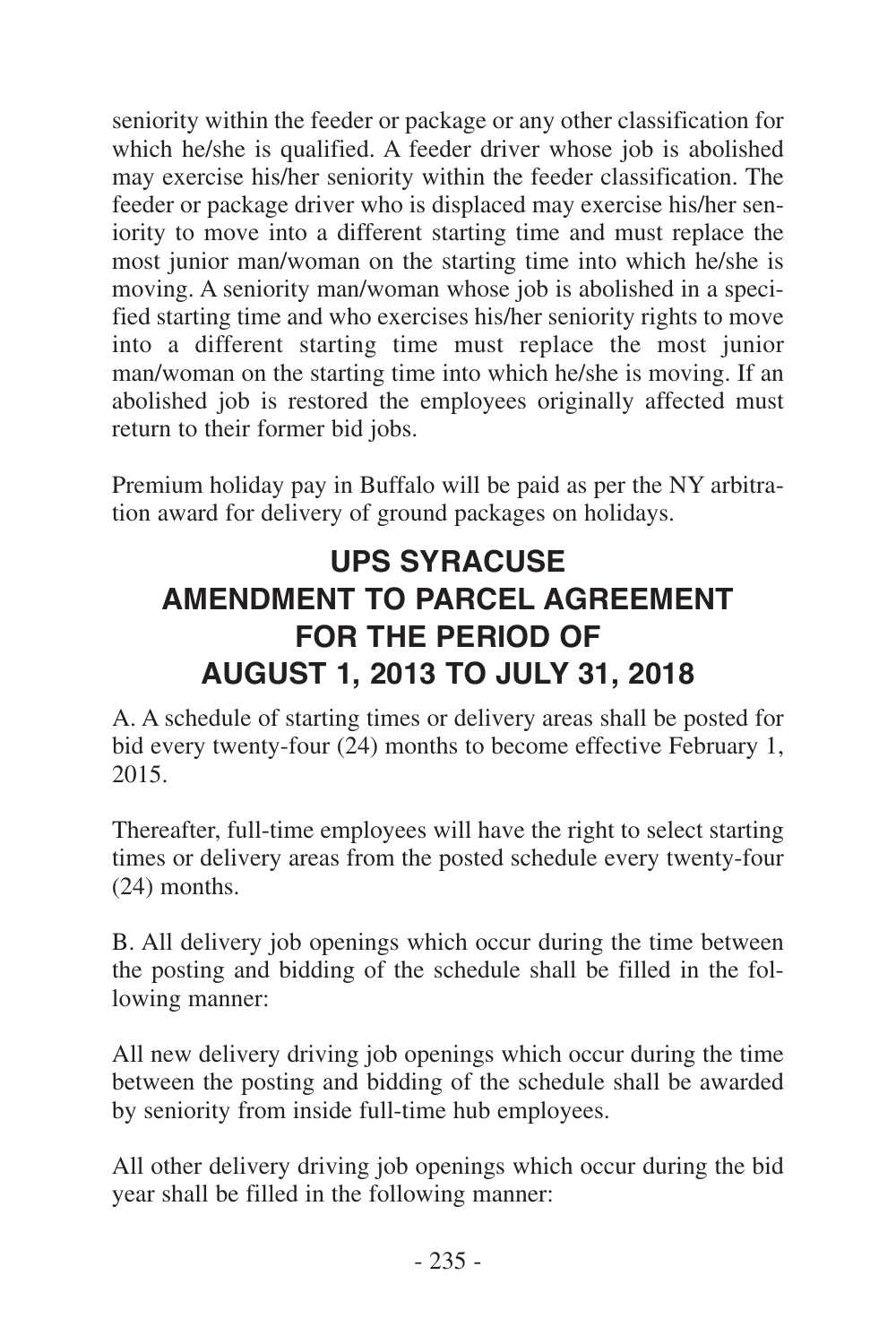Inside full-time hub employees who did not have an opportunity to bid a delivery area shall have the right to move into the delivery driver classification.

All permanent feeder job openings which occur during the time between the bids shall be bid by full-time seniority employees providing they are qualified.

C. A package driver whose job is abolished may exercise his/her seniority within the feeder or package or any other classification for which he/she is qualified. A feeder driver whose job is abolished may exercise his/her seniority within the feeder classification. The feeder or package driver who is displaced may exercise his/her seniority to move into a different starting time and must replace the most junior person in the starting time into which he/she is moving. An inside hub fulltime seniority person whose job is abolished in a specific starting time shall remain in the hub classification for 10 working days and after 10 working days may exercise his/her seniority rights to move into a different starting time and must replace the most junior person on the starting time into which he/she is moving. If an abolished job is restored, the employees originally affected must return to their former bid jobs. (Except if the employee makes a subsequent bid, then he/she must remain on the bid job.)

D. All full-time and part-time clerks to bid start time once in seniority order for the life of the Agreement.

E. Any new permanent part-time shift shall be bid by seniority for the life of the Agreement.

F. Any feeder driver who takes the option to work on call must waive his/her rights to the bumping procedure for that period. If called and the driver is not available for work he/she shall lose all work opportunity for a twenty-four (24) hour period. All sick days, roving holidays, vacations, holidays and any other paid time off is to be pro-rated by time worked in the current year using the prorated schedule for vacations.

G. It is hereby agreed that Section 2 of Article 22 of the National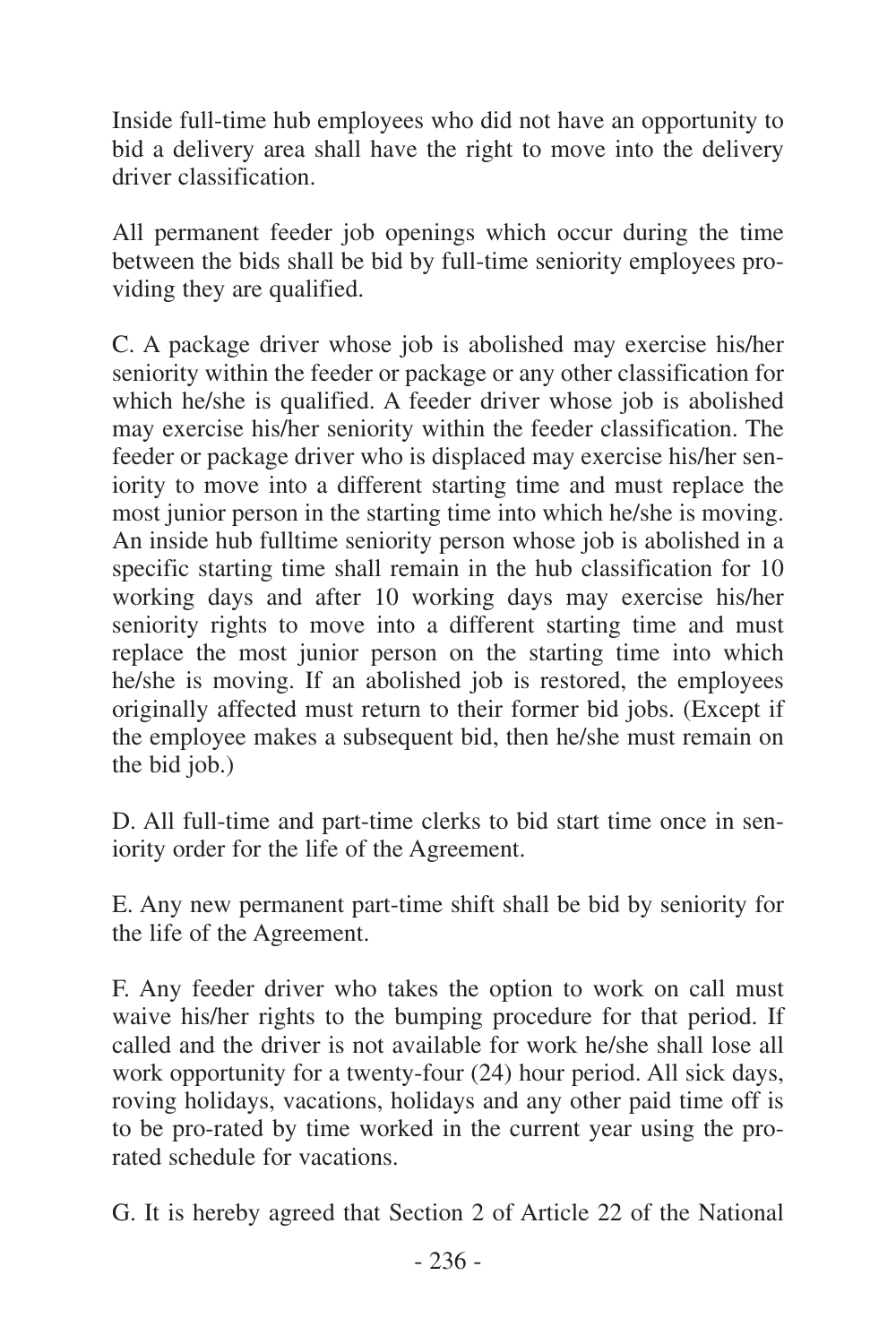<span id="page-60-0"></span>Master Agreement and the first two paragraphs of Section 5 of Article 69 of the Upstate/West New York Supplemental Agreement will not be applicable to the United Parcel Service Syracuse or Liverpool buildings, their replacement or expansion. Instead, the following provisions shall apply:

1. The company has the right to reduce the number of full-time inside seniority jobs down to the number of 30, by attrition (e.g. death, retirement, quit, discharge, transfer into a driving job, etc.) in operating the Syracuse building. It is understood that the Company will not discharge an employee except in accordance with Article 58 of the Upstate/West New York Supplemental Agreement.

2. All present full-time seniority employees who are employed in the Syracuse building will be guaranteed full-time employment (8 hours per day) if the Company employs any part-time employees (except part-time clerks) in the Syracuse building.

# **AMENDMENT TO PARCEL AGREEMENT FOR THE PERIOD OF AUGUST 1, 2013 TO JULY 31, 2018 FOR MECHANICS IN TEAMSTERS LOCALS NOS. 118, 182, 294, 317, 449, 529, 264, 687, 693**

PREAMBLE: The parties hereto desire to insure the specific settlement of disputes between the Employer and employees engaged in the Automotive Maintenance and Repair Industry, to establish amiable relations between such Employer and employees and to stabilize Employer and employee relationships for a definite period of time. The Employer agrees to deal, negotiate and treat with the properly accredited officers and committees of the Union on all grievances that may arise between the Employer and the Union or the employees, to deal and negotiate with them as officers and committees of said Union and not to negotiate with any employee individually.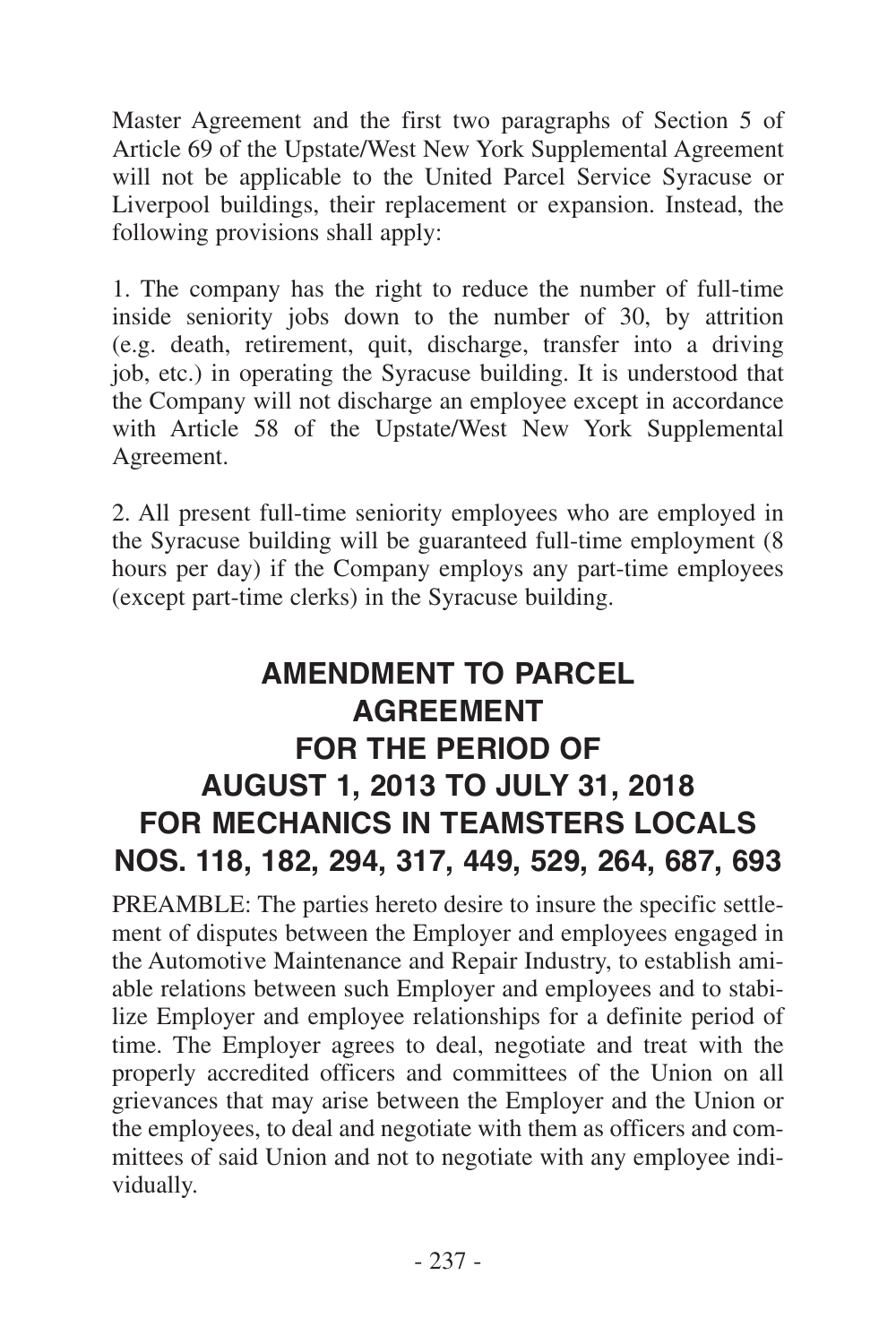# **ARTICLE 1**

<span id="page-61-0"></span>The Supplement to the National Master United Parcel Service Agreement and Upstate/West New York Supplement for the period of August 1, 2013 through July 31, 2018 shall apply to all employees within the classifications set forth in Article 3 hereof employed by UNITED PARCEL SERVICE in the jurisdiction of Union Locals 118, 182, 294, 317, 449, 529, 264, 687, 693. Except as otherwise provided herein, the provisions of the National Master United Parcel Agreement and the Upstate/West New York Supplement shall apply to said employees.

# **ARTICLE 2 - WORKDAY AND WORKWEEK**

Eight (8) consecutive hours in a regular work shift, exclusive of lunch period, shall constitute a normal workday. Five (5) normal work days, Monday through Friday inclusive, shall constitute a normal workweek. Normal workweek shall consist of forty (40) hours.

Effective August 1, 1987 the Company may institute a five (5) consecutive day workweek out of seven (7) days for all employees hired after ratification. No present employees, hired prior to August 1, 1987, working Monday through Friday shall be laid off or downgraded as a result of the institution of the five (5) out of seven (7) day workweek.

No employee shall be called in for less than four (4) hours work. Time and one-half (1 1/2) shall be paid for all work performed in excess of eight (8) hours in any one day, forty (40) hours in any one (1) week. Time and one-half (1 1/2) shall also be paid for work performed on Saturday. Double (2) time, shall be paid for work performed on Sunday.

## **ARTICLE 3 - WAGES**

All Wage Schedules will be adjusted to reflect the 2013 National Bargaining Agreement.

# **ARTICLE 4 - APPRENTICES**

The quota of apprentices shall not exceed one (1) for every ten (10) journeymen/women or fraction thereof employed by said shop. It is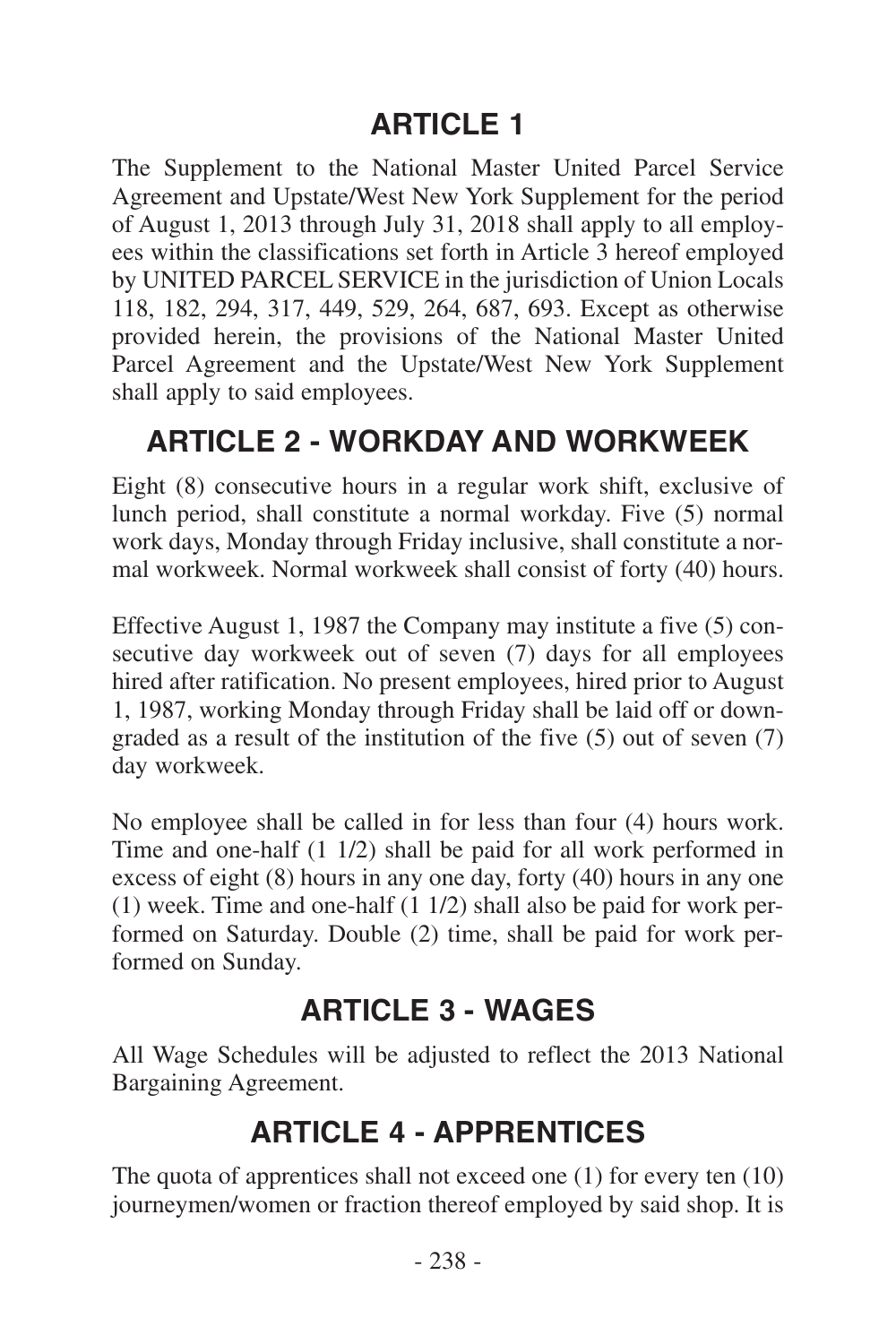<span id="page-62-0"></span>agreed that if the Company should in the future seek to institute an apprenticeship plan, the parties hereto will negotiate an apprenticeship agreement which recognizes and includes the Federal Apprenticeship Standards. When the apprenticeship agreement has been negotiated and agreed to by the parties, it shall be attached hereto and made a part of this Agreement.

# **ARTICLE 5 - PAID-FOR TIME**

No mechanic shall be called in from his/her home after his/her regular schedule of daily hours for less than four (4) hours of pay at his/her overtime rate. However, should an employee be called in less than four (4) hours before his/her normal starting time, he/she will then be paid from the time he/she started to his/her normal time at the overtime rate. Any employee who is called in before his/her regular starting time will be granted the opportunity of working out his/her regular shift.

Any employee injured on the job and having to be relieved to go home shall suffer no loss in pay for the day affected: full-time employees eight (8) hours, extra men four (4) hours.

Any employee who is absent through sickness or injury shall receive his/her regular position upon returning to work physically fit.

# **ARTICLE 6 - REDUCTION IN FORCE**

When it becomes necessary to reduce the work force, employees shall be laid off according to seniority. Seniority lists shall be agreed upon between the Employer and the Union based upon the last date the employee entered the service and in accordance with the class of work performed by said employee. In the restoration of forces, seniority shall govern the same as in the reduction of forces.

# **ARTICLE 7 - VACANCIES**

In the event a vacancy occurs, or a new job is created, employees with the longest seniority who did not have a previous opportunity to select that start time and provided they are qualified, shall be given the opportunity of filling such positions.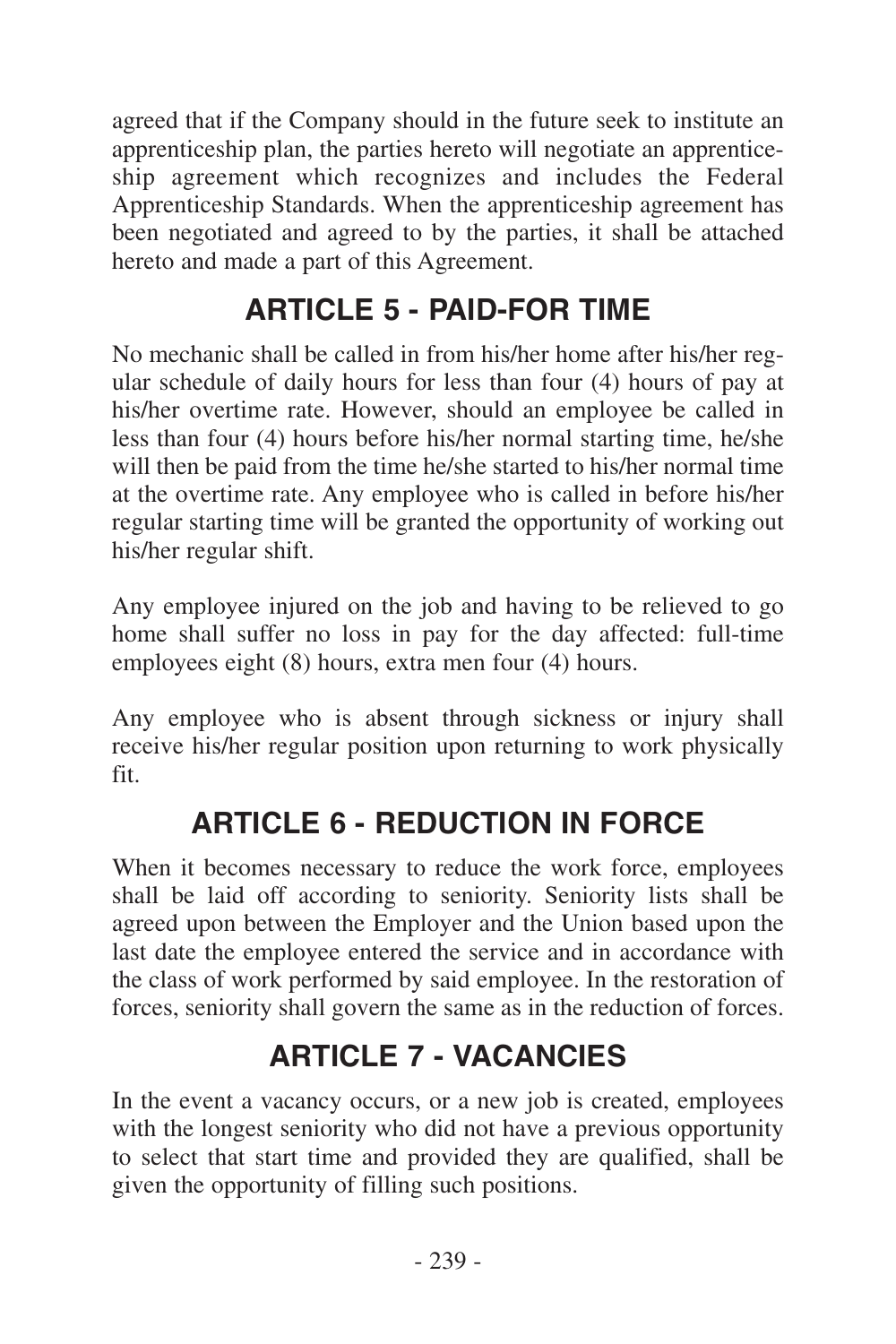# <span id="page-63-0"></span>**ARTICLE 8 - GRIEVANCE & ARBITRATION**

#### **Section 1**

The parties to the agreement agree to meet within thirty (30) days of ratification of this contract, to establish rules and procedures for an Upstate/West New York Suspension and Discharge Panel. Upon mutual agreement of the parties regarding rules and procedures, the panel will become effective January 1, 1998. Failure by the parties to reach mutual agreement regarding rules and procedures within thirty (30) days after the above mentioned meeting, will result in the existing language in contract Article 8: Grievance & Arbitration remaining in effect. The parties also agree to review and make necessary changes to Article 8: Grievance & Arbitration, in the Supplemental agreement to reflect the establishment of a Suspension and Discharge Panel.

## **ARTICLE 9 - GENERAL MANAGEMENT PROVISION**

The operation of the Company's business and the direction of the working forces, including, but not limited to, the promulgation and enforcement of reasonable rules and regulations relating to the operation of the Company's business, the establishment of reporting times, the right to hire, transfer, suspend, layoff, recall, promote, demote, discharge for just cause, assign or discipline employees, to relieve employees from duties because of lack of work and to transfer employees from one location or classification to another, are vested exclusively in the Company, subject however, to the provisions of this Agreement.

# **ARTICLE 10 - SUBCONTRACTING**

Auto Mechanic's work shall consist of all repairing, dismantling and replacing of all parts necessary for the maintenance of all trucks, tractors and trailers, body work and painting of such vehicles is also covered by this Agreement.

The parties agree that when the Company has employees on layoff, it will not have work of a type then being performed in its shop done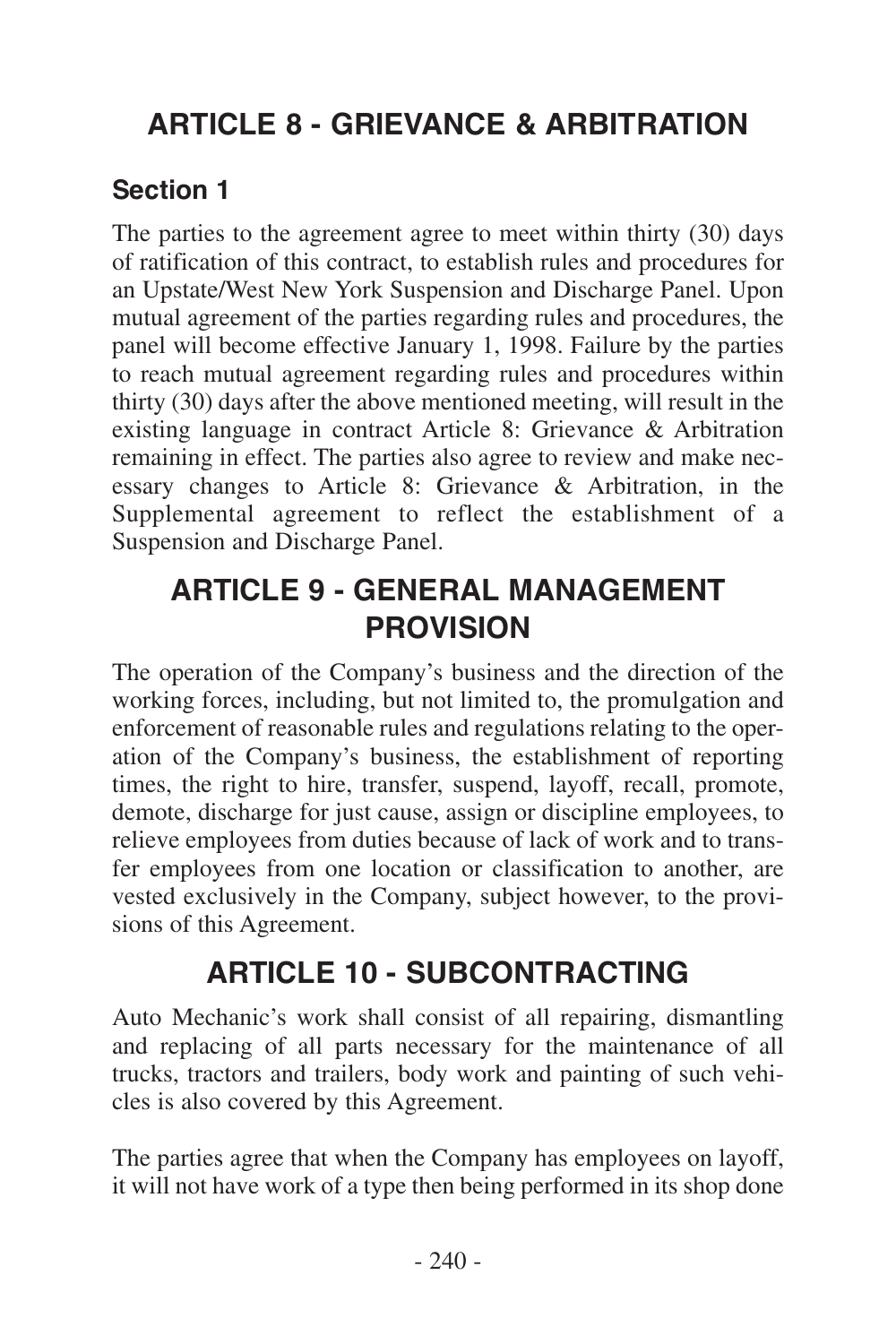<span id="page-64-0"></span>out of the shop except in case of emergency. The Company, may, however, discontinue all or part of the shop operations.

The Company shall supply all special tools and equipment that may be necessary.

# **ARTICLE 11 - CHANGE IN WORK SCHEDULE**

It is agreed that the Employer will give the employee three (3) days notice before any changes in work schedule.

# **ARTICLE 1 - TOOL ALLOWANCE**

All full-time seniority mechanics shall receive a \$240.00 per year tool allowance to be paid in January of each year of the agreement.

# **AMENDMENT UPSTATE/WEST NEW YORK DISTRICTS OF UNITED PARCEL SERVICE, INC. AND TEAMSTERS LOCAL UNIONS 182, 294, 317 AND 449**

This Amendment to the Agreement between UPSTATE/WEST NEW YORK DISTRICTS OF UNITED PARCEL SERVICE, INC. For the period of August 1, 2013 through July 31, 2018, shall apply exclusively to office employees in the operating locations and jurisdictions listed in Article 1, Section 1. Except as otherwise provided herein, the provisions of the National Master United Parcel Service Agreement and the Upstate/West New York Supplement thereto shall apply to said employees.

# **ARTICLE 1 - SCOPE OF AGREEMENT**

#### **Section 1**

The classifications and operating locations covered by this agreement are as follows: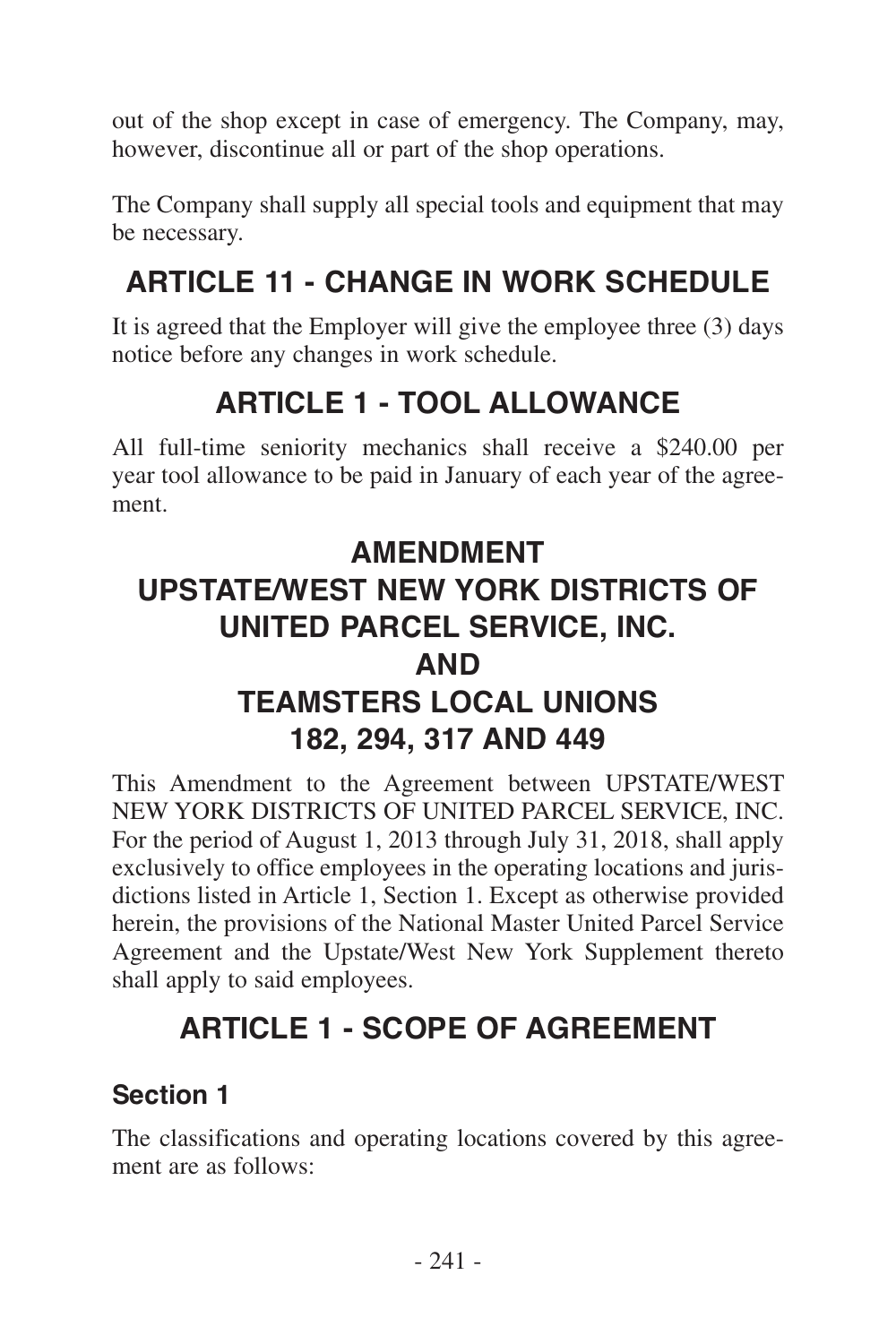<span id="page-65-0"></span>A. Local 294 - Albany Center and Hub - Center Clerks, Hub Audit Clerks

B. Local 317 - Syracuse Center and Hub - Center Clerks, Hub Audit Clerks

C. Local 449 - Buffalo Center and Hub - Center Clerks, Hub Audit Clerks

D. Local 182 - Utica Center - Center Clerks

#### **Section 2**

The work of Supervisors will not include assignment to work normally performed by Union members except for the purpose of training, supervision and demonstration. Supervisors will not perform clerks' work until after all reasonable efforts have been exhausted to have the work covered.

# **ARTICLE 2 - SENIORITY**

## **Section 1**

Article 2 - Section 1 shall apply to the following locals: 182, 294, 317, 449, 118, 529, 264, 687, 693.

Seniority of employees covered by the amendment shall be limited exclusively to classifications covered by the Agreement. No employees shall be afforded the opportunity to bid into any other unit covered by the Upstate/West New York Supplemental Agreement between the parties. All full time clerks will be allowed to bid any full time job including delivery, feeder, or other full time openings.

# **ARTICLE 3 - WORKDAY & WORKWEEK**

The workweek shall consist of five (5) consecutive days, Monday thru Friday, or Tuesday thru Saturday.

Effective August 1, 1987 the Company may institute a five (5) consecutive day workweek out of seven (7) days for all employees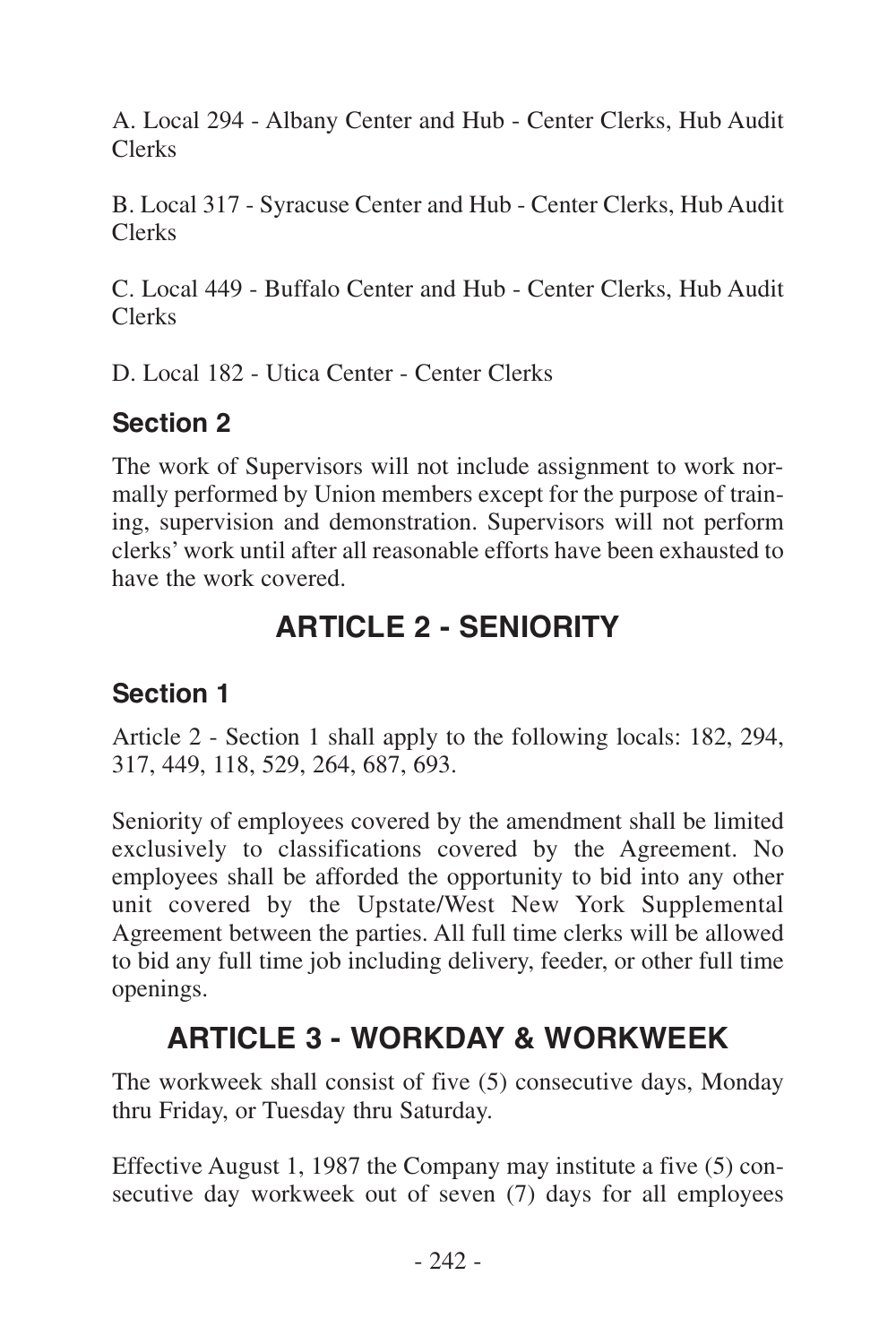<span id="page-66-0"></span>hired after ratification. No present employee hired prior to August 1, 1987, working Monday through Friday, shall be laid off or downgraded as a result of the institution of the five (5) out of seven (7) day workweek. Work performed on the sixth (6th) consecutive day shall be paid at time and one-half (1 1/2) rather, than time and onehalf  $(1 1/2)$  for Saturday as such.

# **APPENDIX A WAGE SCHEDULE**

All Wage Schedules will be adjusted to reflect the 2013 National Bargaining Agreement.

# **AMENDMENT UPSTATE/WEST NEW YORK DISTRICTS OF UNITED PARCEL SERVICE, INC. AND TEAMSTERS LOCAL 317 ARTICLE 1 - SCOPE OF AGREEMENT**

#### **Section 1**

The classification and operating locations covered by this Agreement are as follows: DAMAGE CLERK - Syracuse Hub.

#### **Section 2**

The work of Supervisors will not include assignments to work normally performed by Union members, except for the purpose of training, supervision and demonstration.

Supervisors will not perform clerks' work until after all reasonable efforts have been exhausted to have the work covered.

# **ARTICLE 2 - SENIORITY**

## **Section 1**

Seniority of employees covered by this Amendment shall be limited exclusively to classifications covered by this Agreement. No